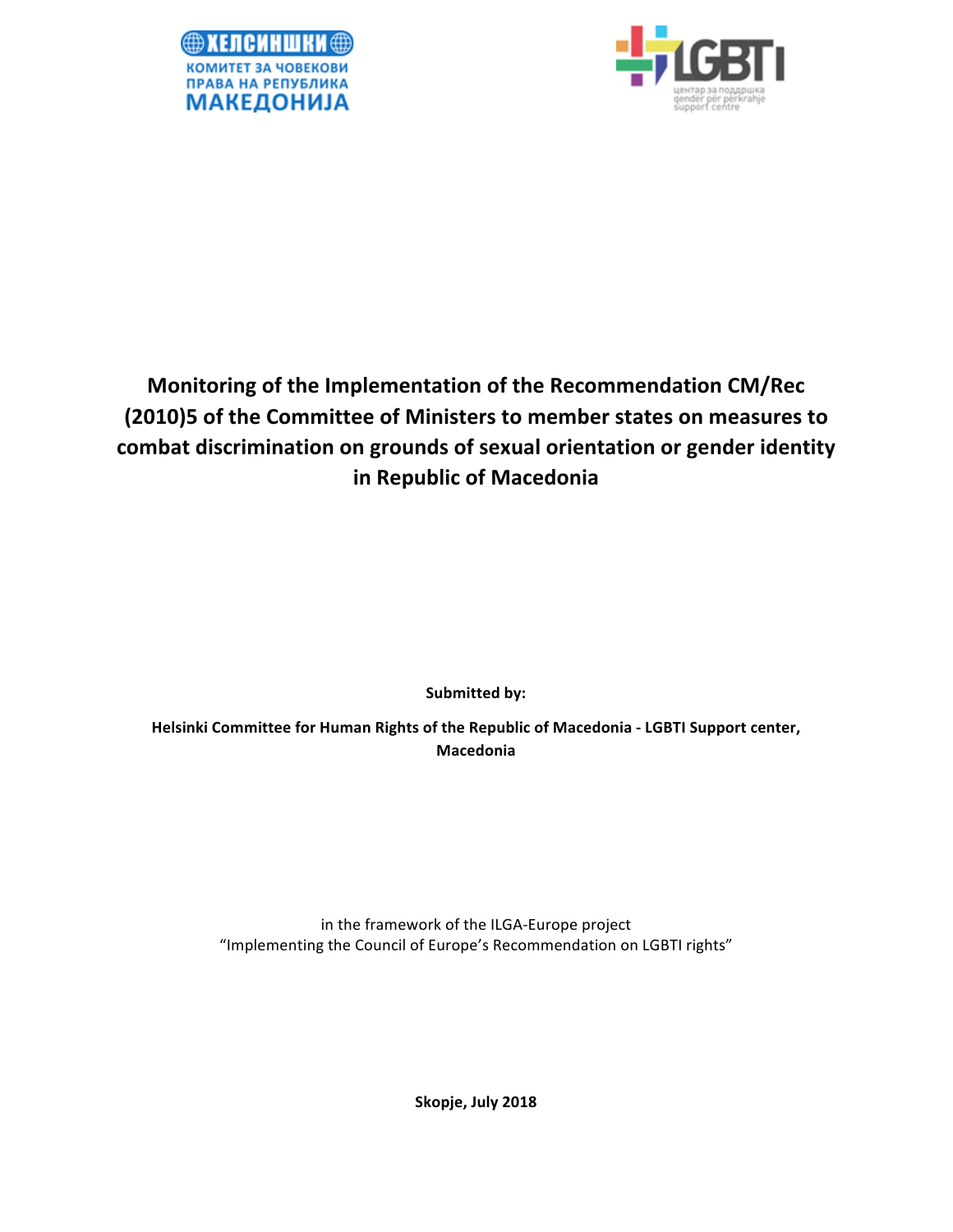### **Published by**

Helsinki Committee for Human Rights of the Republic of Macedonia - LGBTI Support Center

### **Written by**

Biljana Ginova

### **Background research by**

Jovana Jovanovska

Sibel Amet

# **Mentorship** by

Neda Chalovska 

### **In consultation with:**

Coalition Margins

HERA

Queer Square 

TransFormA

Secretariat of the National Network Against Homophobia and Transphobia



This publication was supported by ILGA-Europe's Human Rights Violations Documentation Fund in the framework of the project "Implementing the Council of Europe's Recommendation on LGBT rights".

The opinions expressed in the document do not necessarily reflect the positions of ILGA-Europe.

Skopje, July 2018

**Table of contents**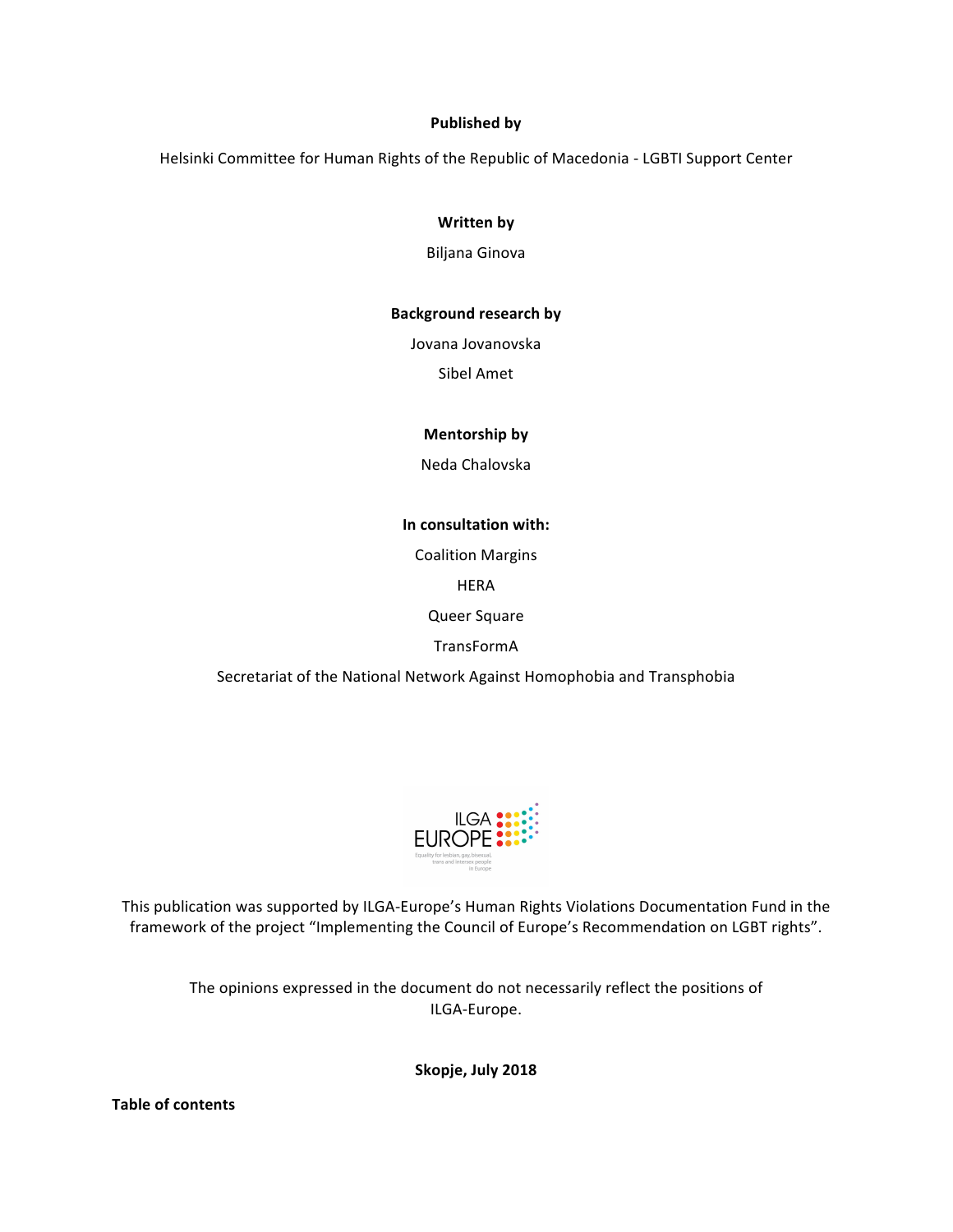- **I. Executive summary**
- **II. Recommendations to the Macedonian government for priority actions towards implementation of the CMCE Recommendation**
- **III. Introduction**

# **IV.** Compliance report

- I. Right to life, security and protection from violence
	- a. "Hate crimes" and other hate-motivated incidents
	- b. "Hate speech"
- II. Freedom of association
- III. Freedom of expression and peaceful assembly
- IV. Respect for private and family life (excluding specific transgender issues)
- V. Respect for private and family life and access to health care specific transgender issues
- VI. Employment
- VII. Education
- VIII. Health
- IX. Housing
- X. Sports
- XI. Right to seek asylum
- XII. National human rights structures
- XII. Discrimination on multiple grounds

Appendix I. Recommendation CM/Rec(2010)5 of the Committee of Ministers to member states on measures to combat discrimination on grounds of sexual orientation or gender identity

**Appendix II. Glossary** 

**Appendix III. List of Abbreviations**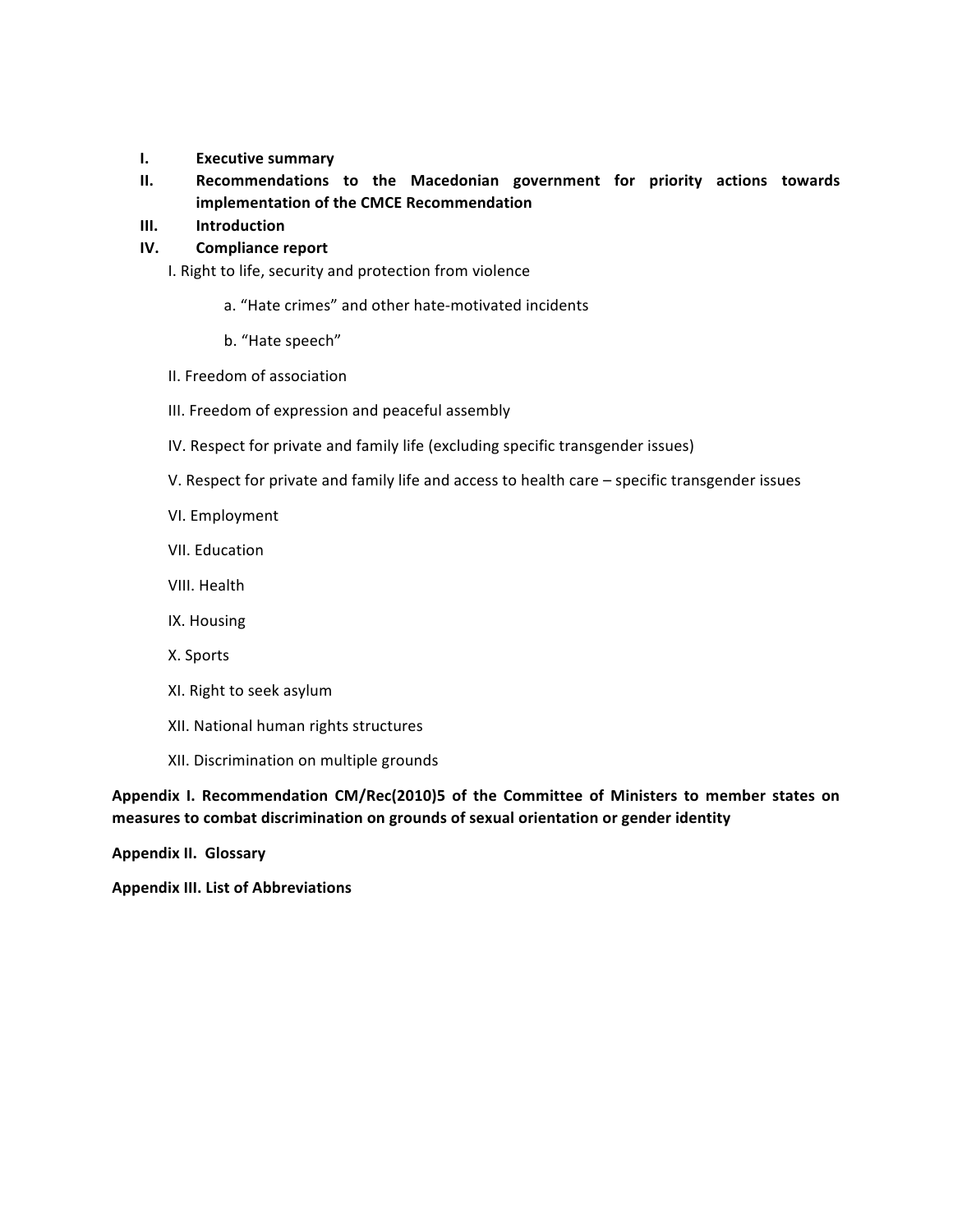#### **I. Executive summary**

During the preparation of the first Report in 2012, Helsinki Committee for Human Rights of the Republic of Macedonia - LGBTI Support Centre (MHC – LGBTI) translated and disseminated the Recommendation (2010)5 and its Appendix to all relevant institutions, as well as to the members of the Assembly, in Macedonia. The initiative was undertaken by MHC-LGBTI because the Ministry of Foreign Affairs failed to carry that out at that point and it was considered to be of high importance that the lawmakers and the institutions of the system are aware of the directions given by the Recommendation. Unfortunately, there has not been significant implementation of the Recommendation in the past years. The political context in the past 5 years has been very dynamic. In the years between 2012 and 2015, the state and the state controlled media were the main source of homophobia and transphobia. Between 2015 and 2016, during the political protests in the country, the LGBTI activists were also in the front fighting against injustice. Their involvement in the protests increased the visibility of LGBTI people in public, but also the support towards the issues concerning LGBTI people in the society. Indeed, in a couple of occasions, LGBTI activists were invited as guest speakers to public debates on how to rebuilt democratic values in Macedonia and on another occasion, an LGBTI activists led one of the daily protests that took place on May 17, 2016 (IDAHOT day) with the banner "Silence Equals Death".

At the elections held at the end of 2016, the political party that was in power for 11 years finally stepped down and the biggest oppositional (until then) party formed the new government. The newly formed government pledged to focus on reforming the society in order to establish the rule of law in the country. LGBTI activists used this opportunity to challenge the governmental leadership to publicly pledge their dedication to the improvement of the rights of the LGBTI members of our society as well. That resulted in a few public statements of support: The Minister of Culture opened the Skopje Pride Weekend 2017 and in 2018, the Ministry was among the donors for the Pride festival with small but very important contribution, the first time an LGBTIQ event to be financed by state funds. In December 2017, the Minister of Interior opened the conference "Access to Justice for LGBTI" with the words that the Criminal Code must be changed and recognize sexual orientation and gender identity (SOGI) as grounds for hate crimes. One of the most important public statements was the one that the Prime Minister gave at the 5<sup>th</sup> Anniversary of the LGBTI Support Center in 2017. It was a statement of solidarity with those who survived the hate crime attacks and a statement of condemnation of the violence and discrimination against LGBTI people.

One of the more concrete measures undertaken by this government was accepting the draft Law on Prevention and Protection against Discrimination proposed by the Ministry of Labour and Social Policy, without any significant changes. The draft law includes both sexual orientation and gender identity, intersectional discrimination and professionalization of the Commission for Protection of Discrimination. In the moment of submission of this report, the draft law is in the Parliament's procedures for first reading. Nevertheless, the state failed to recognize the need to include "sex characteristics" as ground of discrimination and with that failed to provide legal security to intersex people.

Steps in the direction of improving the rights of LGBTI people were undertaken by the Parliament as well. In December 2017, the Council of Europe Convention on Preventing and Combating Violence against Women and Domestic Violence, more known as the Istanbul Convention, was ratified. The Istanbul Convention as the most comprehensive, detailed and legally binding response to violence against Women and Gender-based Violence is a significant step forward in protection of the rights of LGBTI people since the non-discrimination provision includes both sexual orientation and gender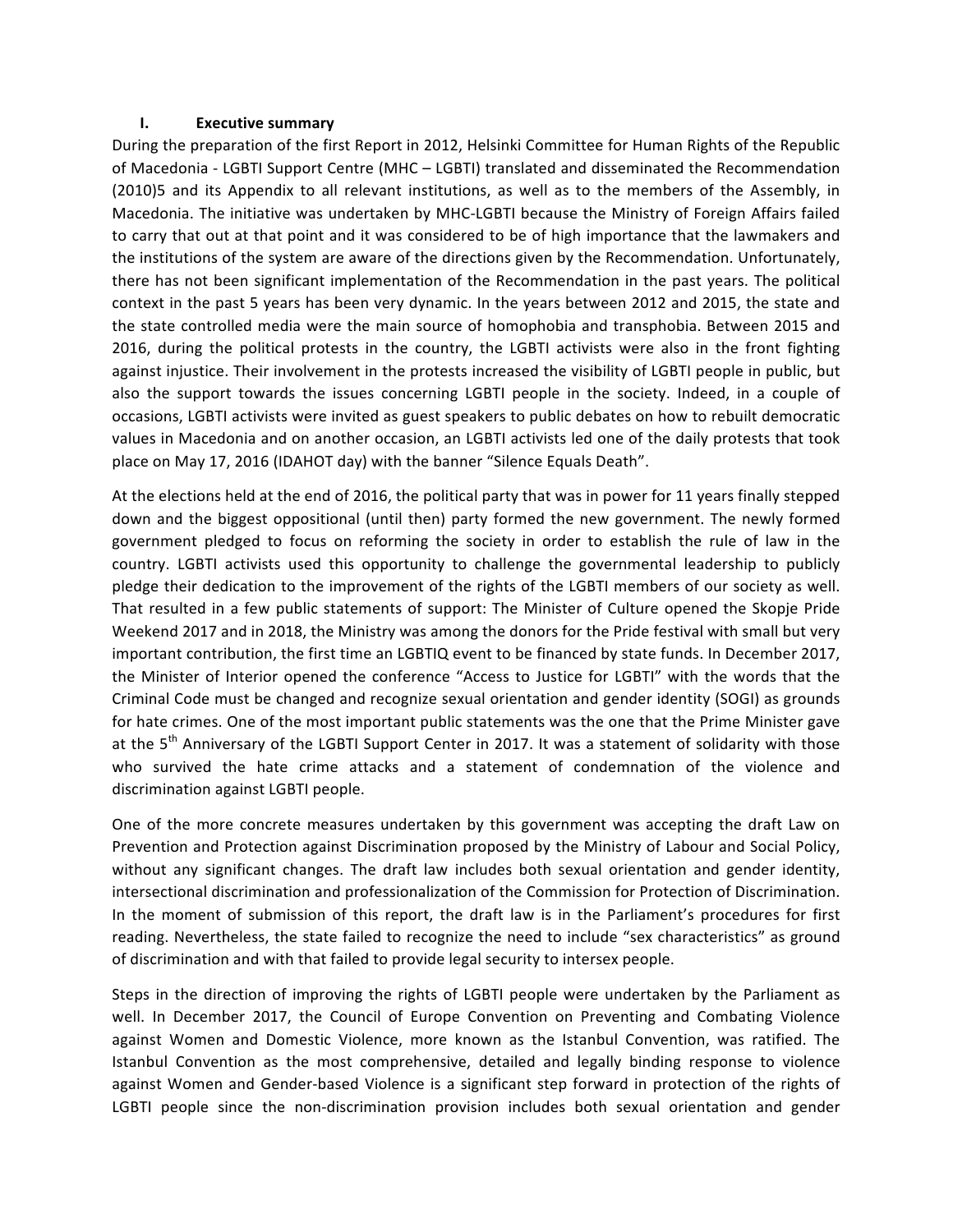identity. This is even of greater importance for transgender people, since gender identity is not mentioned in any of the current laws in the country<sup>1</sup>.

The other significant progress is the constitution of the Inter-Party Parliamentary group on advancing the rights of the LGBTI people in April 2018. Three LGBTI organizations, including the LGBTI Support center, worked with a group of MPs in establishing and structuring the group. The group now has 13 MPs from different political parties, adopted its annual action plan and already started representing the interests of the LGBTI people in the Parliament.

Besides the positive steps, LGBTI people remain on the margins of the society when it comes to access to rights and justice. The Criminal Code still does not recognize sexual orientation and gender identity as grounds for hate crimes and hate speech. The state has failed to take the measures to adequately investigate, prosecute and punish perpetrators of hate crimes and hate speech, and to ensure that victims receive appropriate remedies. The lack of serving justice in hate crimes on the ground of sexual orientation and gender identity, contributes for even more violence. Only in 2017, a Coalition Margins documented 22 cases of violence (physical and/or verbal violence, including life threats) against LGBTs, mostly transgender women sex workers<sup>2</sup>. Moreover, the state failed to provide a system for complaints registration and data collection on hate crimes and hate-motivated incidents.

Whilst, the Recommendation CM/Rec (2010)5 urges the state to condemn hate speech, in the previous years, quite the opposite was witnessed. The attacks of the LGBTI support center and LGBTI people were incited and encouraged by a steady stream of hate speech on the internet and social media. According to the platform for registering hate speech<sup>3</sup>, 92 hate speech incidents are registered since February 2014 on the grounds of sexual orientation and/or gender identity. The state failed to investigate the cases of hate crimes and hate speech against LGBTI people and to prosecute the perpetrators.

The state still lacks to provide effective access for transgender people to appropriate legal gender recognition procedures. The lack of legislation for legal gender recognition contributes for inconsistency in the practice: in one case the officials changed the gender marker in the documents, but in many other they failed to do so. In 2017, the Administrative Court ruled in favor of two transgender women whose request to have their gender marker changed was rejected earlier<sup>4</sup>. After the positive ruling, they were able to change their gender marker. In another case, the Administrative Court found irregularities in the procedure in front of the first instance authority and the dispute went back and forth for years.<sup>5</sup> For this case, Coalition Margins prepared and submitted an application to the European Court of Human Rights<sup>6</sup>. This kind of inconsistency in the legal practice creates legal insecurity for transgender people.

The access to health services for LGBTI people, in particular for transgender people is limited. The necessary medical procedures for transgender people who are in process of medical transition (hormone replacement therapy and surgical intervention for gender affirmation), are not recognized by

 $1$  The draft law on prevention and protection of discrimination includes gender identity as a ground for discrimination. Currently, the draft law is in the Parliament procedures for first reading.

<sup>&</sup>lt;sup>2</sup> Coalition Margins, Annual report 2017, at 98

 $3$  www.govornaomraza.mk - platform for mapping and registering hate speech, managed by Helsinki Committee for Human Rights of the Republic of Macedonia.

<sup>&</sup>lt;sup>4</sup> Coalition Margins, Annual report 2017

 $<sup>5</sup>$  Interview with the attorney in the case.</sup>

 $^6$  Application no. 29683/16, X v. the former Yugoslav Republic of Macedonia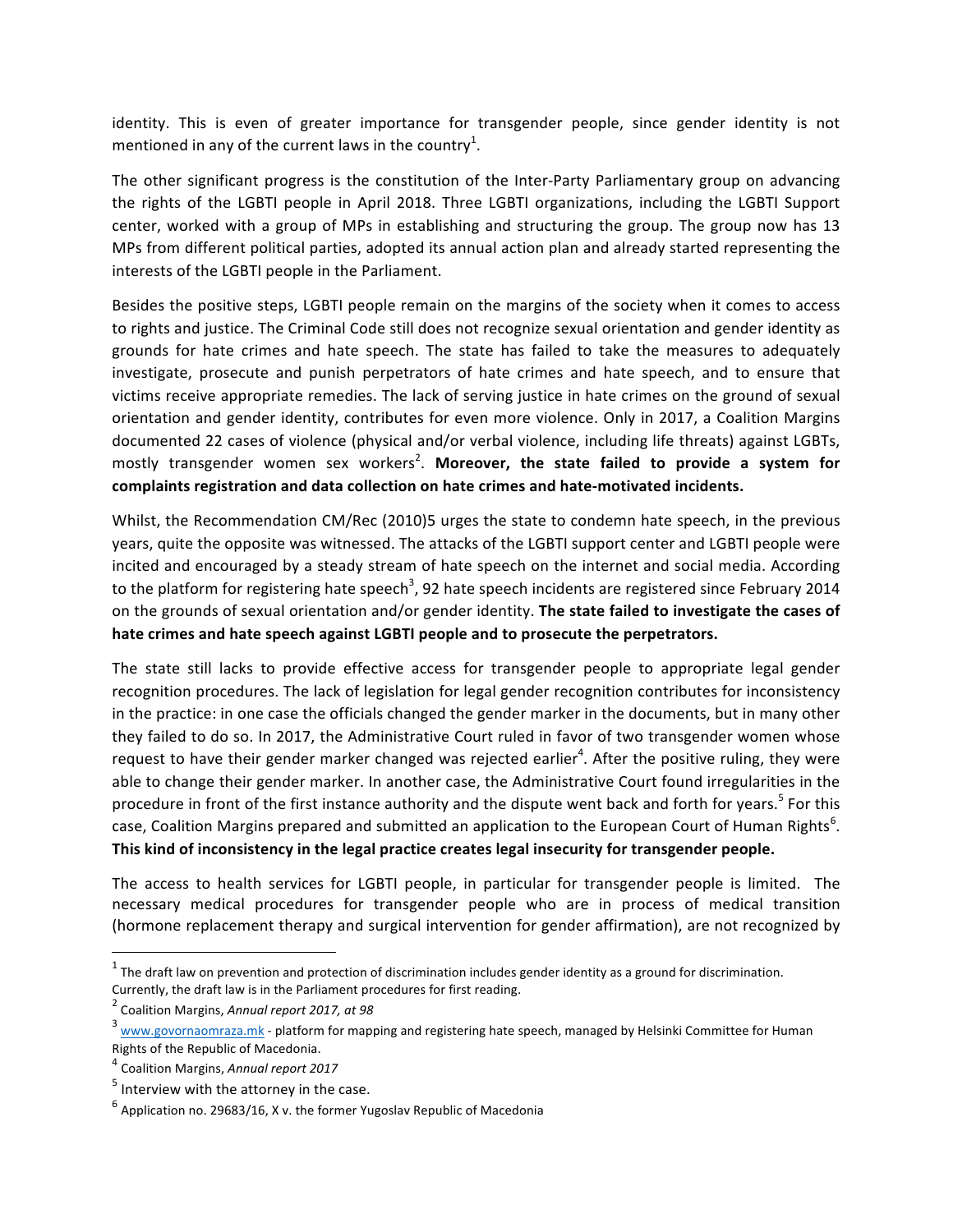the Ministry of Health and the Fond for Health Insurance (FHI) as necessary for advancing the life and health of the transgender people<sup>7</sup> and they are not available in the medical facilities in the country. When transgender people go abroad for hormone replacement therapy or gender confirmation surgeries, the Macedonian Fund for Health Insurance refuses to cover the expenses on the purported ground that these medical services are merely cosmetic.<sup>8</sup> Overall, the Macedonian Ministry of Health has failed to develop and adopt standards and protocols to meet the health needs of trans people.<sup>9</sup>

In the Republic of Macedonia, the Constitutional Court, the Standing Inquiry Commission on the Protection of Citizens' Freedoms and Rights of the Assembly of the Republic of Macedonia, the Courts, the Ombudsman and the Commission for Protection from Discrimination are the national human rights bodies that are clearly mandated to address the rights and freedoms of the LGBTI people in the country. In practice, the human rights structures take not enough and adequate measures to ensure the full **access to rights and justice for LGBTI people.**

# **II. Recommendations to the Macedonian Government for priority actions towards implementation of** the CMCE Recommendation (2010)5

### **General Recommendations**

- 1. The Ministry for Foreign Affairs to translate, disseminate and regularly monitors the implementation of the CMCE Recommendation (2010)5.
- 2. To adopt a medium/long term action plan for implementing all aspects of the CMCE Recommendation (2010)5.
- 3. To adopt and implement action plan on the implementation of the Istanbul Convention.

### **Hate crimes**

- 1. To amend the Criminal code to explicitly recognize sexual orientation and gender identity as grounds for hate crimes.
- 2. To introduce obligatory courses on LGBTI (with focus on discrimination, hate crimes and hate speech on grounds of sexual orientation, gender identity, gender expression and sex characteristics) in the Academy for Prosecutors and Judges, in the Faculty for Security and the Training Center for Police Officers.
- 3. MOI, Courts and Public Prosecution to develop a system for documenting hate crimes including the crimes on the grounds of sexual orientation, gender identity, gender expression and sex characteristics.
- 4. The state to expedite the investigation and prosecution of hate crimes and hate speech based on sexual orientation or gender identity, and to assure that victims of these crimes receive appropriate remedies.

### **Hate speech**

<sup>&</sup>lt;sup>7</sup> Coalition Margins, Annual Report 2017, at 122.

<sup>8&</sup>lt;br>Coalition Margins, Annual Report 2013, at 89

 $<sup>9</sup>$  *Id.*; Coalition, Annual Report 2012, at 100-101.</sup>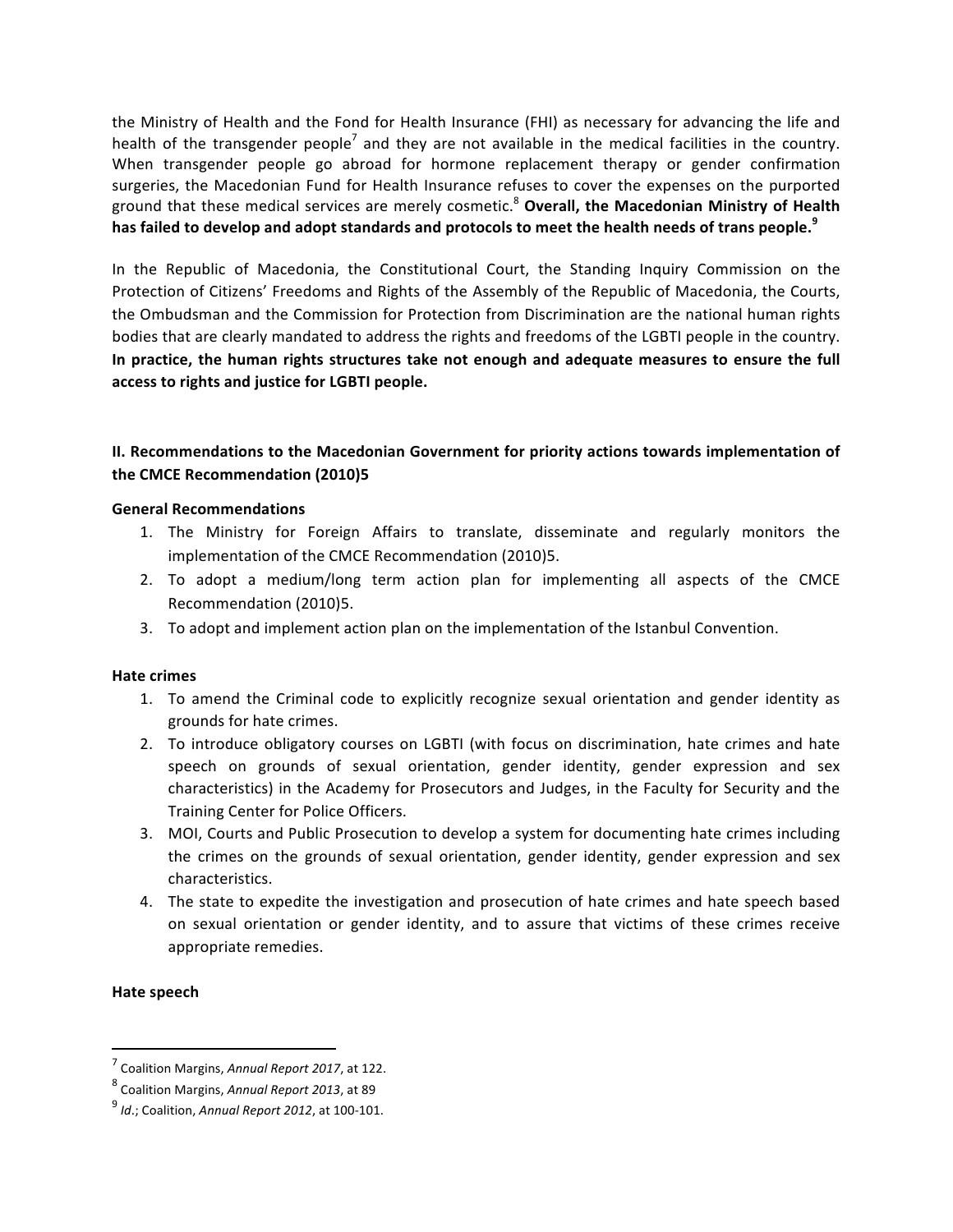- 1. To amend the Criminal code to explicitly recognize sexual orientation, gender identity and expression and sex characteristics as grounds for hate speech.
- 2. To amend the draft Law on audio and audiovisual media services by adding sex characteristics and gender expression as prohibited grounds for hate speech or discrimination.
- 3. To adopt the draft Law on audio and audiovisual media services that prohibits media programs that consist hate speech or discrimination on sexual orientation and gender identity and to include gender expression and sex characteristics as prohibited grounds of hate speech or discrimination.

# **Freedom of association**

- 1. To introduce specific funding scheme for human rights and LGBTI organizations.
- 2. To build and maintain partnerships with the LGBTI organizations during policy-making and decision making processes.
- 3. In situations of existent treat, to protect the safety and security of the LGBTI organizations.

### Freedom of expression and peaceful assembly

- 1. The state to take all the measures to protect the rights of freedom of expression, association, and assembly, by preventing hate crimes that target LGBTI activists and activist organizations.
- 2. The state to expedite the investigation and prosecution of the attacks against LGBTI Support Center and to assure that victims of these crimes receive appropriate remedies.

# **Right to respect for private and family life**

- 1. To adopt a Law on legal gender recognition that would provide quick, transparent, easy and accessible administrative procedure on the basis of self-determination and without invasive requirements.
- 2. To amend the Law on family: to exclude the marital status as criteria for selection of adoptive parent and to add anti-discriminatory provisions to ensure equal access to the right to form a family by adoption for the LGBTI people as well.
- 3. To amend the Law on Biomedical Assisted Fertilization with anti-discriminatory provision and explicitly recognize "sexual orientation" as prohibited ground for discrimination.
- 4. The state to ensure sustainability of the only shelter for LGBTI people under risk of homelessness by providing financial support.
- 5. In situations of an existent threat, to protect the safety and security of the LGBTI organizations.

### **Employment**

1. To adjust the terminology in the Law on Labour Relations and the term 'sex inclination' to be replaced with 'sexual orientation' and to add 'gender identity', 'gender expression' and 'sex characteristics' as basis for discrimination.

### **Education**

- 1. To amend the Law on Primary Education and the Law on Secondary education to recognize SOGIES as protected grounds of discrimination.
- 2. To amend the Law on Higher Education to include gender identity and expression and sex characteristics as protected grounds of discrimination.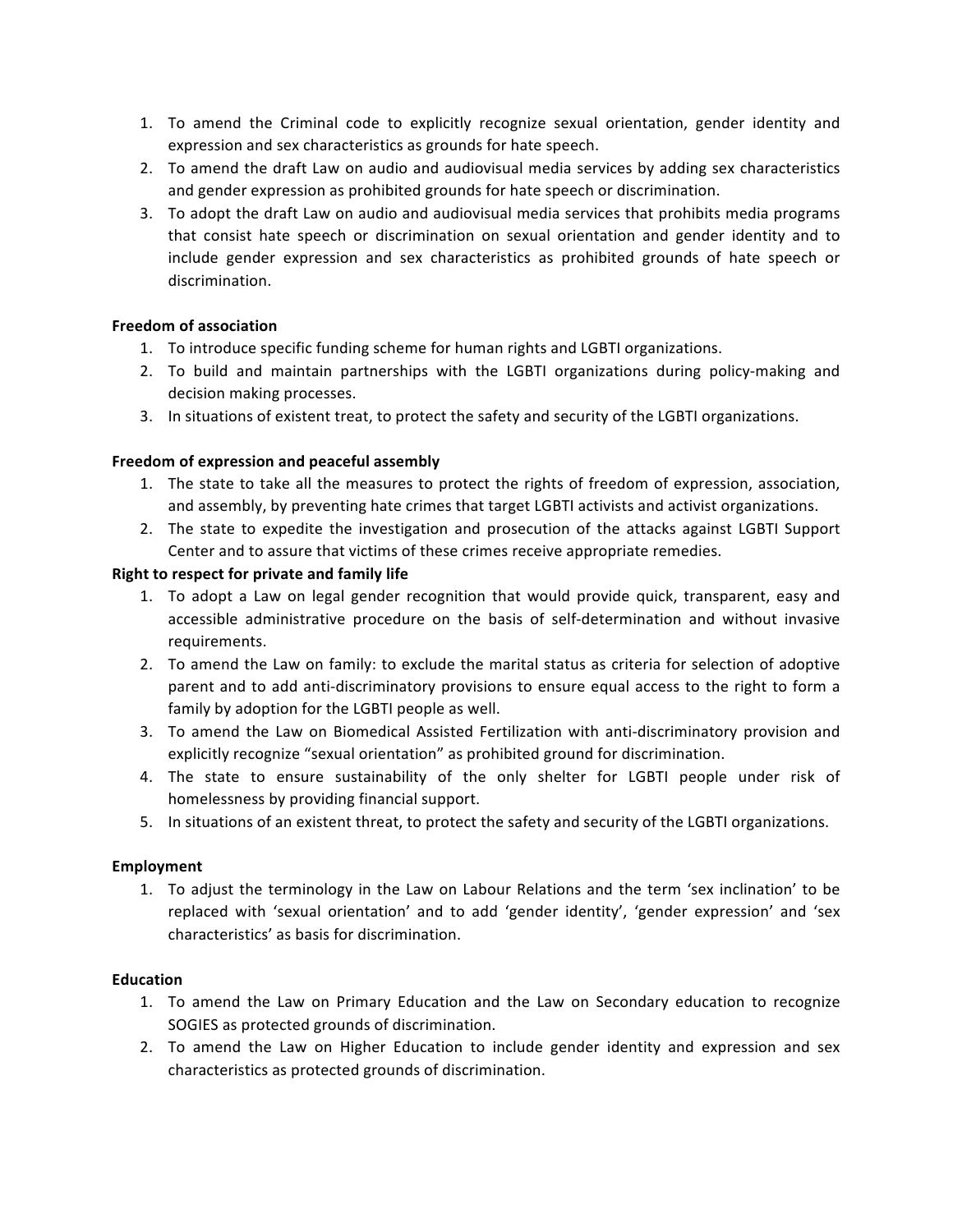- 3. The Ministry of Education should introduce comprehensive sexual education in the curricula for primary and secondary education.
- 4. The Ministry of Education and Science and the Bureau for Educational Development should conduct a comprehensive review of all official textbooks for primary and secondary education with the purpose of removing all discriminatory and offensive content towards LGBTI people and to replace them with adequate textbooks that promote equality, non-discrimination and social inclusion.
- 5. The Ministry of Education to introduce anti-bullying strategy in primary and secondary schools including measures against bullying based on SOGIES.

### **Health**

- 1. To include gender affirmation procedures in the DRG system (diagnosis related group), to be financially covered by the State Health Insurance.
- 2. The Ministry of Health to prepare and adopt a Protocol for the health protection of the transgender people who are in medically transitioning/undergoing gender affirming procedures.
- 3. To include sexual orientation, gender identity and expression, and sex characteristics as protected basis of discrimination in the Law on Health Protection.
- 4. To include gender identity and expression and sex characteristics as protected grounds of discrimination in the Law on Protection of the Rights of the Patients.

### **Housing**

- 1. To amend the Law on Housing to include anti-discrimination provisions protecting the rights of LGBTI people in access to housing.
- 2. Ministry of Labour and Social Policy to introduce measures that would ensure that the relevant social services are provided in a non-discriminatory and respectful manner to the LGBTI people.
- 3. Ministry of Labour and Social Policy to introduce mandatory training for sensitizing the social workers for work in a respectful manner to the sexual and gender minorities.

### **Sports**

- 1. To amend the Law on Sports to include non-discriminatory provisions and to include sexual orientation, gender identity and expression, and sex characteristics as protected grounds of discrimination.
- 2. To conduct comprehensive analysis on the penalties used against hate speech during sports events and to introduce measures to effective tackling of hate speech on the grounds of sexual orientations and gender identity and expression during sports events.

#### **Right to seek asylum**

1. Ministry of Interior to introduce mandatory training for sensitizing the officials for work in a non-discriminatory and respectful manner to the LGBTI refugees and asylum seekers.

### **National Human Rights Structures**

1. To adopt the newly drafted Law on protection and prevention of discrimination that recognizes the need of professionalization of the Commission for Protection of Discrimination and foreseen strict criteria for selection of Commissioners.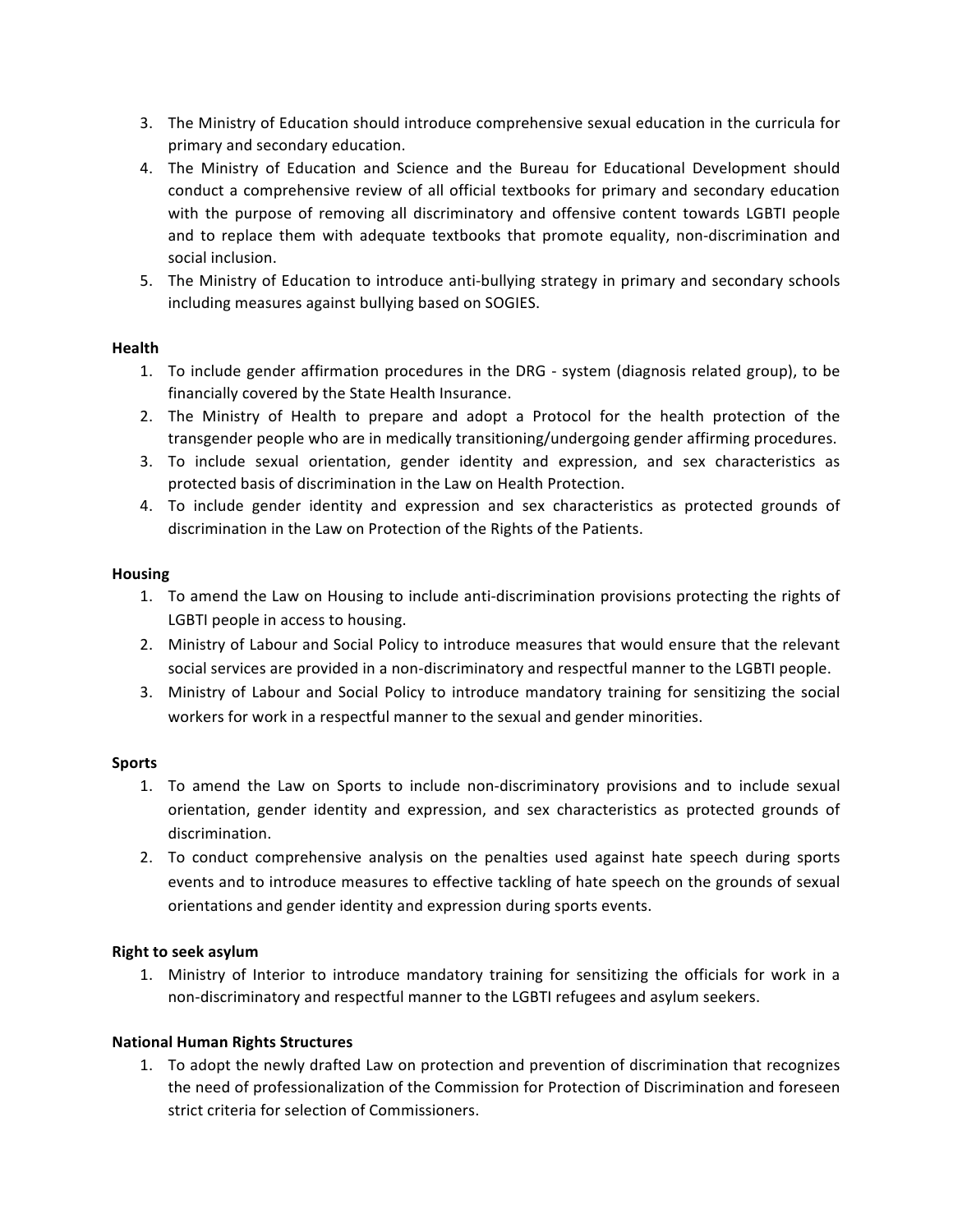### **Discrimination on multiple grounds**

1. To adopt the newly drafted Law on protection and prevention of discrimination that recognizes discrimination on multiple grounds including intersectional discrimination.

### **III. Introduction**

### **Background**

On  $31<sup>st</sup>$  of March 2010, the Committee of Ministers of the Council of Europe adopted its Recommendation to member states "on measures to combat discrimination on grounds of sexual orientation or gender identity". The Recommendation CM/Rec (2010)5 and the Appendix to the Recommendation offer comprehensive approach in overcoming discrimination and social exclusion on the account of sexual orientation and gender identity by implementing measures to be implemented by the states members of Council of Europe.

This Recommendation is a document of the great importance for the LGBTI people. As the world's first international legal instrument dealing specifically with discrimination on these grounds, the Recommendation acknowledged the fact of a centuries-old and continuing discrimination experienced by LGBTI persons on account of their sexual orientation or gender identity. The Recommendation also emphasized the universality of the human rights – they apply to all individuals, including the LGBTI people and pointed out that specific action is required by the states to ensure the full enjoyment of human rights by LGBTI people.

### **Purpose of the report**

This report presents the key findings and recommendations from the assessment of progress of the Recommendation CM/Rec (2010)5 and the Appendix to the Recommendation implementation by the state. The report aims to provide information on the level of implementation of the Recommendation CM/Rec (2010)5 and its Appendix to the second review by the Committee of Ministers of the Council of Europe. This report can also be used by the LGBTI organizations and activists as an advocacy tool in the strives for improving the access to justice and equality for the LGBTI people in the society.

### **Methodology**

The report's assessment of progress is based on the questionnaire about specific detailed measures required by the Recommendation. This questionnaire with the list of measures is derived from the text of the Recommendation and its Appendix, supplemented by additional details set out in the Explanatory Memorandum. This questionnaire and the data which the MHC-LGBTI has compiled in order to assess progress in implementation of the individual measures of the Recommendation, are set out in part V of this report, entitled "the Compliance Report".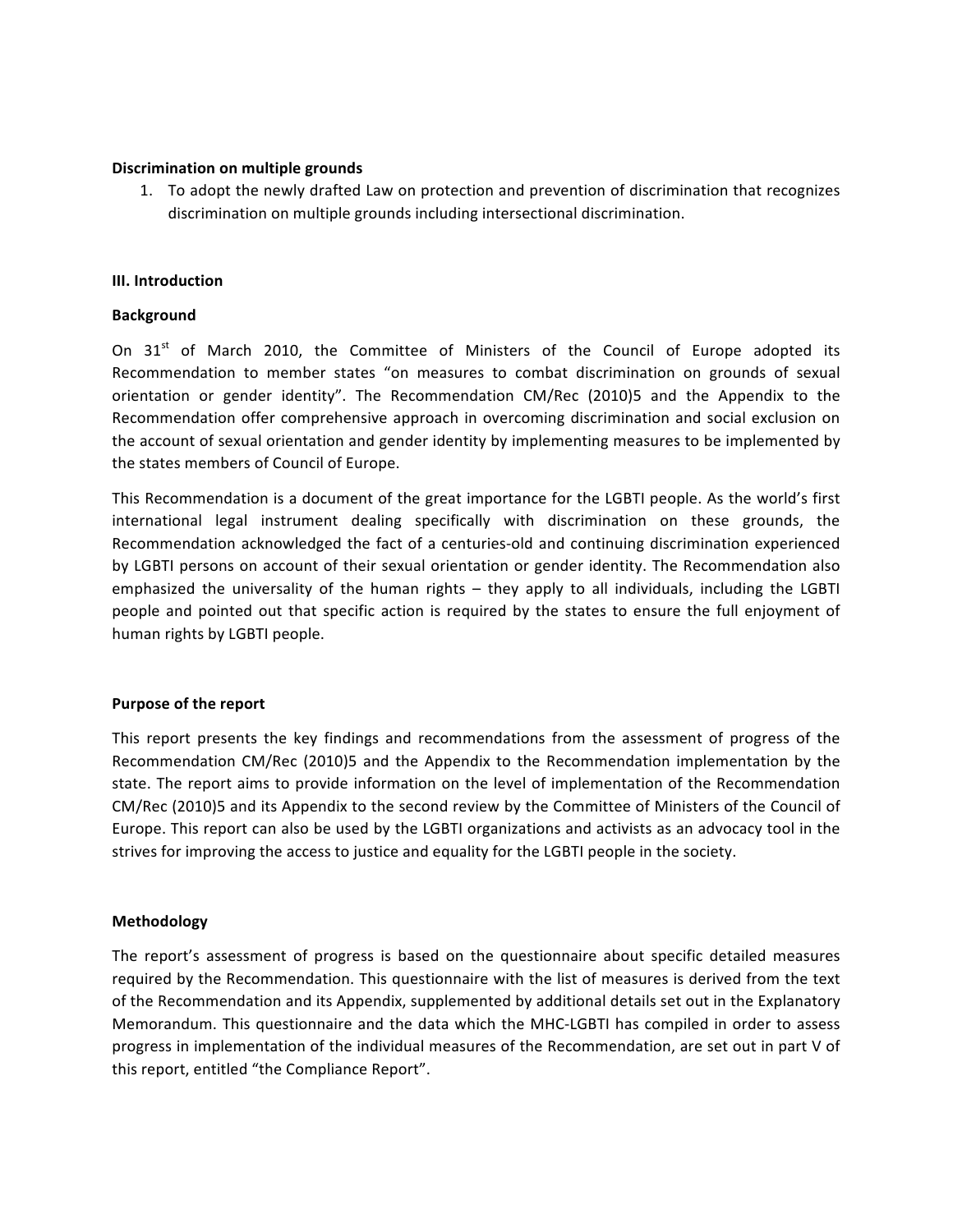The questionnaire was disseminated to 23 relevant institutions, 13 of them provided answers. In addition, meeting with the Minister of Foreign Affairs was organized to better understand their dedication to ensuring proper translation and dissemination of the questionnaire.

The data used to assess progress in implementation have been obtained from a number of sources:

Responses from individual ministries and departments to letters from the MHC-LGBTI, listing the relevant questions and asking for comments on actions taken to implement the related measures;

Research and documentation assembled by MHC - LGBTI and other LGBTI and human rights organizations;

- Information available through Macedonian mass media and Internet;
- $\bullet$  Information from conducted research for LBQ women;
- Research reports on LGBTI published by MHC-LGBTI and other LGBTI and human rights organizations;
- Progress reports published by European Commission;
- Reports and other publications on the status of human rights of LGBTI people, published by ILGA-Europe, Transgender Europe, Amnesty International and other international organizations;
- Interviews and consultations with the LGBTI organizations in the country.

### **V. Compliance report**

### **The Recommendation**

During the preparation of the first Report in 2012, Helsinki Committee for Human Rights of the Republic of Macedonia - LGBTI Support Centre (MHC – LGBTI) translated and disseminated the Recommendation (2010)5 and its Appendix to all relevant institutions, as well as to the members of the Assembly, in Macedonian. The initiative was undertaken by MHC-LGBTI because the Ministry of Foreign Affairs failed to carry that out at that point and it was considered to be of high importance the law makers and the institutions of the system to be aware of the directions given by the Recommendation. Unfortunately, there has not been significant implementation of the Recommendation in the past years.

#### Appendix to Recommendation CM/Rec (2010)5

#### **I. Right to life, security and protection from violence**

**A. "Hate crimes" and other hate-motivated incidents**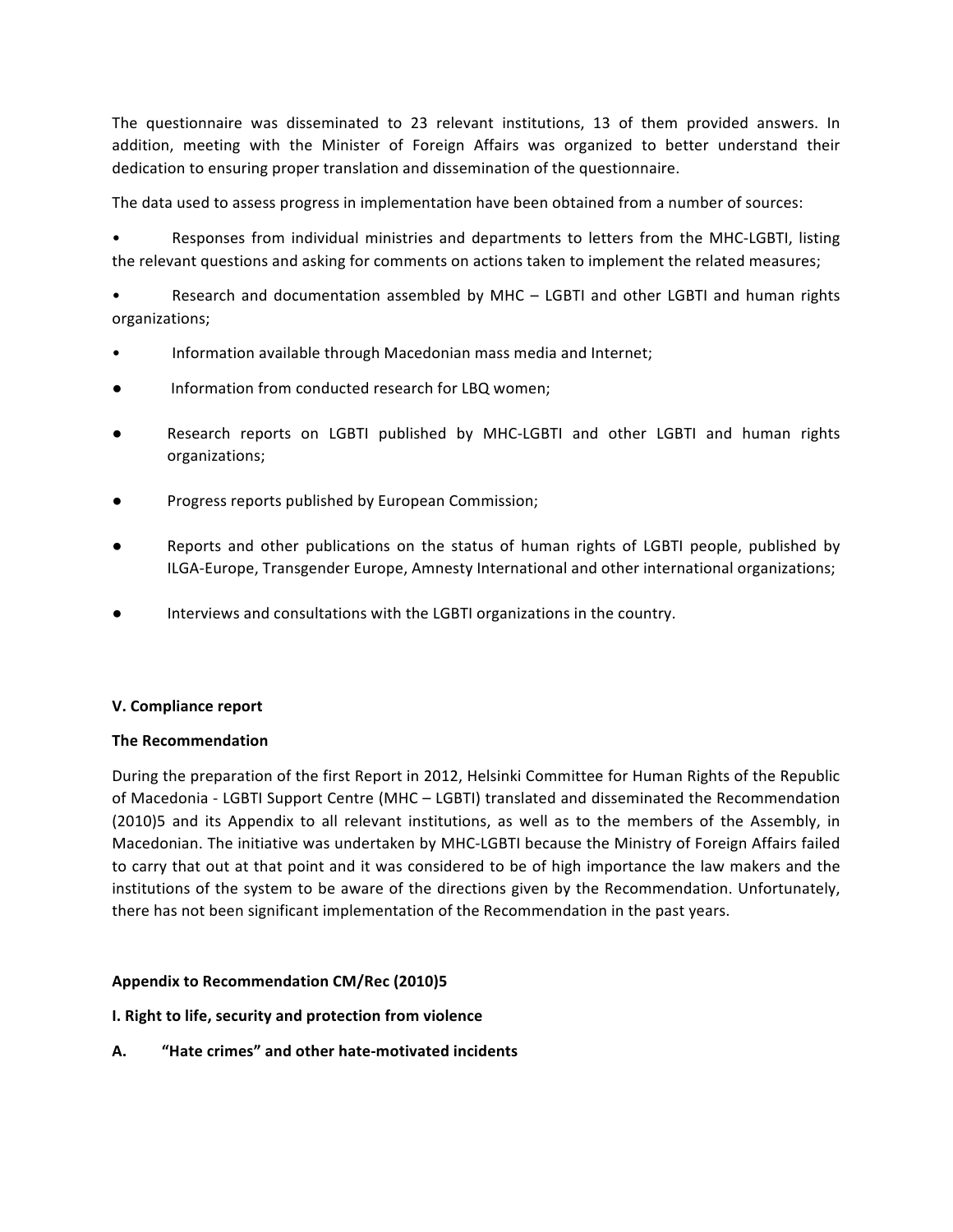The Criminal Code in Macedonia does not explicitly recognize sexual orientation and gender identity as grounds for hate crimes. Nevertheless, the open provision "any other grounds foreseen in law or in international agreement" gives an opportunity to law enforcement institutions to provide protection from hate crimes on the grounds of sexual orientation and gender identity.

Homophobic and transphobic attitudes in Macedonia in the past years, frequently resulted in violent hate crimes and hate speech directed at the LGBTI people because of their sexual orientation and gender identity. Since the previous assessment in 2012, the hate crimes on these grounds significantly increased. 

# **Case study**

After the attacks on the LGBTI Support Center, which are still remaining unsolved, the attacks on the *individuals also increased<sup>10</sup>.* It can be speculated that the potential perpetrators felt secure to attack since the previous perpetrators (on the LGBTI Support center) did not face any legal consequences. In *one* case<sup>11</sup>, on September 9<sup>th</sup>, 2013, transgender woman was attacked and hurt with knife. The *perpetrator* was identified and called in the police station but was released after the interview. The *legal procedure is still ongoing. In other case*<sup>12</sup>, on October 13<sup>th</sup> 2013, another transgender woman was *attacked and hurt on her head and her stomach by a group of three perpetrators who were never identified nor prosecuted<sup>13</sup>. The case was reported to police by the survivor of the hate crime, the* perpetrators were neither identified nor prosecuted.

On April 20th, 2013, activists from LGBTI United and the Coalition Margins were physically and verbally attacked by a group of football supporters during a "Civic Initiative for LGBTI Rights" event in the town of Bitola. Carrying a rainbow flag and placards, the activists were distributing posters on the rights of LGBTI people. Although the activists immediately reported the attack to the police, there has been no investigation and no prosecution. According to Amnesty International, following this attack "[a] photo of the activists was also posted on the official Facebook page of the Macedonian Sport Fans' group, with the message: 'Never again will faggots step foot in Bitola.'"<sup>14</sup>

In 2017 only the Coalition Margins documented 22 cases of violence (physical and/or verbal violence, including life threats) against LGBTI people, mostly transgender women sex workers<sup>15</sup>. It is particularly alarming that five of these cases are violation of transgender women by police officers. Some of these are pending before the Ombudsperson office and the Sector for internal control of the Ministry of Interior and Prosecution Office. Cases like this make it difficult for victims to have trust in police or justice system and that makes it almost impossible for LGBTI people to access justice and remedies.

<sup>&</sup>lt;sup>10</sup> LGBTI Support center, *Annual reports 2013-2017*; Coalition Margins, *Annual reports 2013-2017*; Helsinki Committee for Human Rights of the Republic of Macedonia, *Hate crimes in the Republic of Macedonia* 2013, 2014, 2015, 2016, 2017. <sup>11</sup> http://zlostorstvaodomraza.mk/

<sup>12</sup> http://zlostorstvaodomraza.mk/

<sup>13</sup> http://zlostorstvaodomraza.mk/

<sup>14</sup> Amnesty International, *Macedonia Must Prevent Homophobic Attacks* (23 April 2013), *available at*  http://www.amnesty.org/en/library/asset/EUR65/002/2013/en/80fd552e-1598-4d52-8e53-d7042a7ac558/eur650022013en.html.

<sup>15</sup> Coalition Margins, *Annual report 2017, at 98*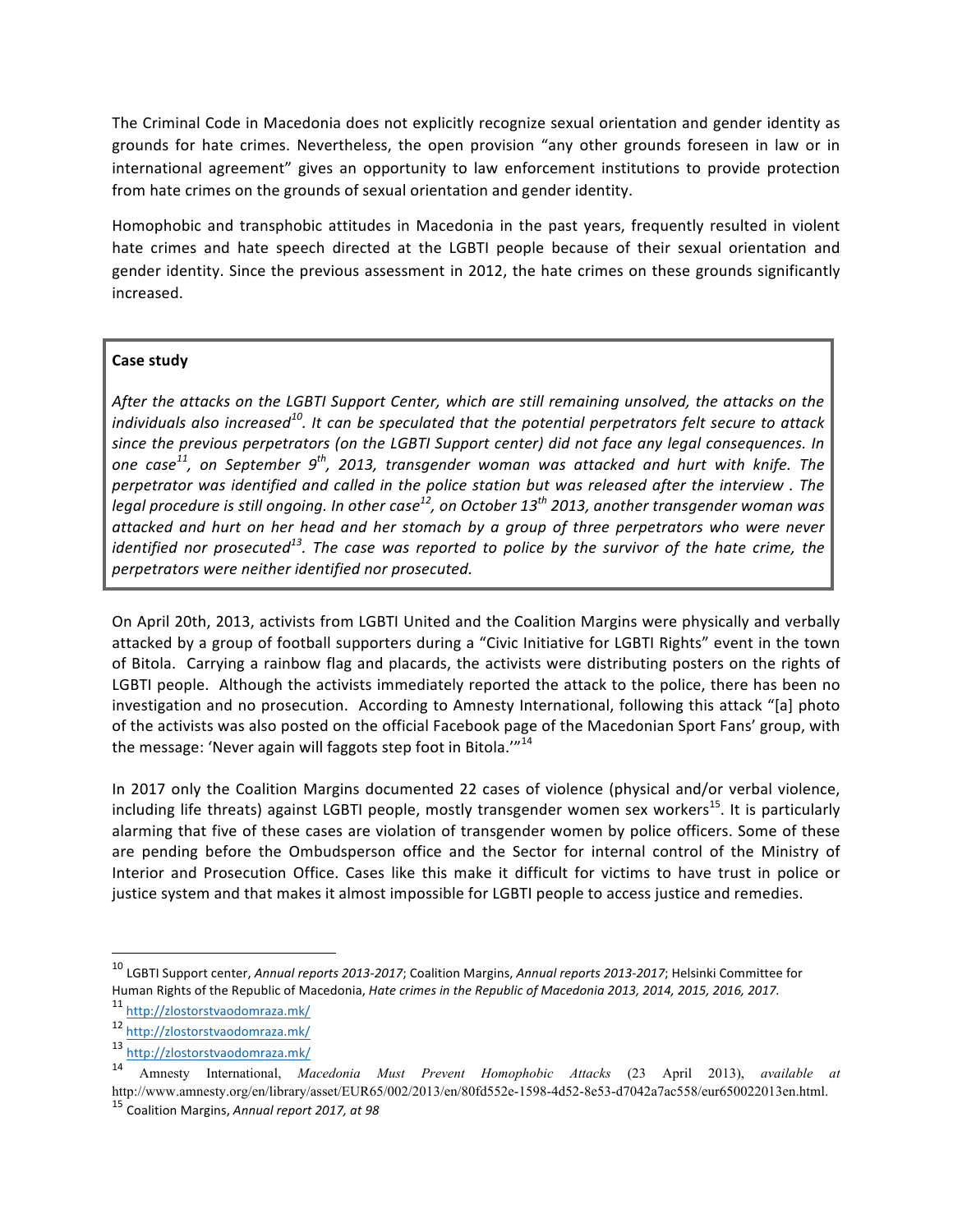As documented by LGBTI Support Center in  $2016^{16}$ , 61% of the LGBTI people in the country consider themselves as victims of violence because of their sexual orientation and/or gender identity. Out of those who experienced violence on the ground of sexual orientation and/or gender identity, 71% did not report the case to neither institution nor organization. Those who did report the violence, consequently experienced discrimination based on their sexual orientation/gender identity (42%), untimely and inefficient performance delay of the case or lack of response (37%), and inappropriate treatment by the employees because of their sexual orientation and/or gender identity (21%).

Article 319 of the Criminal Code covers acts and incidents of hatred if and when they are committed on a national, racial or religious basis, but also includes open provision "any other grounds foreseen in law or in international agreement". With this provision, the law enforcement institutions have opportunity to provide protection from hate crimes on the grounds of sexual orientation and gender identity.

In the questionnaire returned to MHC-LGBTI, the Ministry for Justice stated that in cooperation with OSCE mission, they are now preparing draft Law on Amending the Criminal Code that incorporates all international standards from the appropriate area. They also informed that by now they had several debates within closed group of domestic and foreign experts and civil society organizations' representatives and soon the draft law will be presented to the public.

There is a positive change is the practice of the criminal court in cases of hate motivated crimes based on SOGI. Namely, in 2015 the criminal court in Skopje delivered decision in which a perpetrator of two LGBT activists was found guilty for violence and in the explanation of the decision the court emphasizes that the violence was motivated by the prejudice of the perpetrator toward LGBT people. In 2016, the same court convicted a man who perpetrated trans woman and in the decision referred that it is a crime motivated by hate the prejudice against trans people. The court awarded the latter victim with material damage on the expenses that the victims had for the medical treatment following the attack<sup>17</sup>.

The Ministry of Interior, in their answers to the questionnaire submitted to them by MHC-LGBTI, pointed out that the Ministry has a special online application ("red button") for reporting misconduct by police officers or hate crimes to the Sector for Internal Control and the Ombudsman. Nevertheless, they did not inform if they take measures to inform the citizens on the existence and possibility of this application. 

Whilst some minor improvements can be noted, the State still lacks to provide system changes that would ensure protection and prevention of hate crimes and hate motivated incidents on the grounds of sexual orientation and gender identity and in times when those occurs, lacks to ensure effective, prompt and impartial investigations.

#### **Hate crimes against trans people**

<u> 1989 - Johann Stein, markin film yn y breninn y breninn y breninn y breninn y breninn y breninn y breninn y b</u>

The findings from the assessment of implementation of the Recommendation by the state, show that the state fails to conduct any form of data collection on the violence and analysis to better understand the vulnerability of specific group of LGBTI community. The reports from the LGBTI organizations show

 $16$  "Analysis of the problems and the needs of LGBTI people in the Republic of Macedonia", published by LGBTI Support Center, Skopje, 2016. For the purpose of this report, we are using the data for LGBTI people in lack of specific analysis and surveys on lesbians, bisexual women and trans people.

 $17$  Interview with the attorney of the victims.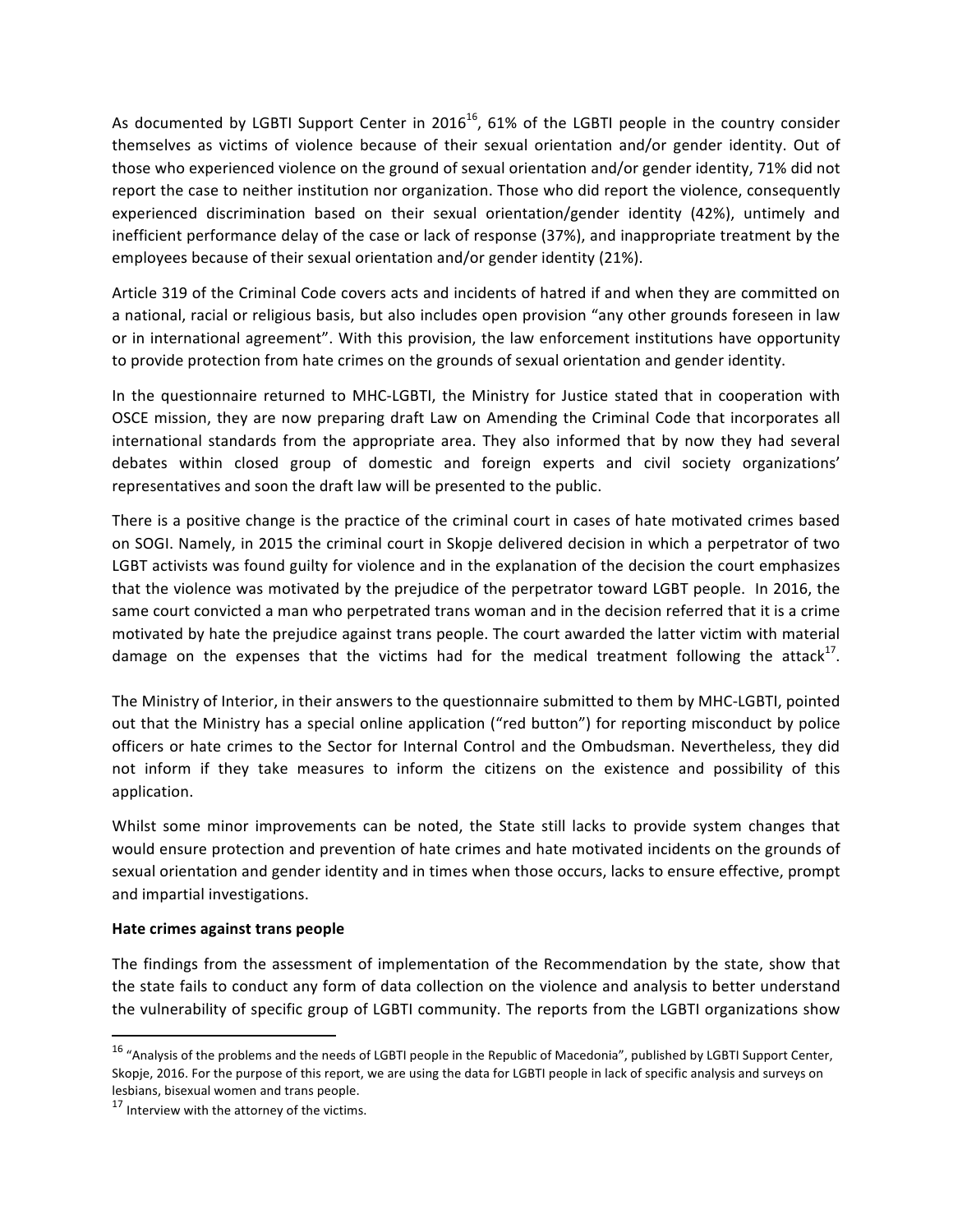that the transgender people are most exposed to violence,<sup>18</sup> but also least protected by the state since gender identity is not recognized in any law in the country. Therefore, the ratification of the Istanbul Convention in December 2017, is of great importance for transgender community because: a) the Convention is the most comprehensive, detailed and legally binding response to violence against women and gender-based violence; and b) the explanatory report of the Convention clarifies that in regard to gender identity "transgender or transsexual persons, crossdressers, transvestites and other groups of persons that do not correspond to what society has established as belonging to "male" or "female" categories" are covered by the non-discrimination provision. $^{19}$ 

### **Case study**

The Coalition Margins has reported two cases of violence against transgender people in 2014 and *2015.* One of the cases reported includes an attack on several transgender people by a taxi driver in *2014. However, because the victims experienced humiliation and threats by a police officer when* attempting to report the case, they decided not to press any charges. Another case of violence against a transgender person reported in 2015 was motivated by hatred based on gender identity, followed by *criminal charges for bodily injuries and impaired physical and mental health. Again, the Coalition Margins called the Public Prosecution's Office and MOI "to identify and bring to justice all previous perpetrators of hate-motivated crimes due to sexual orientation and gender identity in order to*  discourage homophobic attackers and encourage victims to report hate-motivated violence".<sup>20</sup>

According to the recently published research in the community, "Transgender experience: identities, bodies, violence and socialization", all of the respondents experienced some form of violence.<sup>21</sup> For the purpose of this report, one statements from the research will be presented:

#### **Statement**

*I* was subject to physical violence since a very young age. First to domestic violence, by my father, who was very violent. Bless him. So that's how I started experiencing domestic violence. This was just the *beginning* of *everything* that followed, the violence I faced in the streets. As I grew, there was more and more of it. Later on, when I was 11, particularly traumatic things happened to me, I was chased by *a* group of boys, around 20-25 boys who were chasing me in order to beat me up. I was really scared. I was afraid to go to school, I remember that, because I would get beaten. I went with fear, I went

under-the-istanbul-convention/

 

 $18$  Coalition "Sexual and Health Rights of Marginalized Communities". 2013. Annual Report 2012. Skopje: Coalition SHRMC; Coalition "Sexual and Health Rights of Marginalized Communities". 2014.Annual Report2013. Skopje: Coalition SHRMC; Coalition "Sexual and Health Rights of Marginalized Communities". 2015. Annual Report 2014. Skopje: Coalition SHRMC; Coalition "Sexual and Health Rights of Marginalized Communities". 2016.Annual Report2015. Skopje: Coalition SHRMC; Coalition "Sexual and Health Rights of Marginalized Communities". 2017. Annual Report 2016. Skopje: Coalition SHRMC; Coalition "Sexual and Health Rights of Marginalized Communities". 2018.Annual Report2017. Skopje: Coalition SHRMC. <sup>19</sup> Protection of Trans People under the Istanbul Convention, Transgender Europe https://tgeu.org/protection-of-trans-people-

<sup>&</sup>lt;sup>20</sup> Coalition "Sexual and Health Rights of Marginalized Communities". Annual Report 2015. Skopje, Coalition SHRMC

<sup>&</sup>lt;sup>21</sup> "The transgender experience: identities, bodies, violence and socialization", Slavco Dimitrov, "Coalition Margins", Skopje 2018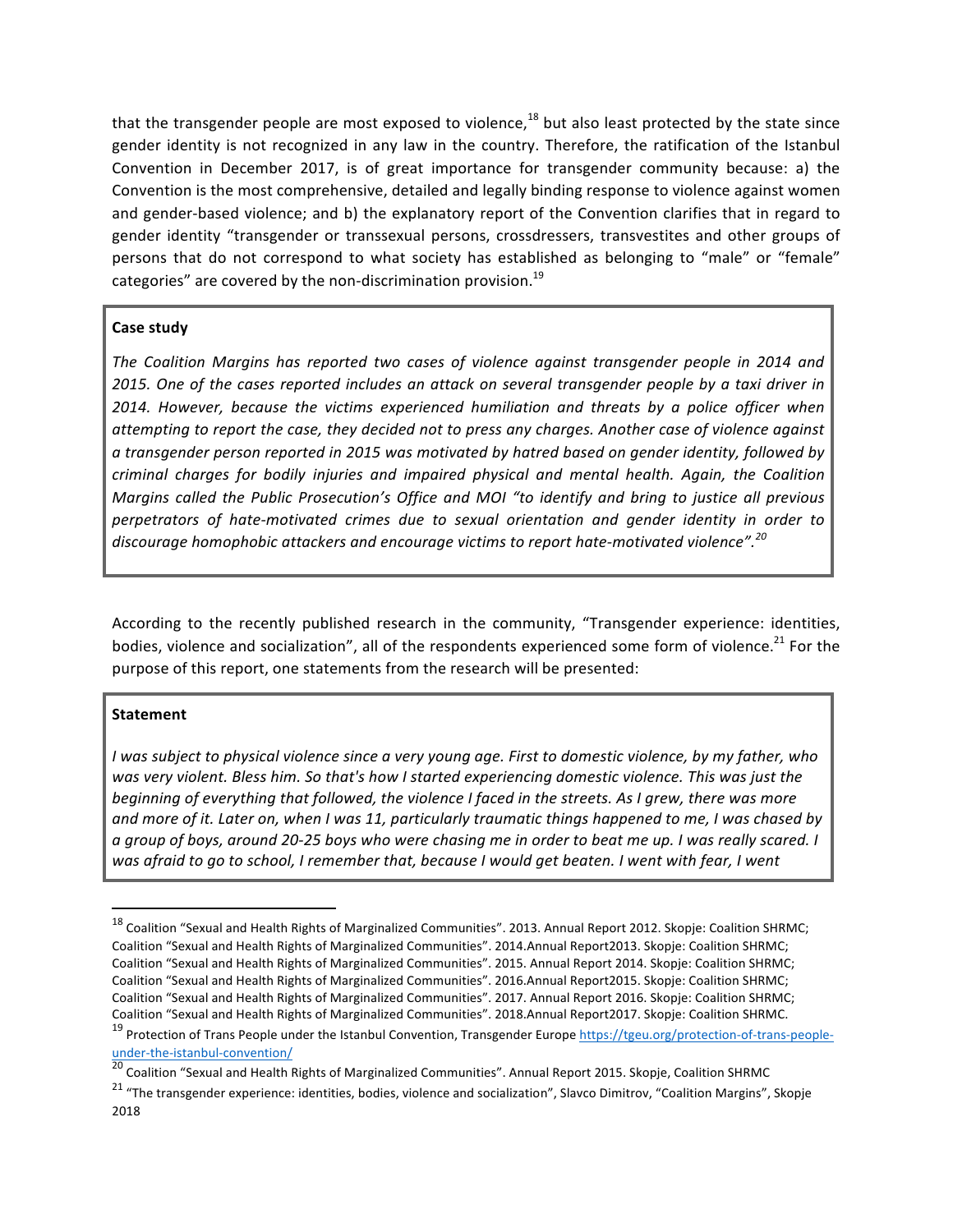*everywhere with fear, running, rushing... And whenever I went, there was always a problem with me.* There was always someone who had a problem with me. There was always someone who didn't like *me,* someone bothered by me, wanting to beat me up, Macedonian assholes trying to look strong. (Sh., trans woman, 23-32, Macedonian)

### **Victims' support and prisons**

Based on the returned questionnaires by relevant institutions, the police officers, prison officials and judiciary do not have specialized trainings for adequate approaches in dealing with crimes, including discrimination, violence and hate speech, where sexual orientation and gender identity are considered to be a motive, but they include limited information within some courses.

The Faculty for Security (Police Academy) stated that their programs include lectures on "identification of criminal acts motivated by sexual orientation" in the books "Psychopathology" by Prof.Dr. Dragana Batik and Prof. Dr. Roza Krstevska and "Psychology of communication" by Prof. Dr. Dragana Batik. The Faculty officials also claim that their program includes lectures on the right and protection of the LGBTI Community. In the answers provided by the Training Center (within the Ministry of Interior) it is not clear in what specific course, but they claim that they put "special emphasis" on "this type of criminal". In addition, the curriculum used by the Training Center, as stated in their questionnaire, includes basic human rights training. The training includes focus on hate-motivated incidents. It is not clear if during these trainings they include section on hate-motivated incidents on the grounds of SOGI. The Faculty lacked to inform that in their curriculum is also the book "Criminological Psychology" authored by Prof. Liljana Batkoska that contains highly transphobic content, presenting that transvestites experience "uncontrolled impulses" and "unstoppable needs" to cross-dress, which can lead them to commit "very brutal" acts of violence against women if they are prevented from cross-dressing. Prof. Batksoska then claims that these acts of violence are directed against women as a form of "revenge," because nature has "punished" the transvestites "by not giving them a complete female form."<sup>22</sup>

The Ministry of Interior (MOI) in their returned questionnaire to MHC-LGBTI stated that the police officers continuously have trainings with the MOI, as well as on a decentralized level with the Sectors for Internal Affairs of MOI, where they increase their knowledge and skills in handling "these types of hate crimes". Again, by the answers provided by MOI it is not clear if and to what extend the sexual orientation and gender identity as grounds of hate crimes are included in these trainings.

Nevertheless, the reports from the LGBTI organizations providing legal support to LGBTI people have recorded cases of different types of misconduct by police officers: double victimization of the survivors of hate crime, mocking, violating their privacy by disseminating their photograph, not reporting the case, not providing minutes to the survivors and even direct violence.<sup>23</sup> Due to the misconducts, the police officers when they do not report the case, they obstruct justice for the survivors.

<sup>&</sup>lt;u> 1989 - Johann Stein, markin film yn y breninn y breninn y breninn y breninn y breninn y breninn y breninn y b</u> <sup>22</sup> Coalition, *Annual Report 2012*, at 98-99.

 $^{23}$  Coalition "Sexual and Health Rights of Marginalized Communities". Annual Report 2017. Skopje, Coalition SHRMC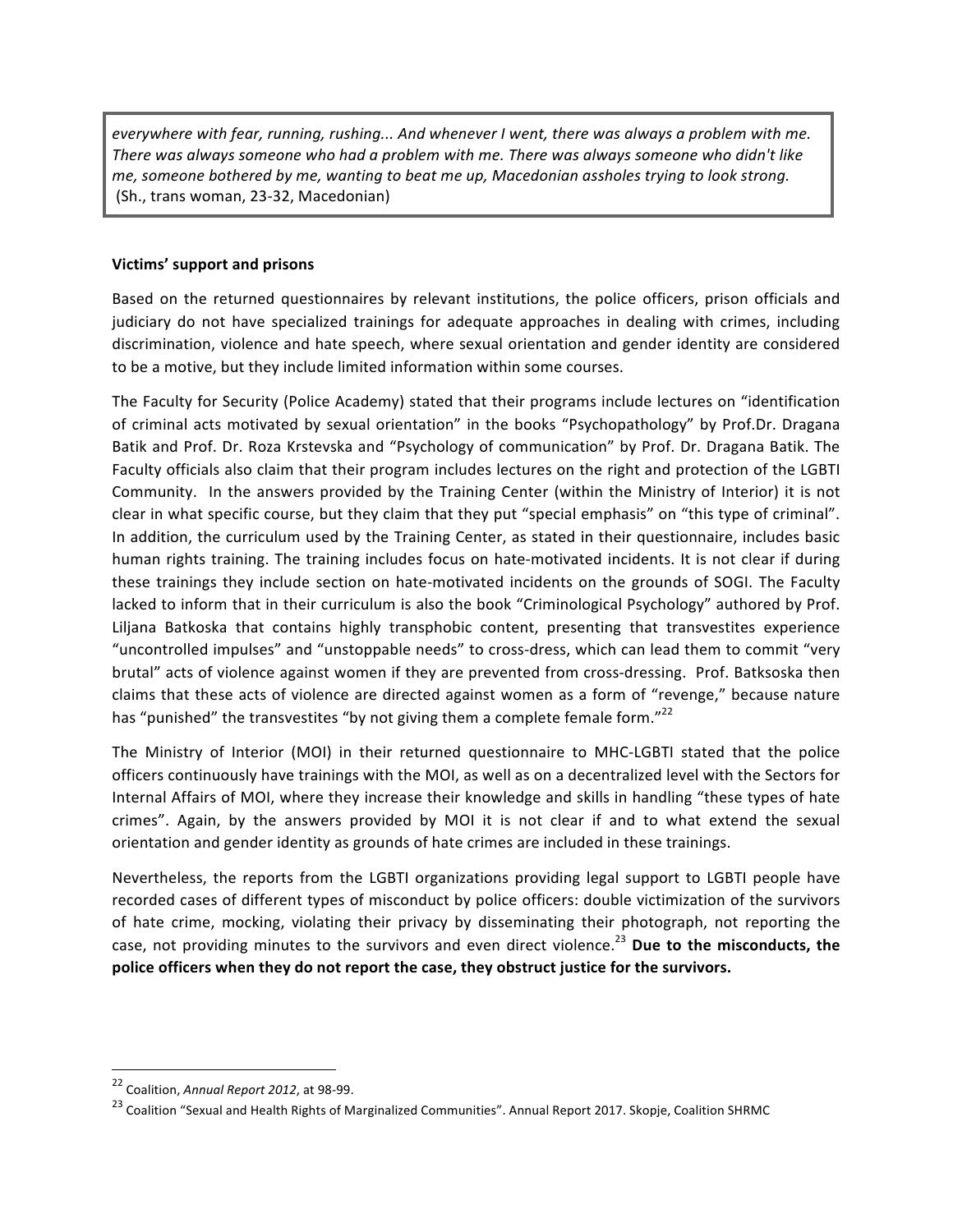According to the analysis conducted by the LGBTI Support Center,<sup>24</sup> 78.95% of those who reported crimes against them directly in a police station, are not satisfied by the treatment from the police officer. In the same analysis, 15.69% of those who report the crime against them outside of police station suffered excessive and unjustified use of police force. Out of them, 45.92% did not report the case of police brutality.

The Academy for Judges and Prosecutors stated that in cooperation with OSCE mission and Helsinki Committee for Human Rights of the Republic of Macedonia they have organized extracurricular trainings for their students, focusing on prevention and protection of discrimination (including the discrimination against LGBTI people), combating hate speech and access to justice for LGBTI people. The practice of the European Court for Human Rights is part of the trainings. In their questionnaire, the Academy stated that over the years they organized "numerous trainings of trainers" on topics such as discrimination and hate crimes, aimed to qualify domestic judges and public prosecutors as lecturers on these topics. They have also published publication on the judicial practice of the European Court for Human Rights on cases of discrimination. However, not one case on the grounds of sexual orientation or gender identity was included in this publication.

### **Statement**

<u> 1989 - Johann Stein, markin film yn y breninn y breninn y breninn y breninn y breninn y breninn y breninn y b</u>

*"Moreover, specific situation in the courtroom demonstrates the high level of intolerance and ignorance* on trans people by the judges. During a court hearing where two trans women claim their right to privacy, the judge and the attorneys of the accused laugh on the decision of one of the plaintiffs to change her name in the official documents. The laughter was followed by harassing *comment that were supported by the judge herself. On the request for exception of the judge from the case* the president of the court did not find violation of the principle of impartiality of the seating *judge."<sup>25</sup>*

MOI in their returned questionnaire did not inform about existence of special units within the police tasked specifically with hate-motivated incidents against LGBTI persons. Our understanding is that such units do not exist within the police.

MOI did not provide an answer, nor NHC-LGBTI is aware of existence of liaison officers tasks with maintaining contact with LGBTI communities in order to establish relationship and trust. MHC-GBTI signed general memorandum of cooperation with MOI in autumn 2017 and held informative meetings with police officials from municipalities Center and Karposh, both in Skopje, where the LGBTI Support center operates. But still, the state is lacking to provide both units tasked to specifically investigates hate-motivated incident on SOGI and liaison officers who would increase the trust of the LGBTI community in police.

<sup>&</sup>lt;sup>24</sup> Analysis of the problems and needs of LGBTI people in the Republic of Macedonia (in the area of social protection, legal services and policing), Koco Andonovski, Pavle Bogoevski, Andrijana Gelevska, Doriana Bojanovska, MHC-LGBTI Support Centre

 $25$  Source of information: statement by the attorney at law that represents the trans women before court, request for exception and decision of the president of the court.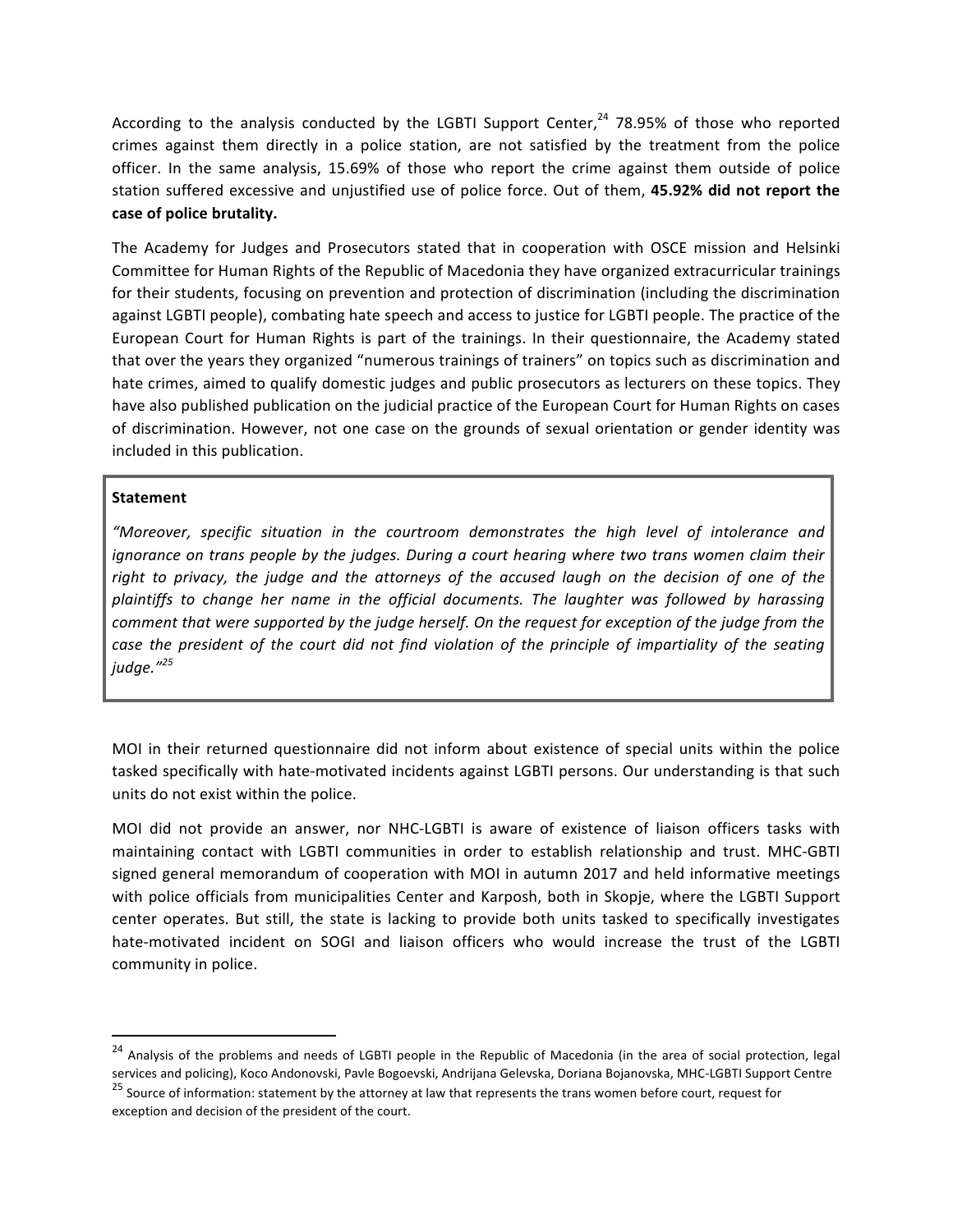The Directorate for Execution of Sanctions (DES) under the Ministry of Justice (MOJ), in the questionnaire, stated that the prison system in the country "does not discriminates the prisoners on any ground including sexual orientation and gender identity". In the admission procedure of persons deprived of their liberty, the correctional and educational-correctional facilities do not collect information on the SOGI identities of the prisoners. According to DES, this is the reason why there are no anti-bullying strategy and special measures in place to minimize the dangers of physical assault, rape and other forms of sexual abuse against LGBTI people deprived of their liberty.

Based on the aforementioned finding, the conclusion can be made that the state organ failed to undertake all the measures recommended by Council of Ministers of Council of Europe to ensure safety and dignity to the LGBTI people deprived of their liberty.

Both MOJ and DES, in their answers to the questionnaires stated that in the period of the last five years they have not recorded a transgender person deprived of their liberty to request for allocation between male and female facilities. According to their questionnaires, that is the reason why the current procedures of DES do not regulate their work in "these kind of cases".

MOJ stated that currently, there are no protective measures for treatment of LGBTI detainees, while the separation in solitary confinement is performed in accordance with the existing procedures (same for all detainees with no exception to the LGBTI detainees).

One positive step, according to their returned questionnaire, is that in February this year, DES adopted a Code of Conduct for prison officials. The Code of Conduct is prepared with support of Council of Europe and contains "explicit provision for respect of diversities and prohibition of discrimination on any ground, including sexual orientation and gender identity". In regard to the new Code of Conduct, trainings for the prison officials were conducted during April and May this year.

### **Data collection on hate crime and hate-motivated incidents**

There is no system for registration of complaints and systematic data collecting on hate crimes and hatemotivated incidents and there are no official statistics publicly available<sup>26</sup>. The only platform that provides statistic is the website http://www.zlostorstvaodomraza.mk/, administered by MHC and supported by OSCE mission. The platform is used for mapping, monitoring, reporting and analyzing of hate crimes and hate-motivated incidents and includes both sexual orientation and gender identity as grounds in further reporting and analyzing of data.<sup>27</sup>

The surveys on the level of social acceptance towards LGBTI people are mainly conducted by LGBTI organizations in the country or international LGBTI or human rights organizations. In the returned questionnaires to MHC-LGBTI, there was no information if and to what extend the state is using the data provided by the surveys.

# **Conclusion and recommendations**

<sup>&</sup>lt;sup>26</sup> The Progress Report of the European Commission for 2013; The Progress Report of the European Commission for 2014; The Progress Report of the European Commission for 2015; The Progress Report of the European Commission for 2016:

<sup>27</sup> www.zlostorstvaodomraza.mk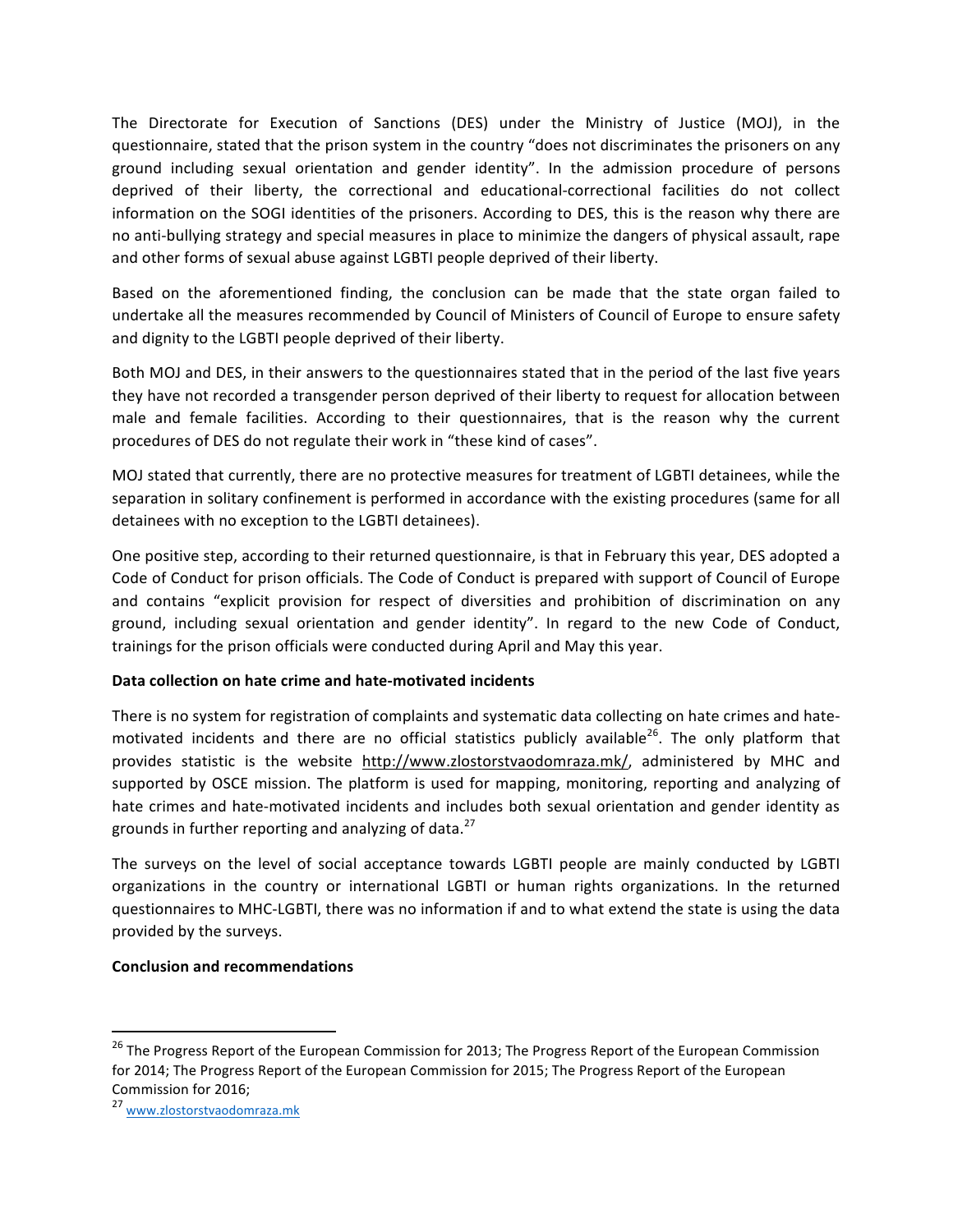Based on the findings gained by the questionnaires and the analysis of the current legislation and its implementation, it can be concluded that Macedonia fails to comply with the requirements of the Recommendation (2010)5 in many aspects. The Criminal Code still does not specifically recognizes sexual orientation and gender identity as grounds for hate crimes and hate speech. Moreover, the state has failed to take appropriate measures to prevent the attacks on LGBTI people, to adequately investigate, prosecute and punish the perpetrators, and to ensure that victims receive appropriate remedies. Also, the state lacks to provide a system for complaints registration and data collection on hate crimes and hate-motivated incidents based on different grounds.

Therefore, the recommendations to the state include:

- 1. To amend the Criminal code to explicitly recognize sexual orientation and gender identity as **grounds for hate crimes.**
- 2. To introduce obligatory courses on LGBTI (with focus on discrimination, hate crimes and hate speech on grounds of sexual orientation, gender identity, gender expression and sex characteristics) in the Academy for Prosecutors and Judges, in the Faculty for Security and the **Training Center for Police Officers.**
- 3. MOI, Courts and Public Prosecution to develop a system for documenting hate crimes including the crimes on the grounds of sexual orientation, gender identity, gender expression **and sex characteristics.**
- 4. The state to expedite the investigation and prosecution of hate crimes and hate speech based on sexual orientation or gender identity, and to assure that victims of these crimes receive appropriate remedies.

### **B. "Hate speech"**

<u> 1989 - Johann Stein, markin film yn y breninn y breninn y breninn y breninn y breninn y breninn y breninn y b</u>

In the Macedonian legal system "hate speech" is included in several laws, including the Criminal Code, but the state has failed to recognize and regulate hate speech on the grounds of sexual orientation and gender identity in the Criminal Code from 2014. This is despite the fact that the number of hate speech and hate crime cases on the grounds of  $SOGI^{28}$  increased in the period before the law was adopted. The new Law, replaced the closed list of protected characteristics that was limited to to ethnicity, race, nationality and sex with an open one, adding "any grounds" prescribed by any law or international treaty ratified by the country.

In accordance with the current law on audio and audio visual media services (Article 4), the publishing, i.e. transmission of media content must not threaten the national safety, call for violent destruction of the constitutional order of the Republic of Macedonia, call for military aggression or armed conflict, incite or spread discrimination, intolerance or hatred based on race, sex, religion or nationality. But again, sexual orientation, gender identity and expression and sex characteristics (SOGIES) are not **listed as grounds**. 

In their answers on the questionnaire, the Agency of Audio and Audiovisual media services (AAVMS), stated that even though the law is limited to only four grounds: race, gender, religion and nationality,

 $^{28}$  Stojanovski Voislav, Iseni Drilon, and Bogoevski Pavle. 2015. Analysis of the Situation with Hate Speech in the Republic of Macedonia. Skopje: Helsinki Committee for Human Rights of the Republic of Macedonia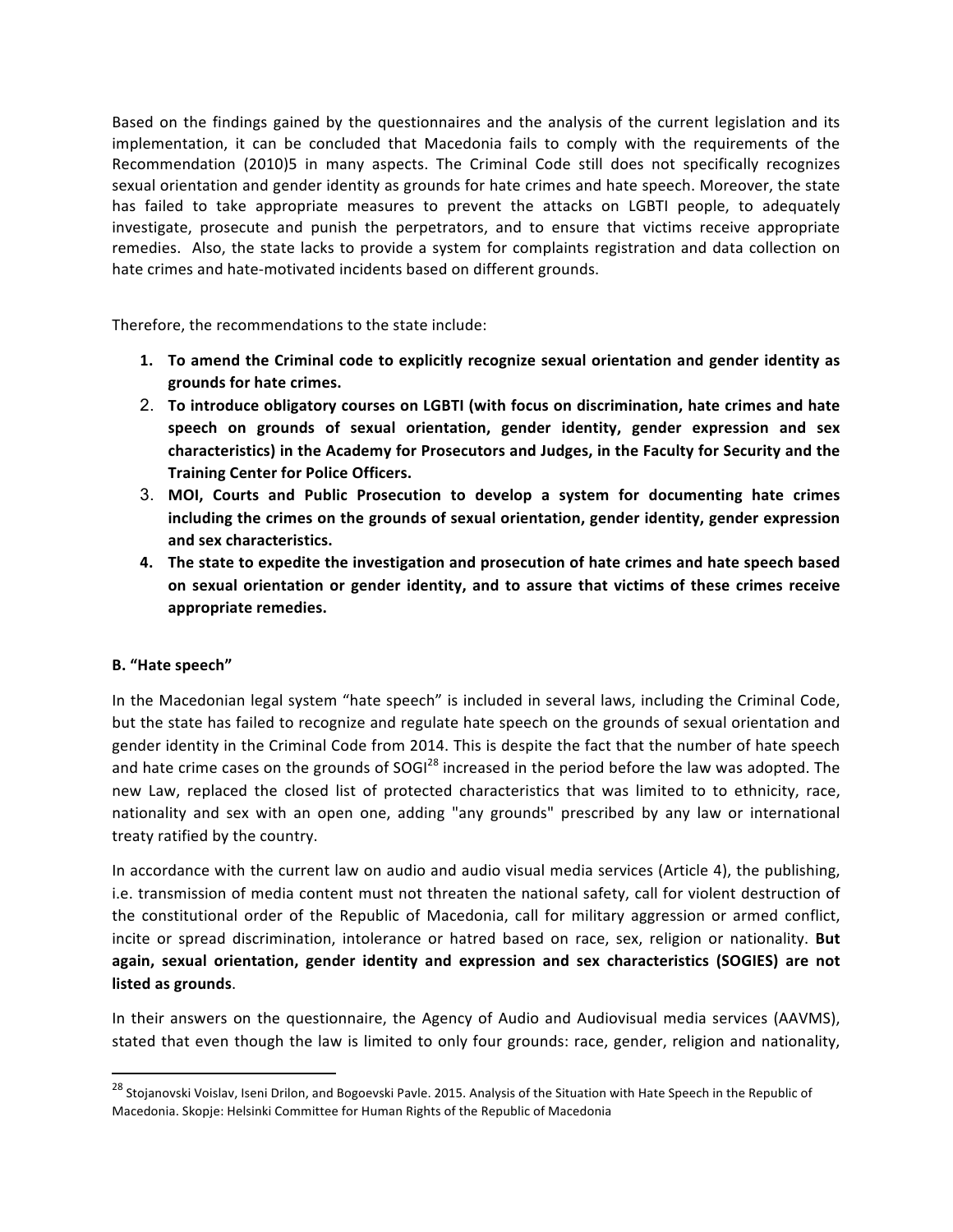they are basing their policy on the European Court for Human Rights practice and while monitoring the media content they always take sexual orientation into account as a ground for discrimination. Also, in order to provide clear rules for the broadcasters on how to detect and avoid hate speech, the Agency in 2014 published the "Guide for monitoring of hate speech" by Jelena Surchulija Milojevik, MA and Snezana Trpevska, PhD.<sup>29</sup> In the above mentioned guide, sexual orientation is mentioned only when the authors provide information on the legislation in United Kingdom, Ireland and Bosnia and Herzegovina. AAVMS also failed to recognize sex characteristics, gender identity and expression as grounds for hate **speech.** 

The new draft Law on Audio and Audiovisual Media Services prepared earlier this year also lacked to include SOGIES as grounds of hate speech and discrimination. After entering into Parliamentary Procedure, the Inter-Party Parliamentary Group on LGBTI submitted two amendments: 1) an article that prohibits media programs that consist hate speech or discrimination on all grounds, including sexual orientation and gender identity; and 2) a fine of up to 5000 EUR to be imposed on the media legal entity that would broadcast such program. The draft Law is still in procedure in the Parliament. The Agency of Audio and Audiovisual media services (AAVMS), as a media regulatory body, with the Law currently in power, does not have jurisdiction to issue administrative fines against media who use hate speech. Lacking that jurisdiction, AAVMS reactions include: publishing reports on the identified discrimination or hate speech on their website<sup>30</sup>; sending written notification to the broadcaster for the violation; and establishes cooperation with the Commission for Protection Against Discrimination (CPAD) and the Public Prosecutor Office. Based on their experience, as stated in their answers to the questionnaire, very rarely this cooperation results with positive outcome.

### **Case study**

The AAVMS in their answers to the questionnaire pointed out to their experience cooperating with the *Commission for protection against discrimination in regard to one significant case of hate speech.* After AAVMS determined violation of article 48 of the Law on Audio and Audiovisual Media Services and determined that the broadcasted, national tv stations TV Kanal 5 and TV Kanal 5+, allowed to the *author* of the show "Milenko Nedelkovski Show" on 15<sup>th</sup>, 22<sup>nd</sup>, 29<sup>th</sup> of January, 5<sup>th</sup>, 12<sup>th</sup> and 19<sup>th</sup> of February 2016 to encourage and spread discrimination, intolerance and hatred on the grounds of sexual orientation and to be source of homophobia and hate speech on ground of sexual orientation. In March 2016, AAVMS informed the broadcasters on the matter and sent a report annexed with the video materials of the show to the CPAD asking to act upon their jurisdiction. CPAD answered on the request in October 2017, informing the AAVMS that they don't have jurisdiction in this case and *according* to their opinion, the broadcaster is not responsible for the violation because the journalist *only* shares his opinion<sup>31</sup>. After the public pressure, CPAD sent additional information to AAVMS, stating that they cannot establish grounds for discrimination because "based on the presented *material evidence the Commission could not, with certainty, decide on the facts of the case*<sup>132</sup>.

<sup>29</sup> http://avmu.mk/wp-content/uploads/2017/11/Guide-to-monitor-hate-speech-FINAL-9.pdf

<sup>30</sup> www.avmu.mk

<sup>31</sup> http://avmu.mk/wp-content/uploads/2017/05/Izvestuvanje\_od\_Komisija\_za\_zastita\_od\_diskriminacija.pdf

<sup>32</sup> http://avmu.mk/wp-content/uploads/2018/05/Izvestuvanje-od-Komisija-za-zastita-od-diskriminacija-MART-2017-govor-naomraza.pdf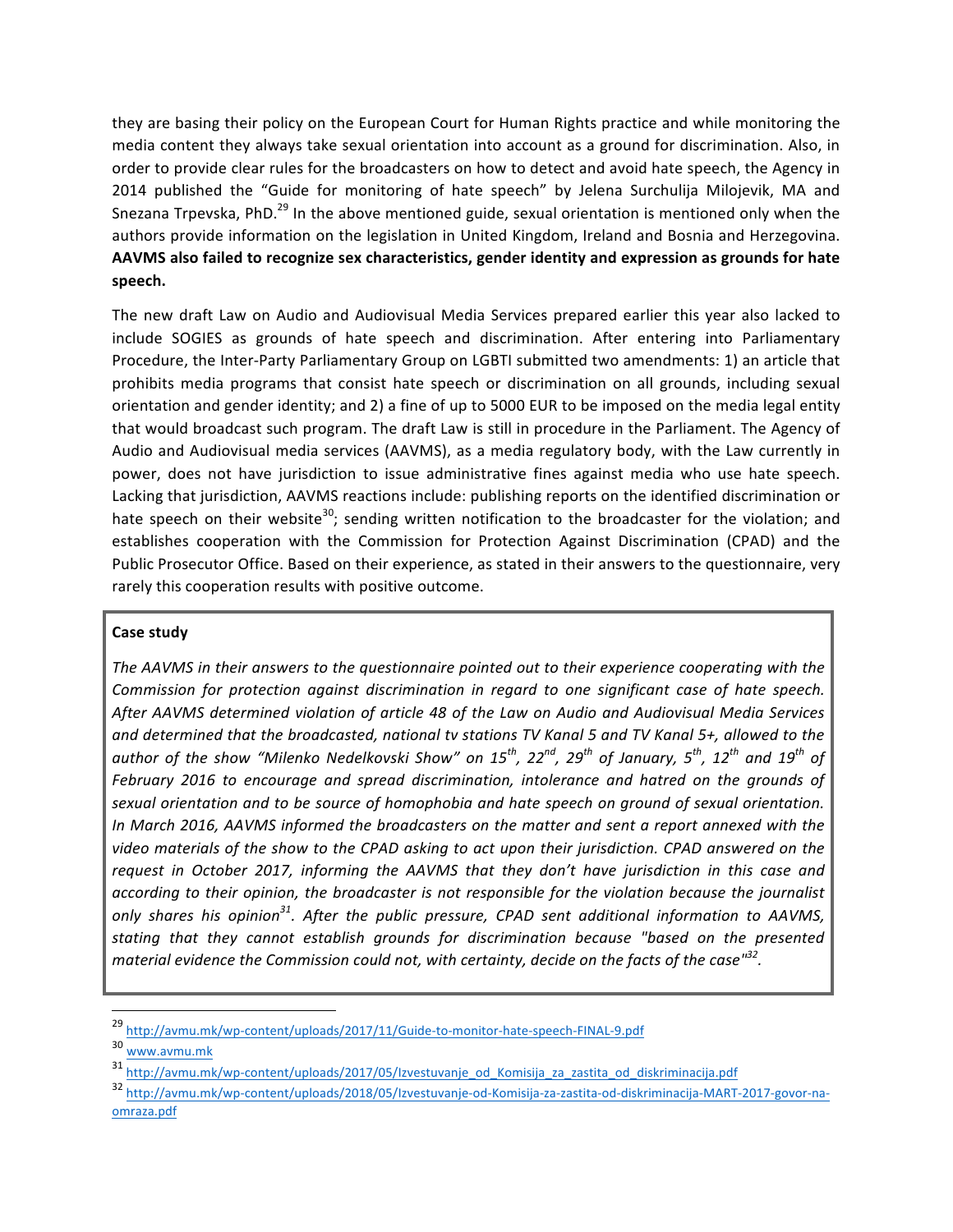The example shared by AAVMS is not an isolated case and it clearly shows the Commissioners as incompetent and biased.

Furthermore, the attacks of the LGBTI Support Center and LGBTI people were incited and encouraged by a steady stream of hate speech on the internet and social media. According to the platform for registering hate speech<sup>33</sup>, 92 incidents have been registered since February 2014 on the grounds of sexual orientation and/or gender identity. The platform is administered by Helsinki Committee for Human Rights of the Republic of Macedonia (MHC). In the cases when more elements that can prove hate speech are present, MHC submits complaints to the Department of Cybercrime and Digital Forensics (DCDF) within the Ministry of Interior if the hate speech was present on internet portal or social media or directly to the Ministry of Interior or Public Prosecutors Office (PPO) when the hate speech was present in public space. In 2016, MHC submitted 4 complains on the grounds of sexual orientation and gender identity (SOGI) to the DCDF, but no charges were filed for neither one of them.<sup>34</sup> MHC has also filed two criminal complaints to the PPO for hate speech on bases of SOGI. One was filed in cooperation with Coalition Margins in 2014 against TV Show host. PPO with the decision from 2015 found that "this is not a criminal act that is eligible for *ex oficio* prosecution" and denied the criminal complaint<sup>35</sup>. This initial decision (that there is no criminal act), was returned twice by the Higher Public Prosecution and the third time the case was brought before the PPO. Until this day (4 years later) there is still no legal outcome for the case.

The second was filed in cooperation with Coalition Margins and HERA against the candidate for Mayor in the following case study:

### **Case study**

Another case of hate speech against LGBTI is documented during the local elections in 2017 when *candidate of one political party stated that "homosexuality is the most dangerous mafia that wants to infiltrate* in the Municipality"<sup>36</sup> and with that initiated and allowed an organization for protecting family values to distribute leaflets during campaign's public gathering with accusations of the political *opponent of destroying the family values because he is a "supporter of the gay lobby in Macedonia".*<sup>37</sup> With these actions, the candidate for mayor, caused intolerance and hatred towards LGBTI people and *with* that violated the Article 319 paragraph 1 cp. 2 of the Criminal Code. LGBTI Support Center and Coalition Margins, filed charges against the candidate. The Public Prosecutor still has not informed on the outcome.<sup>38</sup>

 

<sup>33</sup> www.govornaomraza.mk

<sup>&</sup>lt;sup>34</sup> Helsinki Committee for Human Rights of the Republic of Macedonia, *Annual Report 2016* 

<sup>&</sup>lt;sup>35</sup> Decision by Public Prosecution Office KO 1 no. 501/14, Skopje, 28.12.2015

<sup>36</sup> http://govornaomraza.mk/reports/view/913

<sup>37</sup> http://govornaomraza.mk/reports/view/915

<sup>38</sup> http://mhc.org.mk/system/uploads/redactor\_assets/documents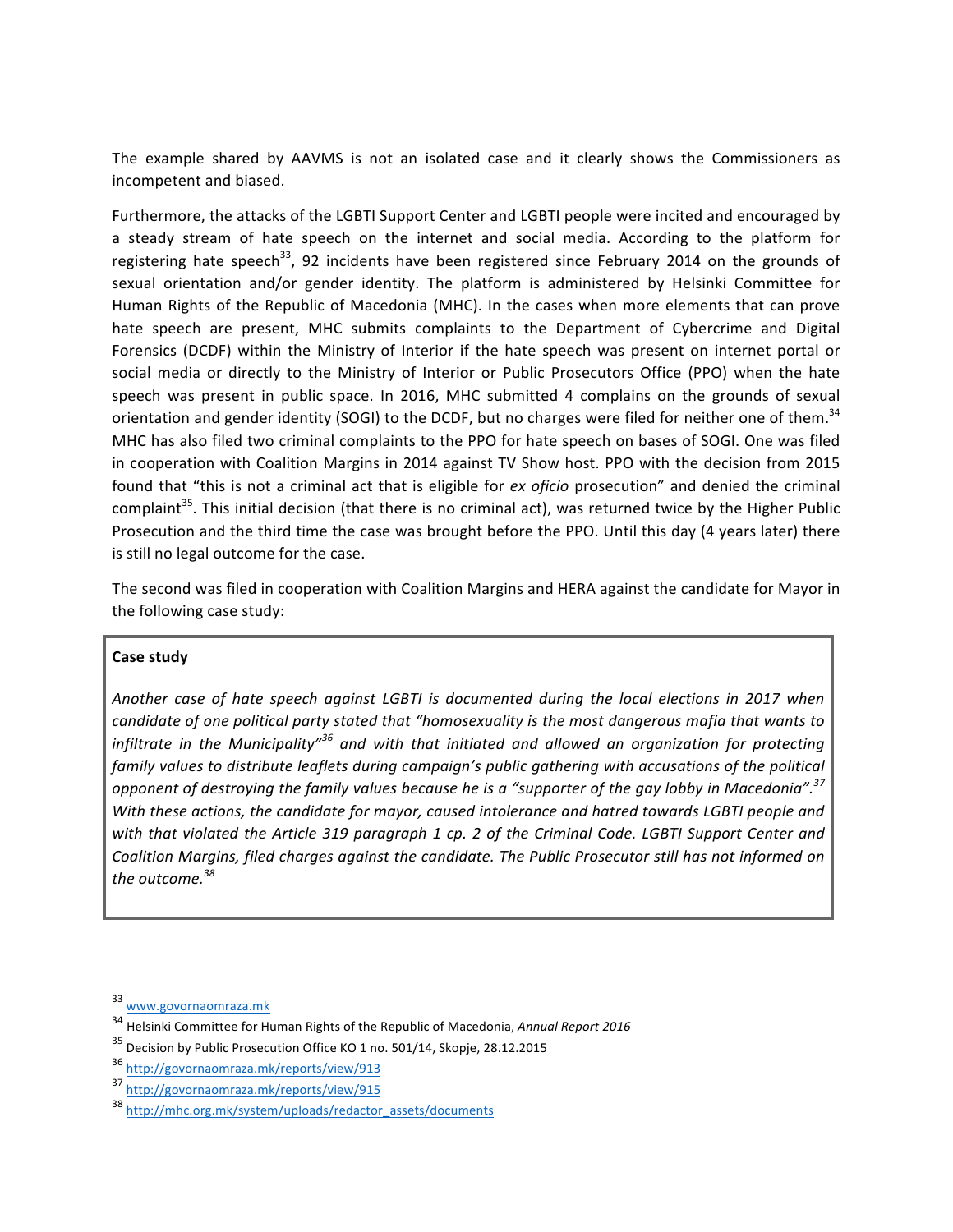A storm of hate speech and calls to violence erupted on social media in response to the erroneous media reports that there would be a "gay parade" as part of 2013 Pride Week events.<sup>39</sup> For example, the social network postings of the "Counter Gay Parade" group, formed in opposition to the 2013 Pride Week events, called for hatred, violence, and the limitation of the rights of the LGBTI community.<sup>40</sup>

During 2017 the Coalition Margins conducted a research of the media coverage of topics connected with the LGBTI Community in the period between 1.1.2017- 15.7.2017. The main conclusions are that there is small decrease of hate speech and verbal violence against LGBTIs in the media and that the public support and solidarity coming from high representatives from the executive and law-making governance is influencing the higher number of supportive media products. Explicit negative reporting towards LGBTIs is detected in 43 texts with focus on Macedonia (29% of all media texts covering LGBTI topics from Macedonia).<sup>41</sup>

In the questionnaire for the assessment of progress, the Agency for audio and audio visual media services (AAVMS) stated that they have organized many meetings, trainings and workshops on hate speech and respect of professional journalistic standards in collaboration with civil society organizations in the past years. The trainings and workshop were designed for the AAVMS personnel, broadcasters and all other interested parties. The Agency also cooperated with Coalition Margins in conducting an Analysis on reporting frameworks in media coverage of topics related to LGBTI community. Besides that, AAVMS stated that they include questions related to LGBTI in their regular annual research for 2017 on the attitudes of the audience to the media program. As result to aforementioned cooperation, AAVMS, Media Ethic Council, Association of journalists in Macedonia and LGBTI organizations: Coalition Margins, LGBTI Support center and LGBTI United Tetovo signed a Declaration<sup>42</sup> on ethical and professional reporting on topics related to LGBTI in the media.

CPAD, in their answers to the questionnaire informed that they have delivered few trainings in cooperation with HERA<sup>43</sup> for employees of the local self-government official, few with the Academy for judges and prosecutors and few on Faculty of Law Skopje.

None of the other relevant institutions provided information on organized workshops, trainings or other activities for raising awareness.

### **Conclusion and recommendations**

In conclusion the legislation on hate speech is poor and the state has failed to undertake effective and efficient measures to prohibit and publicly disavowed whenever it occurs. That contributes for even more hate speech to be present in the public sphere.

Therefore, the recommendations to the state include:

**1.** To amend the Criminal code to explicitly recognize sexual orientation, gender identity and expression and sex characteristics as grounds for hate speech.

 <sup>39</sup> Coalition, Annual Report 2013, at 67.

<sup>&</sup>lt;sup>40</sup> Coalition, Annual Report 2013, at 68.

<sup>41</sup> www.coalition.org.mk

<sup>42</sup> http://coalition.org.mk/wp-content/uploads/2018/03/declaration\_eng-copy.pdf

<sup>43</sup> www.hera.org.mk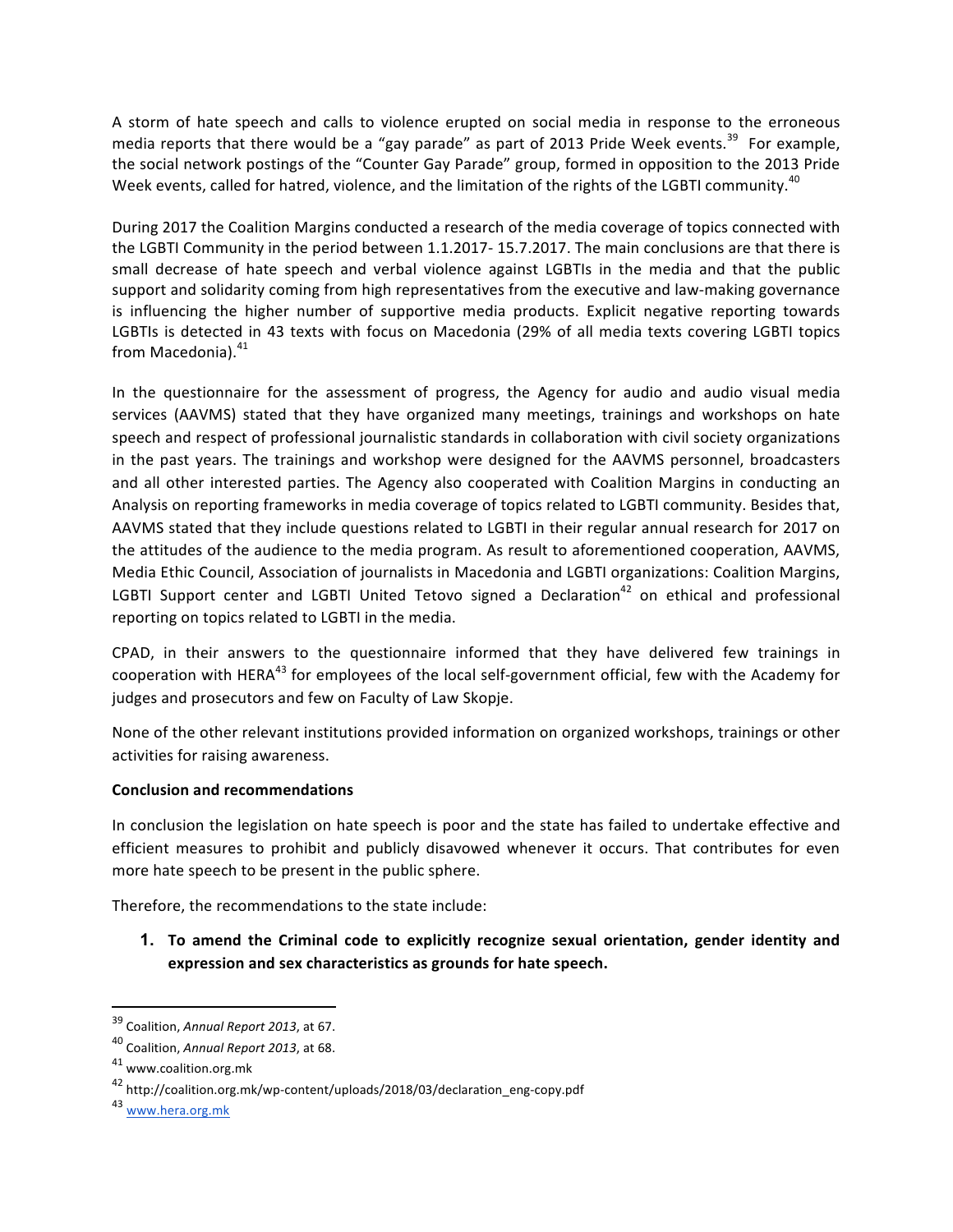- **2.** To amend the draft Law on audio and audiovisual media services by adding sex characteristics and gender expression as prohibited grounds for hate speech or discrimination.
- **3.** To adopt the draft Law on audio and audiovisual media services that prohibits media programs that consist hate speech or discrimination on sexual orientation and gender identity and to include gender expression and sex characteristics as prohibited grounds of hate speech **or discrimination.**

### **II. Freedom of association**

LGBTI human rights organization have the freedom of association guaranteed by the Constitution of the country, and there is no recorded case of violation of this freedom.

In January 2017, the citizens' alliance Stop Operation Soros was launched in the capital of Macedonia. The initiative called for a 'de-Sorosization' of Macedonian civil society. Based on that, the government of that period, using the state mechanisms, conducted an investigation in more than 30 organizations in the country that received funds from the Foundation Open Society and/or USAID. The investigations were conducted on two levels: one by the Tax Revenue Office and second by the Financial Police. Helsinki Committee for Human Rights of the Republic of Macedonia and the LGBTI Support Center were under the two investigations. The former one is still in complaining process and in the latter one, the financial police issued a statement that the financial work of the organization is completely based on the domestic legislation and they have no reason to continue to investigate. Despite the fact that the organizations presented the audit reports for the financial work prepared by independent external audits to the state authorities leading the investigation, the authorities decided to continue with the investigation while obstructing the work of the organizations for 6 months.

There is no legislation or procedure that bans financing of LGBTI organizations. The LGBTI organizations can apply for public funding same as any other organization. However, the first ever financial support for a project targeting the LGBTI community was granted earlier this year from the Ministry of Culture for the Skopje Pride Weekend. Considering that this was the first and only public funding to be dedicated for an LGBTI project with a very low amount allocated (3.000 EUR), the conclusion is that the LGBTI organizations in Macedonia have very limited access to public funding.

The state has failed to protect the human rights defenders of lesbian, gay, bisexual and transgender people in the country. The state failed and neglected to prevent the hate crimes against the LGBTI activists and the LGBTI Support Center. Indeed, before two LGBTI events that later ended with attacks, the police were officially informed about the social media threats and hate speech targeting the events and requested to provide additional presence and protection. Furthermore, the state has also failed to adequately investigate, prosecute and punish the perpetrators in each case and failed to bring justice for the survivors of the violence.

After the change of the government, state officials started inviting the representatives from the LGBTI and human rights organizations to join working groups and represent the needs of the LGBTI at the table, such as for drafting the law on the protection and prevention of discrimination. Even though, now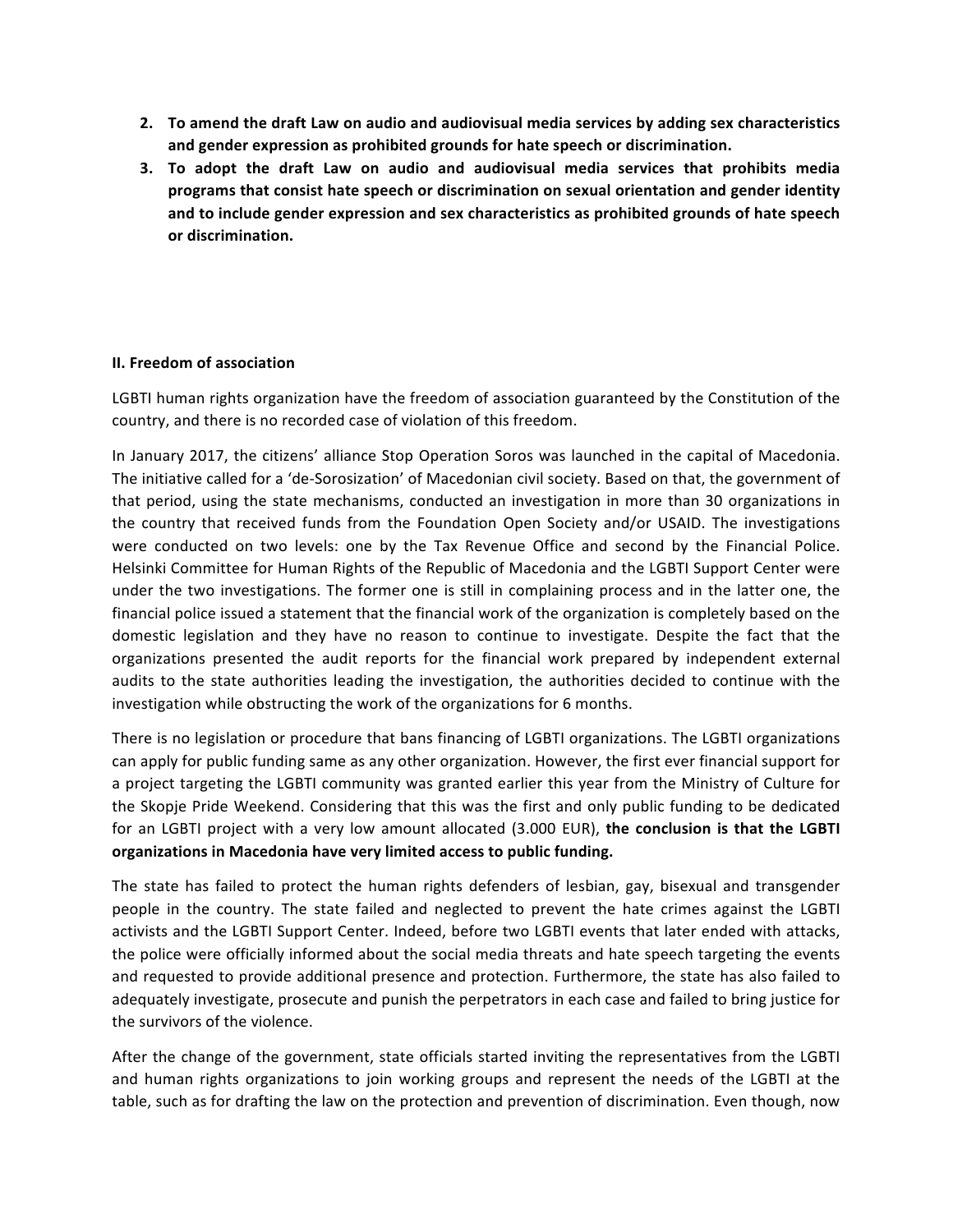the LGBTI organizations and activists are invited to sit in working groups and consultative meetings on a higher scale, the state lacks to provide a system how the representatives are selected and invited. In the practice of the last year, the representatives were selected *ad hoc*. In many occasions, the same person is invited for many working groups/consultative meetings which is not sustainable because, first, it overwhelms the person with work, and second, it does not ensure broader representation of the LGBTI community.

### **Conclusion and recommendations**

In conclusion, even though the Constitution guarantees the right to association, the state failed to provide state funding for the LGBTI organizations, to ensure the safety and security of the LGBTI Support Center, and to ensure clear and transparent procedures for selecting representatives in the state working groups.

Therefore, recommendations to the state include:

- 1. To introduce specific funding scheme for human rights and LGBTI organizations.
- **2.** In situations of an existent threat, to protect the safety and security of the LGBTI **organizations.**
- **3.** To build and maintain partnerships with the LGBTI organizations during policy-making and **decision-making processes.**

### **III. Freedom of expression and peaceful assembly**

The Constitution of the Republic of Macedonia guarantees freedom of expression (article 16) and freedom of peaceful assembly (Article 21). Nevertheless, in the period of progress assessment, these rights have been violated. For the purpose of this report, two cases will be presented.

### **Case study**

<u> 1989 - Johann Stein, markin film yn y breninn y breninn y breninn y breninn y breninn y breninn y breninn y b</u>

*Case 1:* The attack against the LGBTI Support center at the opening of the Skopje Pride Week 2013. *Pride* Week opened on June 22<sup>nd</sup> with a movie projection and promotion of the manual on the health rights of transgender people at the LGBTI Support Centre. About 40 people attended the event (35 on the second floor presentation room and 6 people on the first floor, including one police officer). *Shortly* after the start of the event, a mob of about 30 people gathered in the nearby street and *approached the Centre shouting homophobic slogans and threats and throwing bottles, stones, and pyrotechnical materials at the Center (that had a glass door and big glass window for a wall). Two individuals suffered minor injuries due to the shattering of the glass window. All of the people present* at the Center during the attack were traumatized. The police officer who was in the Center exited *outside and tried (by himself)* to stop the attackers (and was injured as a consequence) while his *colleagues from outside, as shown in the security camera's recording, left their positions before the attack instead of trying to stop the attackers.<sup>44</sup> The LGBTI activists monitoring the social media before* 

<sup>&</sup>lt;sup>44</sup> *Id.* at 75-76; Amnesty International, *Urgent Action*, HRW Letter to Prime Minister; MHC -LGBTI Annual report 2013, p. 69-70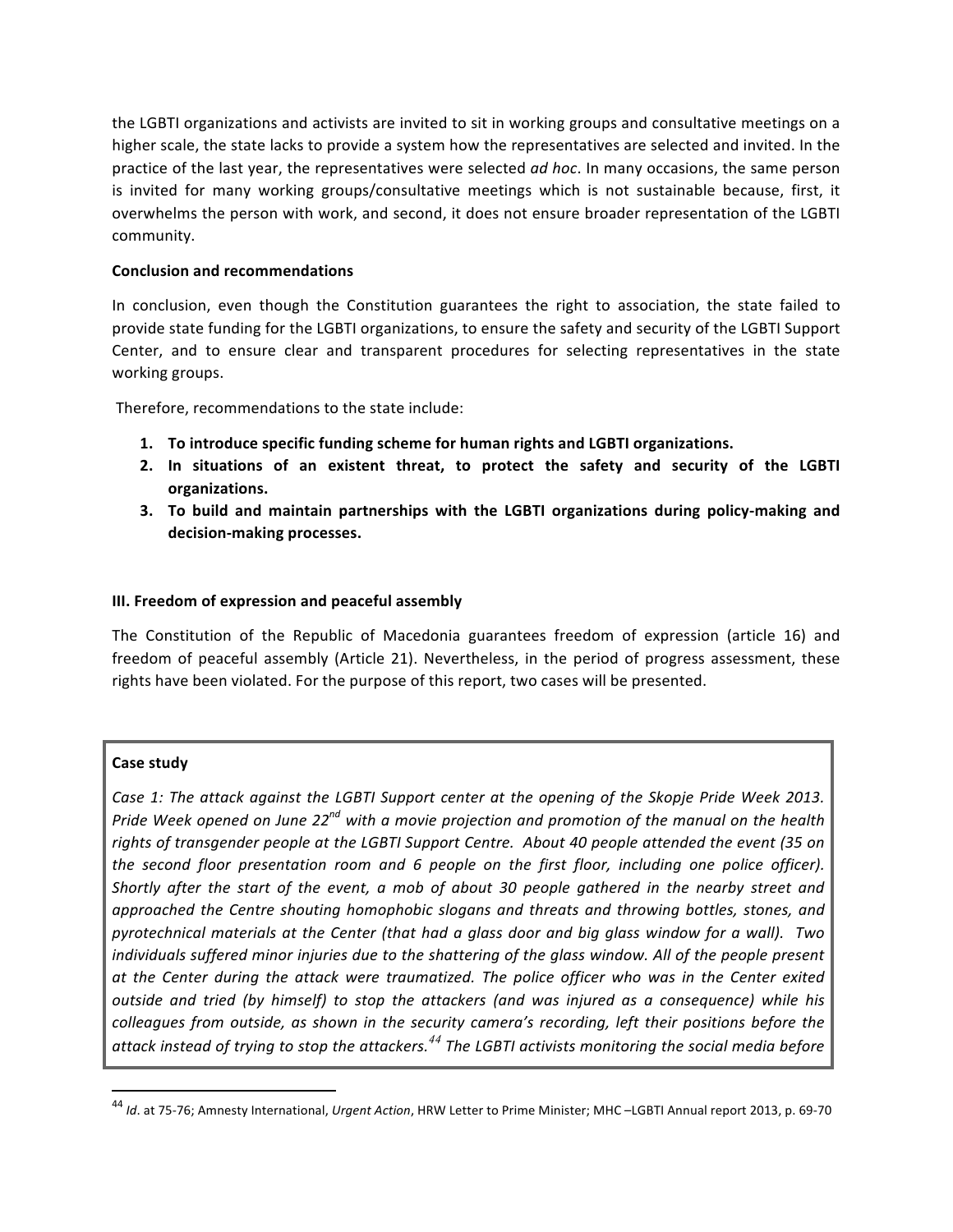*the opening of the Pride Weekend, reported higher presence of hate speech and calls for violence against the LGBTI people, adequately informed the police and demanded better protection. Most of the police officers assigned for this task, at the time of the attack, drank beer in the nearby café.* **The** surveillance recordings clearly show the *identities* of the perpetrators of the attack but as of today still not one has been arrested or prosecuted in regard to this event.

# **Case study**

*Case 2: The attack of Damar café, during the 2<sup>nd</sup> Anniversary of the LGBTI Support center in 2014. On* October 23<sup>rd</sup>, 2014, the LGBTI Support center was celebrating its second anniversary in Damar café. At around 21h30 a stampede of around thirty young people advanced with high speed from both sides of *the street leading towards the Damar café. This was the sixth attack against the Centre and its* activities in its two years of existence. Wearing hoods over their heads and armed with glass bottles and other hard objects, the thugs stoned the café and, as quickly as they had appeared, vanished in the nearby alleys. At the time of the incident, more than sixty people were attending the celebration in the Damar café, two of whom, a young man and a woman, were standing outside in front of the main *entrance of the bar. They were attacked by the violent group with glass bottles and sustained injuries* on their heads and bodies. During the attack, the attackers kept telling them that they should leave and that faggots were not welcomed there. The prosecution is still ongoing. Until this day, none of the attackers has been charged and there has been no institutional condemnation of the incident.<sup>45</sup>

Access to (mainstream) media, for the LGBTI organizations is still very limited. The findings show high presence of negative representation of the LGBTI community in media. Coalition Margins is continuously monitoring media coverage. According to the last published research report, "Framing the rainbow: Analysis on reporting frameworks in media coverage of topics related to LGBTI community"<sup>46</sup>, for the short period between January  $1^{st}$  and July  $15^{th}$ , 2017, 28.9% of the media articles that refer to Macedonia have explicitly negative position towards LGBTI community or the individuals identified in the text. According to the report, in almost all of these texts the LGBTI community and its public advocates are contextualized in a politico-manipulative way with aim to attack or demonize political party opponents, and in that regard discursively abused.

### **Conclusion and recommendations**

 

Whilst the political context has slightly changed after the change of the government and quite often high level governmental representatives attend LGBTI public events, thus the level of protection is higher, the former attacks against LGBTI people and LGBTI Support center are still not fully prosecuted and the justice is not served.

<sup>&</sup>lt;sup>45</sup> MHC – LGBTI, Annual report 2014; Coalition Margins, Annual report 2014.

 $^{46}$  "Framing the rainbow: Analysis on reporting frameworks in media coverage of topics related to LGBTI community", Igor Mickov, Coalition 'Sexual and Health Rights of Marginalized Communities', Skopje 2017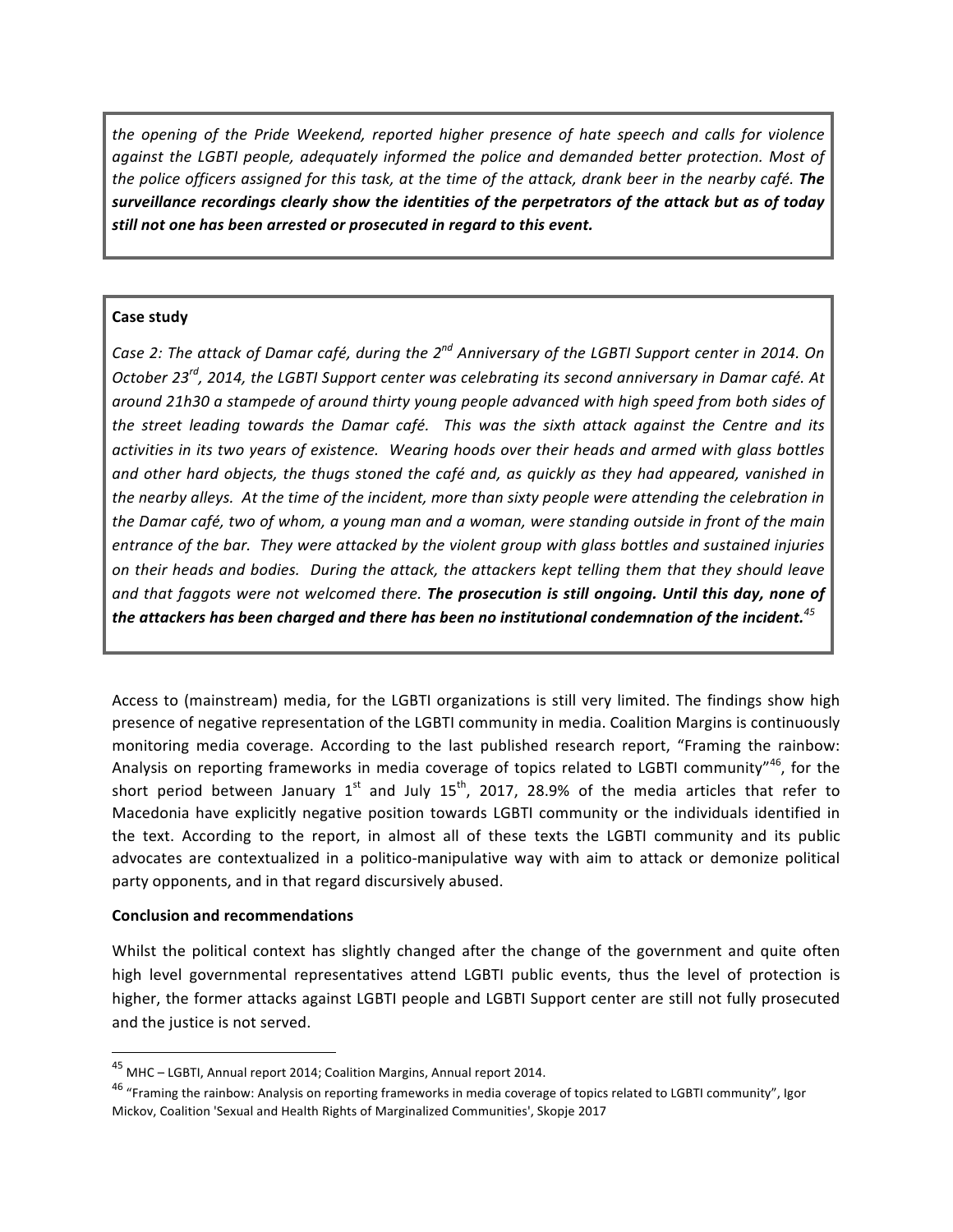Therefore recommendation to the state include:

- 1. The state to take all the measures to protect the rights of freedom of expression, association, and assembly, by preventing hate crimes that target LGBTI activists and activist organizations.
- 2. The state to expedite the investigation and prosecution of the attacks against LGBTI Support Center and to assure that victims of these crimes receive appropriate remedies.

# **IV.** Right to respect for private and family life

There are no provisions in the Criminal Code which, due to the way they are formulated or because of the scope are discriminatory or criminalize same-sex sexual acts between consenting adults and the age of consent is the same for heterosexual and same-sex relations. However, same sex partnership is not recognized in any form in the Family law. Moreover, in 2015 when the government of that period proposed constitutional changes, one of the amendments (Amendment 33) was proposing definition of both marriage and civil union solely as unions consisted of one man and one woman. Due to public pressure by the LGBTI and Human Rights activists and the decision by the Venice Commission, this amendment was changed to define only marriage. Nevertheless, due to the broader political context of that period, the package of constitutional changes was never adopted.

There is no legislation that includes segregation of the personal data regarding sexual orientation and gender identity. That was additionally confirmed by the questionnaire received from the Directorate for Personal Data Protection.

In Macedonia there is neither separate law nor a regulated procedure for legal gender recognition. That makes Macedonia one of the few countries, members of Council of Europe where legal gender recognition is unavailable.<sup>47</sup> The lack of legislation for legal gender recognition contributes for inconsistency in the practice.

In lack of clear legal procedure, the transgender people are using existing laws for partial alignment<sup>48</sup> of data in the identification documents with their gender identity:

- The Law on Personal Name<sup>49</sup> allows transgender people to change their name if they fulfill the conditions applicable for every citizen without exceptions for transgender people. Transgender people can choose name that is historically associated with a different gender.
- The Law on Personal Identification Document<sup>50</sup> allows re-issuing of the document with changed information (article 8) only in case of change of the name or the address of the person. In this law there is no clear procedure for change of the gender marker and the unique citizens number (that contains data on the person's gender assigned at birth).

<sup>47</sup> Trans Rights Europe Index, 2015, http://tgeu.org/trans-rights-europe-map-2015/

<sup>&</sup>lt;sup>48</sup> Boskova Natasa, Raiden Igor, 2017. Analysis of positive practice for legal gender recognition. Skopje: Coalition Margins

 $^{49}$  Official Gazette of the Republic of Macedonia No. 8/95 8/1995; 66/2007; 103/2008; 51/2011; 154/2015 and 55/2016. Law on Personal Name.

<sup>50</sup> Official Gazette of the Republic of Macedonia No. 8/1995; 38/2002; 16/2004; 12/2005; 19/2007; 10/2010; 51/2011; 13/2012; 166/2012; 154/2015 and 55/2016. Law on Personal Identification Documents.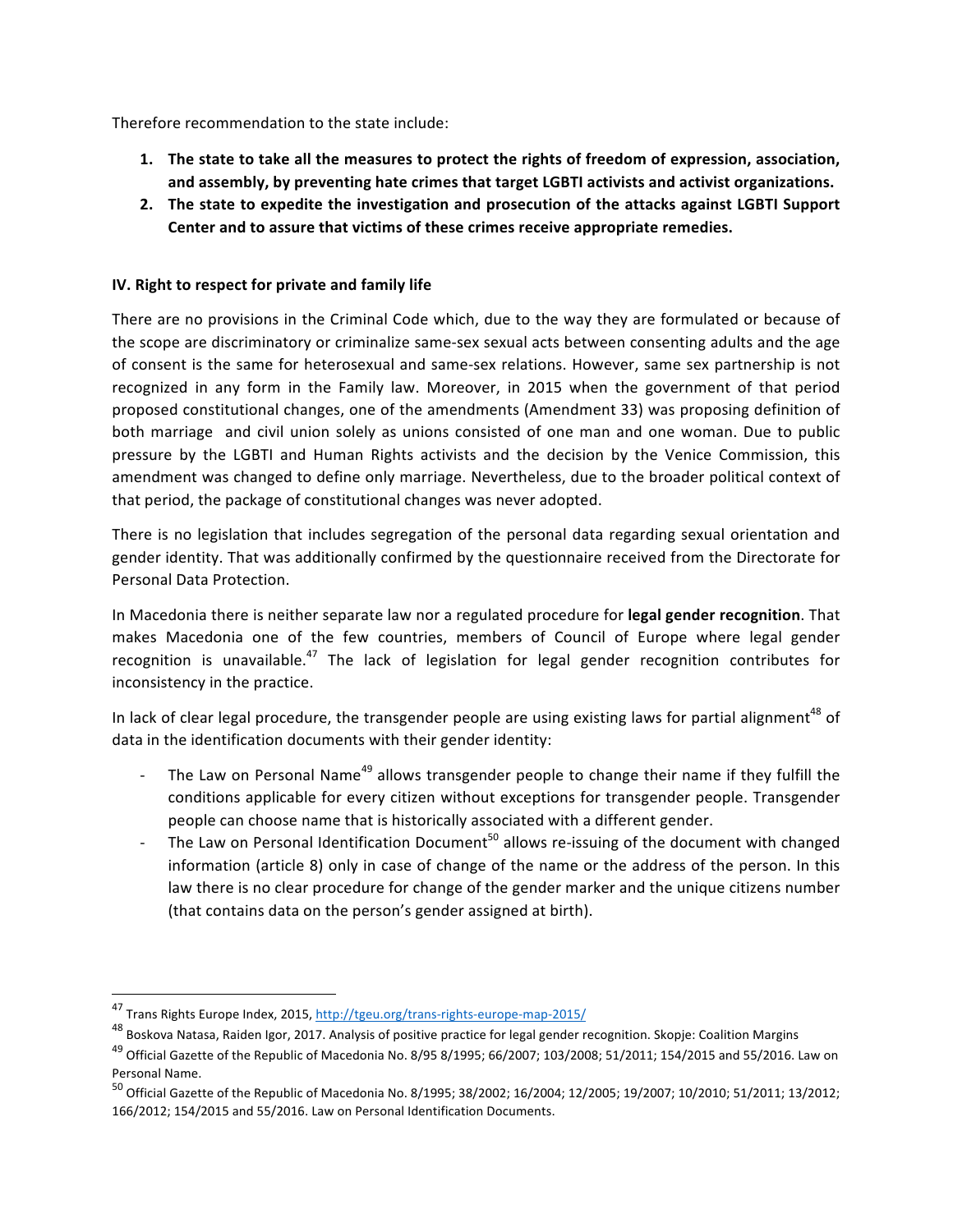- The Law on Passports<sup>51</sup> allows re-issuing of new document with changed information (article 26a) in cases of change of the name, date of birth, sex and unique citizens number. However, the Law does not provide clear procedure for change of the gender marker and the unique citizens number.
- The Law on Civil Registration<sup>52</sup> regulates data entry, managing of registrar books, as well as the change or correction of data written in the registrar books. Same as the other aforementioned laws, this Law does not provide clear procedure for change of the gender mark and the unique citizens number.

Within this legal framework in Macedonia only 3 transgender person managed to have their gender marker changed in Registrar book of births.<sup>53</sup> Coalition Margins, as an organization that provides free legal aid and support for transgender people, besides the consultations with the transgender people is currently working on legal representation in seven active cases. For one of the cases (described in the case study below) that the Coalition is representing since 2011, they have started a procedure for legal gender recognition in front of the European Court for Human Rights.<sup>54</sup>

# **Case study**

*In* 2011 two cases for gender marker change were documented: in one of them in smaller town in the *country* the officials changed the gender marker in the documents, but in the other case, the transgender person failed to do so. Even though, the both transgender men where in the same phase of the medical transition (even though that is not requirement regulated by any law), only the officials *in* the smaller town followed the Constitution (Article 8)<sup>55</sup> and changed the gender marker in all the documents of the trans person. For the second case, the Administrative Court found irregularities in *the procedure in front of the first instance authority and the dispute went back and forth for years (since 2011).<sup>56</sup> For this case, Coalition Margins prepared and submitted an application to the European Court of Human Rights.*

This study case shows the inconsistency in the legal practice that creates legal insecurity for **transgender people.** 

However, even in the absence of clear legal procedures, one big leap forward happened in 2017 when the Administrative Court ruled in favor of two transgender women whose request to have their gender

 $^{51}$  Official Gazette of the Republic of Macedonia 67/1992; 20/2003; 46/2004; 19/2007; 84/2008; 51/2011; 135/2011; 106/2014; 154/2015 and 55/2016. Law on Passports.

<sup>52</sup> Official Gazette of the Republic of Macedonia No. 8/1995; 38/2002; 66/2007; 98/2008; 67/2009; 131/2013; 43/2014; 148/2015 and 27/2016. Law on Civil Registration.

<sup>53</sup> Boskova Natasa, Raiden Igor, 2017. Analysis of positive practice for legal gender recognition. Skopje: Coalition Margins

 $54$  Application no. 29683/16, X v. the former Yugoslav Republic of Macedonia

 $55$  Article 8 of the Constitution of Republic of Macedonia: "Anything that is not prohibited by the Constitution or by any law is permitted in the Republic of Macedonia."

 $^{56}$  Interview with the attorney in the case.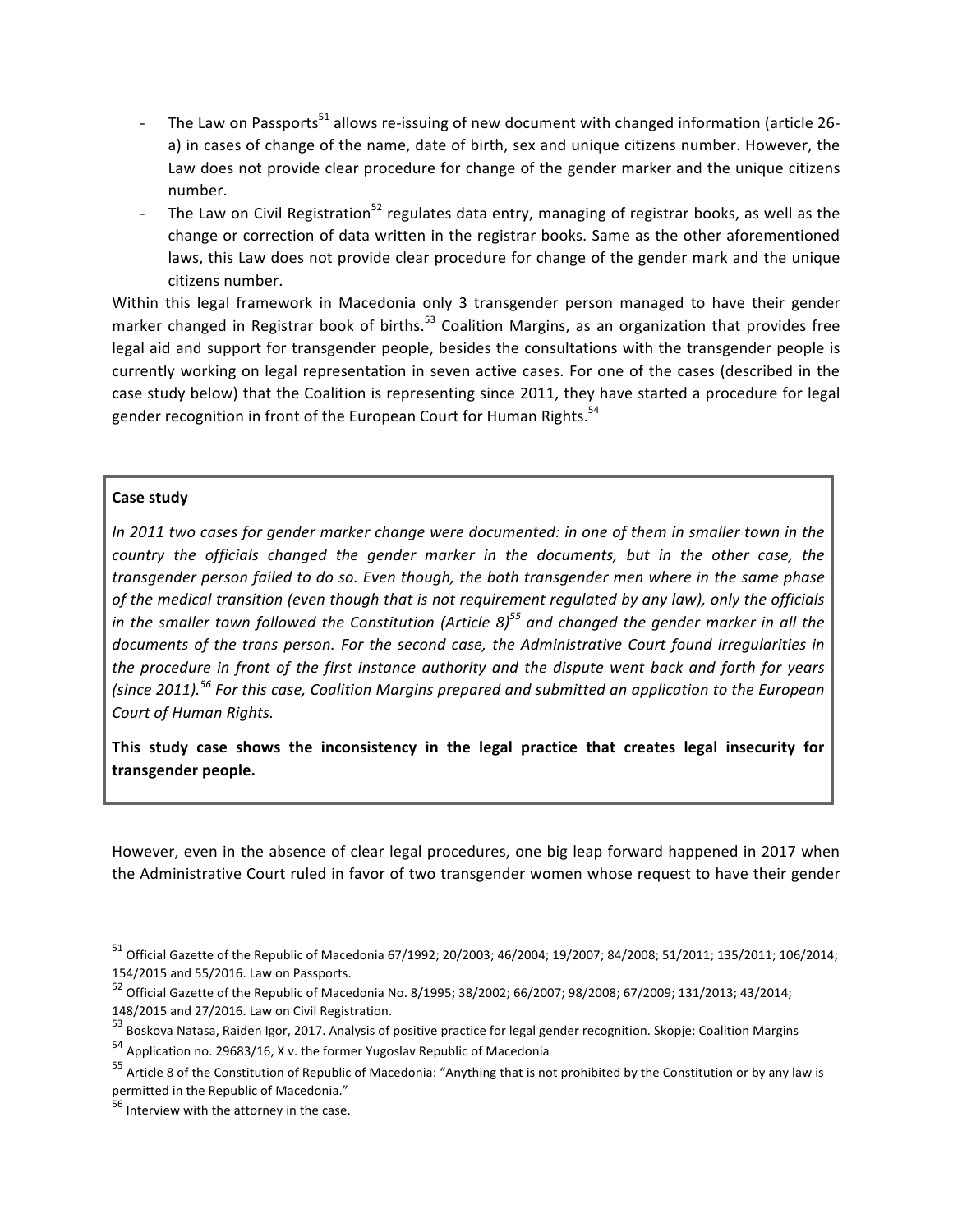marker changed was rejected earlier.<sup>57</sup> These are very rare court rulings where the court is quoting rulings from the European Court for Human Rights. It is important to report that the two trans women have undertaken all phases of medical transition before requesting the change of the gender marker. Even though that is not specifically mentioned in the rulings, it can be speculated that this circumstance contributed for the positive ruling. After the positive ruling, they were able to change their gender marker in the birth certificate and the documents for personal identification.

The Law on Family regulates the adoption of children. Earlier versions of the law stated that any citizen could adopt a child regardless of their marital status. However, in 2010, an amendment was introduced to the law adding the marital status as one of the criteria in the selection of adoptive parent (Article 100-a).<sup>58</sup> Considering that the state does not recognize same-sex marriage, this provision is discriminatory against LGBTI people as it limits their access to the right to form a family by adopting **children.**

According to the Law on Biomedical Assisted Fertilization<sup>59</sup> single women, women in marriage or women in nonmarital cohabitation (that by the Law on Family is defined as a community between a man and a woman) have right to access biomedical assisted fertilization if they fulfill the conditions defined by the Law (Article 3 and Article 9). Nevertheless, the law fails to include anti-discriminatory provision and explicitly recognize "sexual orientation" as prohibited ground for discrimination.

Progress has been made with the adoption of the Law on Prevention and Protection of Domestic Violence<sup>60</sup> in 2014 regarding the protection of victims from domestic violence in same-sex relationships. Namely, the aforementioned law introduces the terminology "close personal relations" in defining domestic violence without specifying the gender of the partners in such close personal relations.

The state lacked to provide Shelter for LGBTI people under risk of homelessness. Therefore, in the spring of 2017, LGBTI Support center opened a shelter as a direct service for LGBTI people under risk. The shelter provides, assistance in situations of crisis and acute violence, it provides longer-term assistance and protection, programs for reintegration and resocialization and other support. With capacity for 7 people for long stay, this is the only shelter for LGBTI people in the country. The shelter is accredited by the Ministry of Labour and Social Policy for fulfilling the necessary criteria. But, until the preparation of this report, the shelter has not received financial support from the state, even though the state does not provide this form of protection for LGBTI people under risk of homelessness.

### **Conclusion and recommendations**

In conclusion, the state recognizes the same-sex relationships in providing prevention and protection of domestic violence but failed to provide safe space or to financially support the only shelter for LGBTI people. The state has also failed to provide legal security and access to legal gender recognition for transgender people that want their gender marker changed. The state has also failed to provide access

 57 Coalition Margins, Annual report 2017

 $^{58}$  Official Gazette of the Republic of Macedonia no. 80/1992, 9/1996, 19/2000, 79/2001, 38/2004, 60/2005, 33/2006, 84/2008, 117/2009, 67/2010, 156/2010 39/2012, 44/2012, 38/2014, 115/2014, 104/2015, 150/2015. Family law.

 $^{59}$  Official Gazette of the Republic of Macedonia no. 37/2008, 164/2013, 149/2014, 192/2015, 37/2016.

Law on biomedical assisted fertilization.

 $^{60}$  Official Gazette of the Republic of Macedonia No. 138/2014; 33/2015; 150/2015. Law on Prevention and Protection from Domestic Violence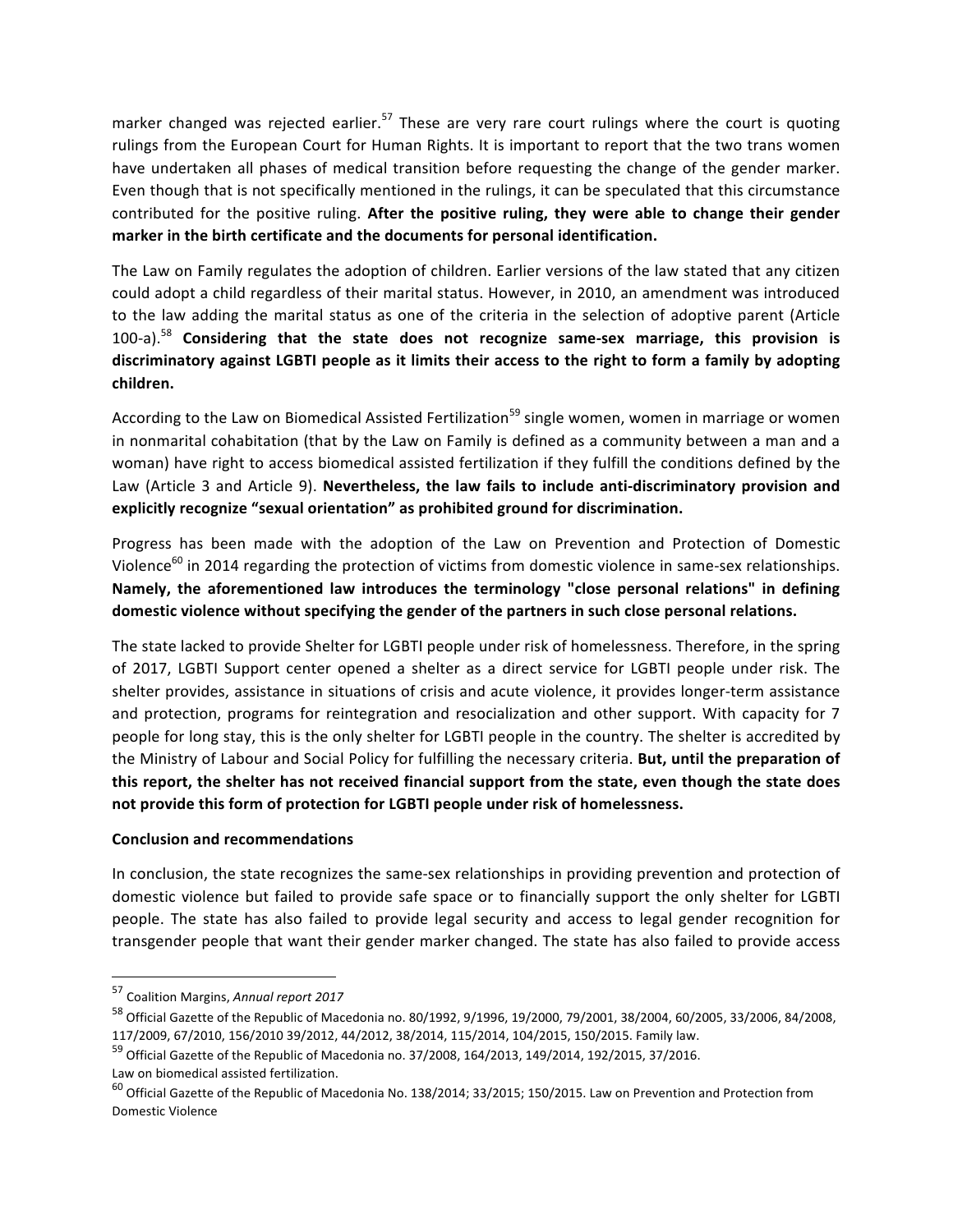to forming a family through adoption for LGBTI people in same-sex partnerships and failed to protect them of discrimination in the access to assisted reproductive treatment.

Therefore the recommendations to the state include:

- **1.** To adopt a Law on legal gender recognition that would provide quick, transparent, easy and accessible administrative procedure on the basis of self-determination and without invasive **requirements.**
- **2.** To amend the Law on family: to exclude the marital status as criteria for selection of adoptive parent and to add anti-discriminatory provisions to ensure equal access to the right to form a family by adoption for the LGBTI people as well.
- **3.** To amend the Law on Biomedical Assisted Fertilization with anti-discriminatory provision and explicitly recognize "sexual orientation" as prohibited ground for discrimination.
- 4. The state to ensure sustainability of the only shelter for LGBTI people under risk of homelessness by providing financial support.

### **V. Employment**

<u> 1989 - Johann Stein, markin film yn y breninn y breninn y breninn y breninn y breninn y breninn y breninn y b</u>

The Law on Labour Relations<sup>61</sup> (Article 6) prohibits discrimination in access to employment on the ground of "sex inclination". The term "sex inclination" is limited and does not include all aspect of the "sexual orientation". The Law (Article 7) prohibits direct or indirect discrimination of employees and of applicants in regard of conditions for employment, job promotion, access to all forms and levels of advancement in education, working conditions and all rights in regard to labour relations including equal pay, termination of the working agreement, access to rights to join workers' association or other professional organization and the collective contract. **However the law does not recognize SOGIES** as prohibited grounds of discrimination.

The Law on Prevention and Protection against Discrimination<sup>62</sup> also includes non-discriminatory provision in employment. However, the state neglected to include SOGIES as grounds for discrimination. Harassment is prohibited and it is defined under this Law. However, the harassment is also regulated by the Law on Protection against Harassment in the Workplace, $^{63}$  that provides definition of the two different types of harassment: psychological and sexual. The law also includes instruction or incitement to harass.

These laws do not protect the LGBTI people and they do not have trust in the institutions that will protect them. According to the Analysis on the needs and problems that LGBTI people are facing in Macedonia, $64$  almost 37% of the LGBTI people experienced discrimination at their workplace due to

 $^{61}$  Official Gazette of the Republic of Macedonia no. 62/2005, 106/2008, 161/2008, 114/2009, 130/2009, 149/2009, 50/2010, 52/2010, 124/2010, 47/2011, 11/2012, 39/2012, 13/2013, 25/2013, 170/2013, 187/2013, 113/2014, 20/2015, 33/2015, 72/2015, 129/2015 and 27/2016. Law on Labour Relations.

 $62$  Official Gazette of the Republic of Macedonia no. 50/2010, 44/2014, 150/2015 and 31/2016. The Law on Prevention and Protection against Discrimination

 $^{63}$  Official Gazette of the Republic of Macedonia no. 79/2013 and 147/2015. Law on Protection Against Harassment at the Workplace.

 $^{64}$  Andonovski Kocho, Bojanovska Doriana, Bogoevski Pavle, Gelevska Andrijana. Analysis of the problems and needs of LGBTI people in the Republic of Macedonia (in the area of social protection, legal services and policing). 2016. LGBTI Support Centre.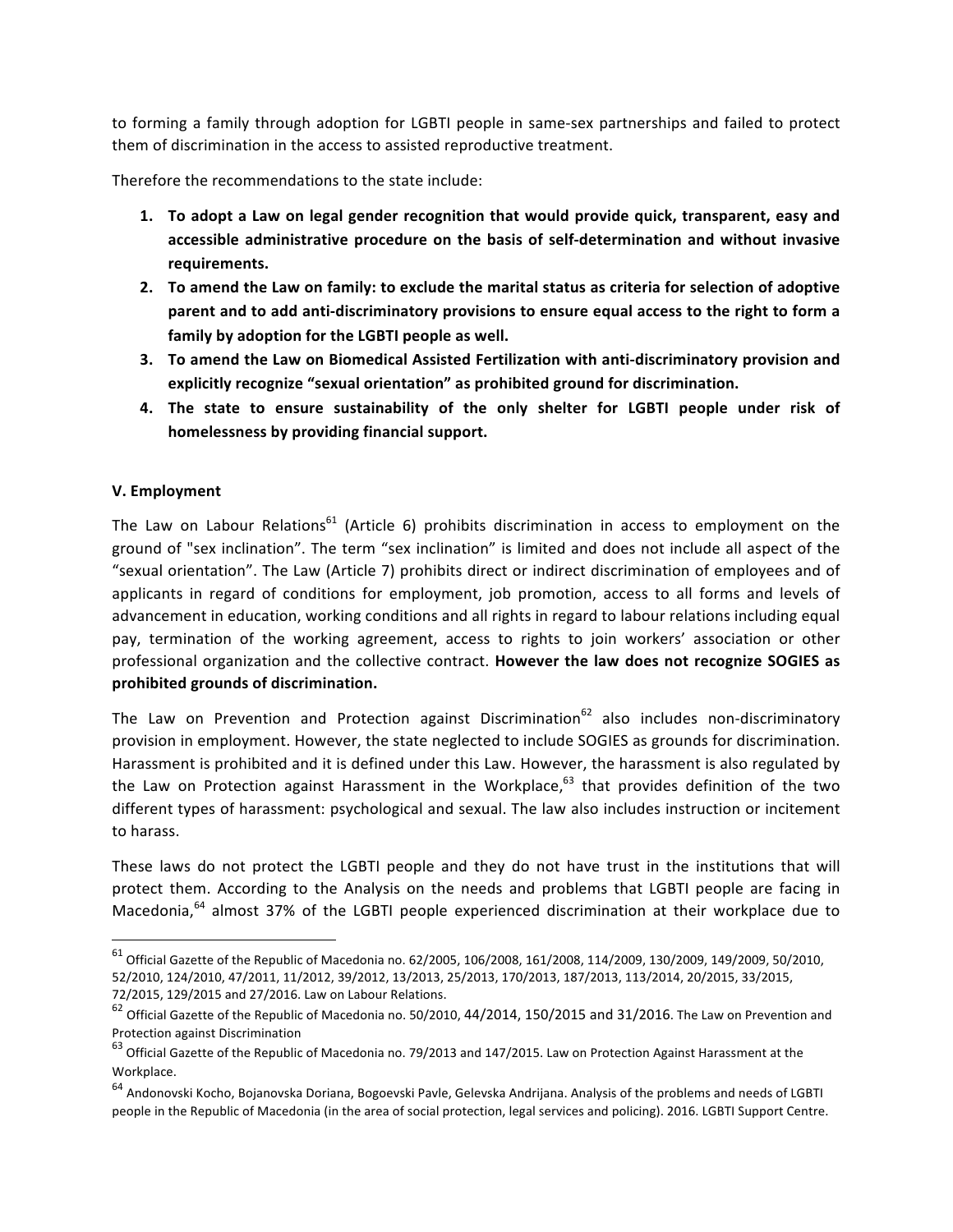SOGI, out of them, only 10% report the case to NGO (6%), in the trade union (2%) or in the Commission for protection of discrimination (2%).

### **Conclusion and recommendations**

In conclusion, the state failed to ensure equal access and protection against discrimination in access to employment for LGBTI people. Therefore, recommendations for the state include:

1. To adjust the terminology in the Law on Labour Relations and the term 'sex inclination' to be replaced with 'sexual orientation' and to add 'gender identity', 'gender expression' and 'sex **characteristics' as basis for discrimination.**

### **VI. Education**

The Constitution of the state (article 44) guarantees the right to education and that education must be accessible to everyone under equal conditions. However, the Law on Primary Education<sup>65</sup> and the Law on Secondary Education<sup>66</sup> as two of the three key laws that regulate educational system in the country do not include SOGIES as non-discriminatory grounds. Only the Law on Higher Education<sup>67</sup> (article 149) includes sexual orientation as prohibited ground of discrimination.

The LGTBI youth are much more often harassed and bullied in school than their cisgender and heterosexual peers.<sup>68</sup> According to the same research, **they are almost five times more often victims of** sexual harassment and assault. Also, depression, sadness, hopelessness and serious suicidal thoughts are among the highest risks in the life of the LGBTI youth. At the same time, the Ministry of Education, in the recently adopted Comprehensive Strategy for Education 2018-2025 lacked to include anti-bullying strategy and even more, lacked to include activities for incorporating comprehensive sexual education in the educational curriculum, ignoring the suggestions and reactions from the organizations working in the field. $69$ 

According to the recent research<sup>70</sup> which was conducted among lesbians, bisexual and queer (LBQ) women, by LGBTI Support center and LezFem in June 2018, more than 40% of LBQ women have

 $^{67}$  Official Gazette of the Republic of Macedonia no. 82/2018. Law on Higher Education.

 $^{65}$  Official Gazette of the Republic of Macedonia no. 103/2008; 48/2009; 53/2009; 82/2009; 88/2009; 33/2010; 116/2010; 156/2010; 18/2011; 42/2011; 51/2011; 6/2012; 100/2012; 24/2013; 41/2014; 116/2014; 135/2014; 10/2015; 98/2015; 145/2015; 30/2016; 127/2016; 67/2017; 64/2018; Law on Primary Education

 $^{66}$  Official Gazette of the Republic of Macedonia no. 44/1995; 16/1996; 24/1996; 34/1996; 35/1997; 82/1999; 41/2001; 29/2002; 40/2003; 42/2003; 78/2003; 67/2004; 51/2005; 55/2005; 113/2005; 3/2006; 35/2006; 30/2007; 49/2007; 81/2008; 92/2008; 88/2009; 33/2010; 116/2010; 156/2010; 18/2011; 42/2011; 51/2011; 6/2012; 100/2012; 24/2013; 41/2014; 116/2014; 135/2014; 10/2015; 98/2015; 145/2015; 30/2016; 127/2016; 67/2017; 64/2018. Law on Secondary Education

 $^{68}$  Kostarova Unkovska Lina. 2017. Skopje. How equal and safe are the youth in Macedonia in their sexual development and sexual experiences. Coalition Margins.

<sup>69</sup> https://hera.org.mk/reakcija-nova-strategija-za-obrazovanie/

 $70$  The report of the research is under preparation now, and will be published by MHC-LGBTI in 2018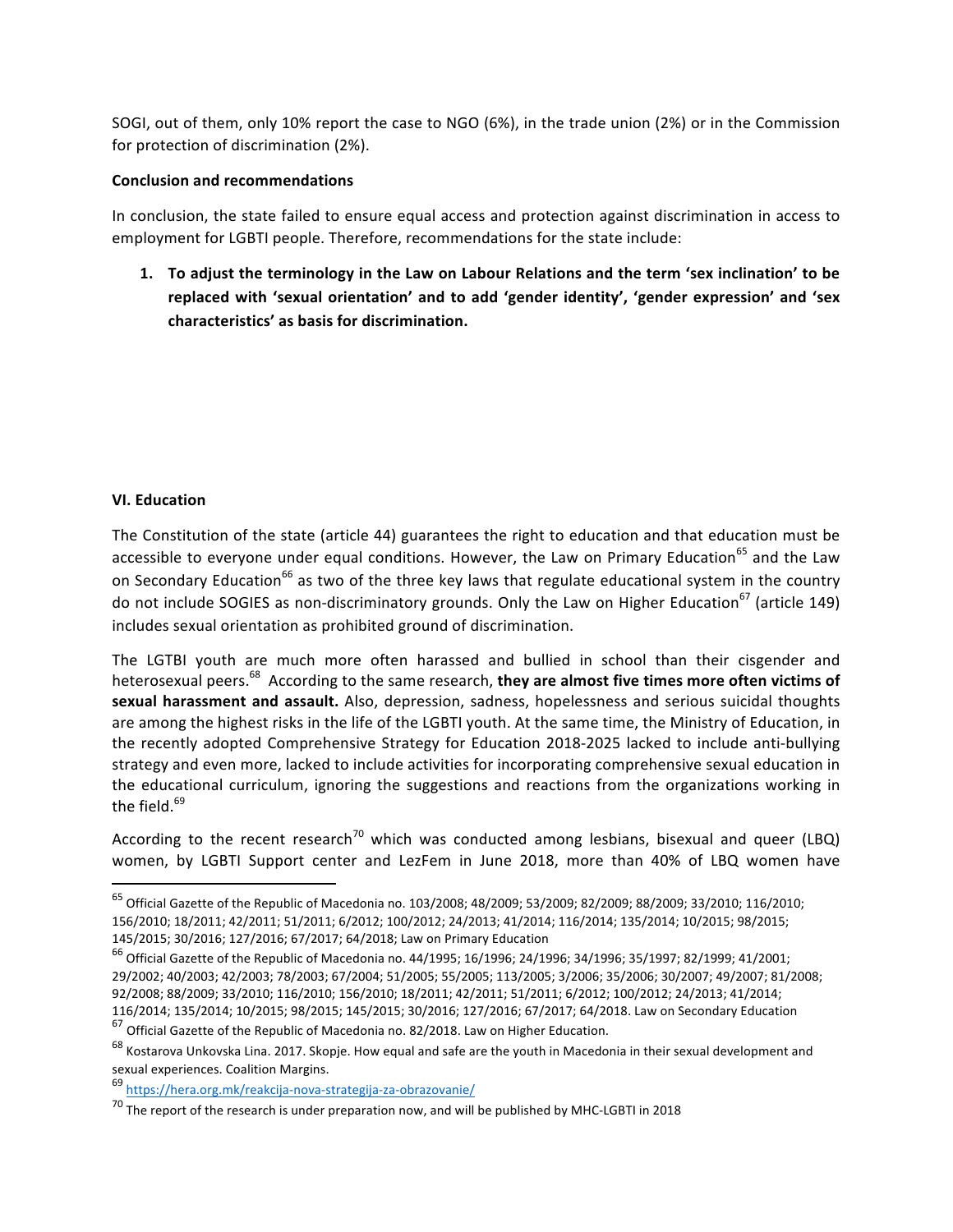experienced discrimination in the school, by their peers  $(23.81%)$ , teachers  $(11.11%)$  or by the school administration (5.56%). It is even more concerning that none of them reported the case to any organization or institution. When the respondents stated the reason why they did not report the case, the majority stated that they do not believe that institutions can help (30.19%), they are afraid of condemnation and prejudice by their surroundings (24.53%) and they are afraid for their safety (18.87%). The findings confirm the failure of the state to ensure equal access to education for all.

The textbooks used in high schools and universities in Macedonia perpetuate homophobic and transphobic attitudes.<sup>71</sup> Discriminatory language pathologizing homosexuality is present in a number of Macedonian textbooks covering psychiatry, medical psychology, and psychology.<sup>72</sup> There are significant number of textbooks that promote discrimination based on gender, gender identity and sexual orientation, which present LGBTI people as sick, deviant and dangerous for the society. According to a university textbook on "Criminological Psychology" authored by Prof. Liljana Batkoska, transvestites experience "uncontrolled impulses" and "unstoppable needs" to cross-dress, which can lead them to commit "very brutal" acts of violence against women if they are prevented from cross-dressing. Prof. Batksoska then claims that these acts of violence are directed against women as a form of "revenge," because nature has "punished" the transvestites "by not giving them a complete female form."<sup>73</sup> In one of the text books, the author Prof. Dr. Olga Murgeva-Shkaric describes homosexuals as "the most common transmitters of AIDS" and suggests that "(h)omosexuality destroys natural family, since it contradicts the sexual dimorphism of people."<sup>74</sup> Her textbooks claim that "scientific" research proves that homosexuality is not a normal, healthy alternative to heterosexuality.<sup>75</sup> Moreover, these textbooks are part of the mandatory teaching courses.

The Ministry of Education did not answer the questionnaire for MHC-LGBTI. The Bureau for Development of Education (BDE) that operates under this Ministry, in their answers stated that the right of education can be exercised without discrimination. And immediately after, they stated that BDE does not have mandate and thus they do not provide anti-discrimination training or support and teaching aids; information, protection and support for pupils and students; respect for the self-determined name and gender marker of pupils and students in form of address, educational documents, and use of gendered facilities/classes; and school equality and safety policies and action plans. BDE also stated that the curriculum for primary and secondary school, in the course "Life Skills Education", the textbook includes information on gender identity. MHC-LGBTI does not have knowledge in regard of the level and quality of implementation of the curriculum since this course is optional and it is up to the teachers what topic they will include in their lectures. On the other hand, the teachers are not trained and do not have enough knowledge for all the topics covered by the textbook, so they choose to talk about what is most known or most acceptable to them.

On the positive note, this year the BDE has formed a national working group for development of systematic models of comprehensive sexual education (CSE). The aim is for the BDE to propose these models to the Ministry of education and the report from this activity to be the basis for piloting CSE in the formal education. Members within the group are experts from various fields, mostly working in

<sup>&</sup>lt;sup>71</sup> Coalition, Annual Report 2013, at 64; See also Coalition, Annual Report 2012, at 68, noting concern expressed by EU Parliament.

<sup>72</sup> Coalition, Annual Report 2013, at 68.

<sup>&</sup>lt;sup>73</sup> Coalition, Annual Report 2012, at 98-99.

<sup>74</sup> *Id.* at 81.

<sup>75</sup> *Id*. at 81-82.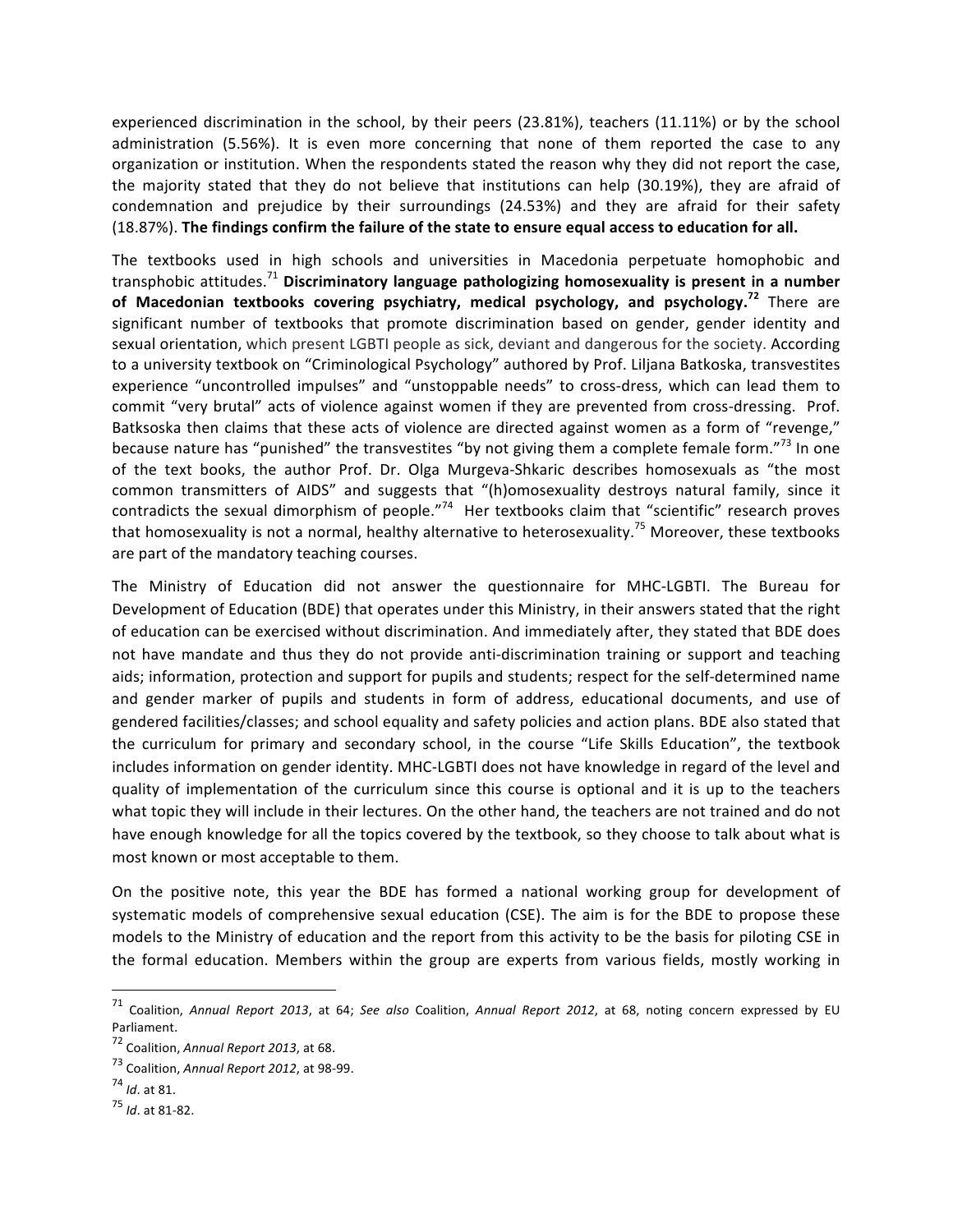education, such as representatives from BDE, MOE, the institutes of psychology, pedagogy, defectology, the academy for pedagogy, the center for vocational education, representatives from schools such as psychologists, pedagogists, teachers and representatives from organizations working in the field of youth, health, education and LGBTI issues among others.

### **Conclusion and recommendations**

In conclusion, the state failed to provide legal protection of discrimination on grounds of SOGIE in access to education. The state also failed to provide anti-bullying protection for LGBTI students in schools and to ensure equal access to safe education. There are still number of textbooks used in mandatory courses full of discriminatory language pathologizing homosexuality. Therefore, the recommendations to the state include:

- 1. To amend the Law on Primary Education and the Law on Secondary education to recognize **SOGIES** as prohibited grounds of discrimination.
- **2.** To amend the Law on Higher Education to include gender identity and expression and sex **characteristics as prohibited grounds of discrimination.**
- **3.** The Ministry of Education should introduce comprehensive sexual education in the curricula for primary and secondary education.
- 4. The Ministry of Education and Science and the Bureau for Educational Development should conduct a comprehensive review of all official textbooks for primary and secondary education with the purpose of removing all discriminatory and offensive content towards LGBTI people and to replace them with adequate textbooks that promote equality, non-discrimination and social inclusion.
- **5.** The Ministry of Education to introduce anti-bullying strategy in primary and secondary schools including measures against bullying based on SOGIES.

# **VII. Health**

<u> 1989 - Johann Stein, markin film yn y breninn y breninn y breninn y breninn y breninn y breninn y breninn y b</u>

According to the Law on Protection of the Rights of the Patients<sup>76</sup> (Article 5): "The patient have the right to exercise the rights prescribed by this Law, without any discrimination based on gender, race, skin color, language, religion, political or other opinion, national or social origin, national minority, material status, origin by birth, sexual orientation or any other status". The legislator lacked to include gender identity and expression, and sex characteristics in the lists of grounds for discrimination leaving transgender people even more marginalized and invisible. The Law on Health Protection, $77$  in the nondiscrimination provisions (Article 9) does not recognize SOGIES as basis for discrimination. Moreover, the Ministry of Health failed to establish functional mechanisms foreseen in the law to promote and protect patient's rights.

Access to both general and trans specific health care for transgender people is limited. The Ministry of Health does not provide trainings for the medical professionals in regard to the health of transgender

 $^{76}$  Official Gazette of the Republic of Macedonia no. 82/2008, 12/2009 and 53/2011. Law on Protection of the Rights of the Patients. 

 $^{77}$  Official Gazette of the Republic of Macedonia no. 43/2012, 145/2012, 87/2013, 164/2013, 39/2014, 43/2014, 132/2014, 188/2014, 10/2015, 61/2015, 154/2015, 192/2015, 17/2016 and 37/2016. The Law on Health Protection.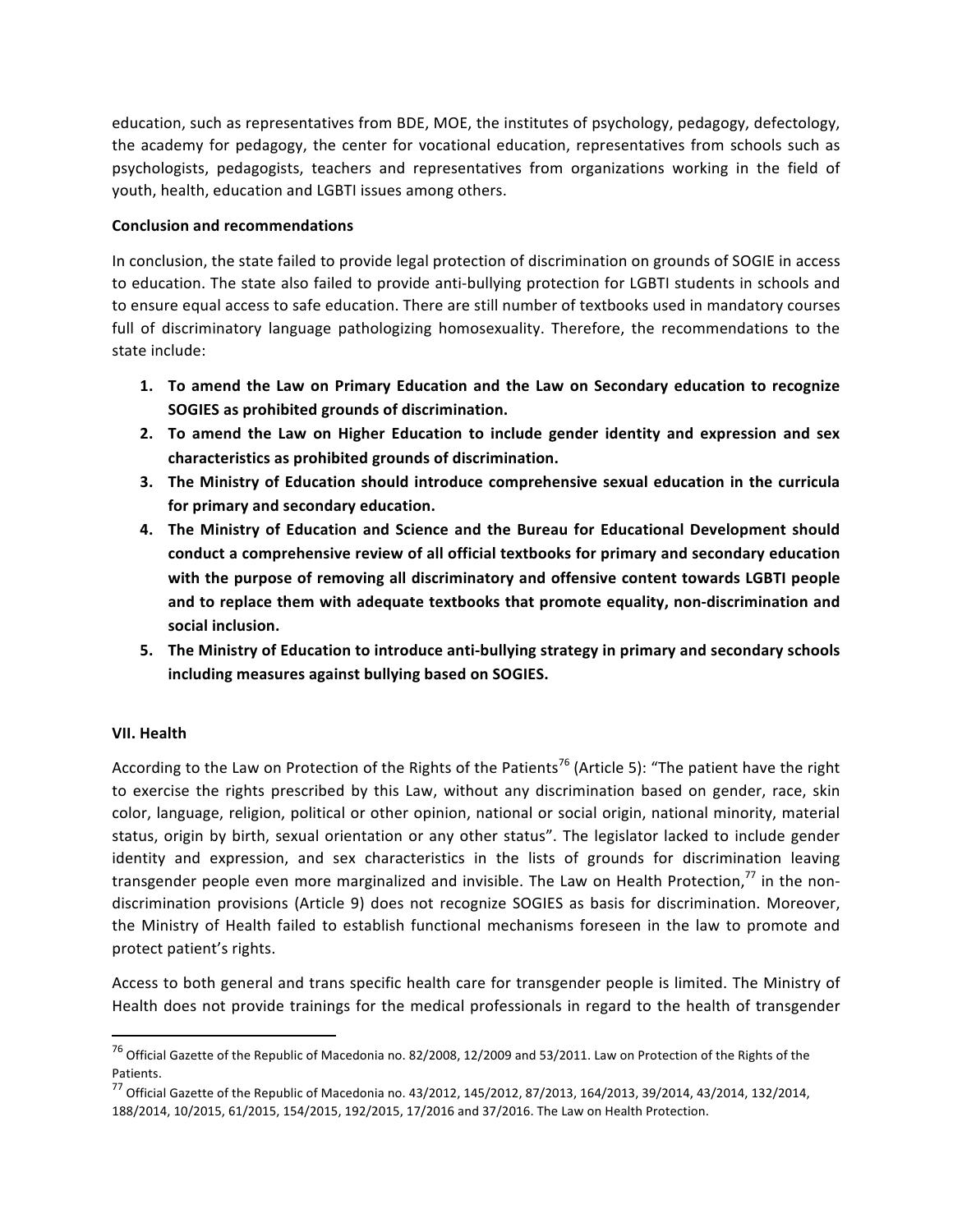people. According to a recent analysis, medical professionals in Macedonia do not have knowledge or skills for working with transgender people, they are not sensitive nor aware for the health needs of transgender people.<sup>78</sup>

The necessary medical procedures for transgender people who are in process of transition (hormonal therapy and surgical intervention for gender affirming procedures), are not recognized by the Ministry of Health and the Fond for Health Insurance (FHI) as necessary for advancing the life and health of the transgender people,<sup>79</sup> those are not available in the medical facilities in the country and are not on the in the DRG - system (diagnosis related group), to be financially covered by the State Health Insurance. When transgender people go abroad for hormonal therapy or gender affirmation surgeries, the Macedonian Fund for Health Insurance refuses to cover the expenses on the purported ground that these medical services are merely cosmetic.<sup>80</sup>

The lack of access to health for transgender people is supported by several cases that demonstrate transgender people's experience in the health system. In one of them, earlier this year, a transgender woman was rejected an examination by a urologist in relation to a surgery she was supposed to be subjected to at the state clinic in Skopje. The surgery was supposed to remove the atrophied testicles which are potential cause of cancer. The medical professionals assuming that this was gender affirmation surgery, they refused to give her the needed medical attention and with that directly endangered her life. After reactions by the LGBTI organizations, the transgender woman gain access to the health services and the case is closed.

### **Conclusions and recommendations**

Overall, the Macedonian Ministry of Health has failed to develop and adopt standards and protocols to meet the health needs of transgender people. The state failed to recognize the medical procedures as necessary for advancing the life and health of transgender people

- 1. To include gender affirmation procedures in the DRG system (diagnosis related group), to be financially covered by the State Health Insurance.
- **2.** The Ministry of Health to prepare and adopt a Protocol for the health protection of the **transgender people who are in medically transitioning/undergoing gender affirming procedures.**
- **3.** To include sexual orientation, gender identity and expression, and sex characteristics as protected basis of discrimination in the Law on Health Protection.
- **4.** To include gender identity and expression and sex characteristics as protected grounds of discrimination in the Law on Protection of the Rights of the Patients.

**VIII. Housing**

<sup>&</sup>lt;sup>78</sup> Boshkova Natasha, Raiden Igor. 2017. Analysis of the health needs and accessibility of health services for transgender people in Macedonia. Coalition Margins

<sup>&</sup>lt;sup>79</sup> Coalition, Annual Report 2017, at 122.

<sup>80</sup> Coalition, Annual Report 2013, at 89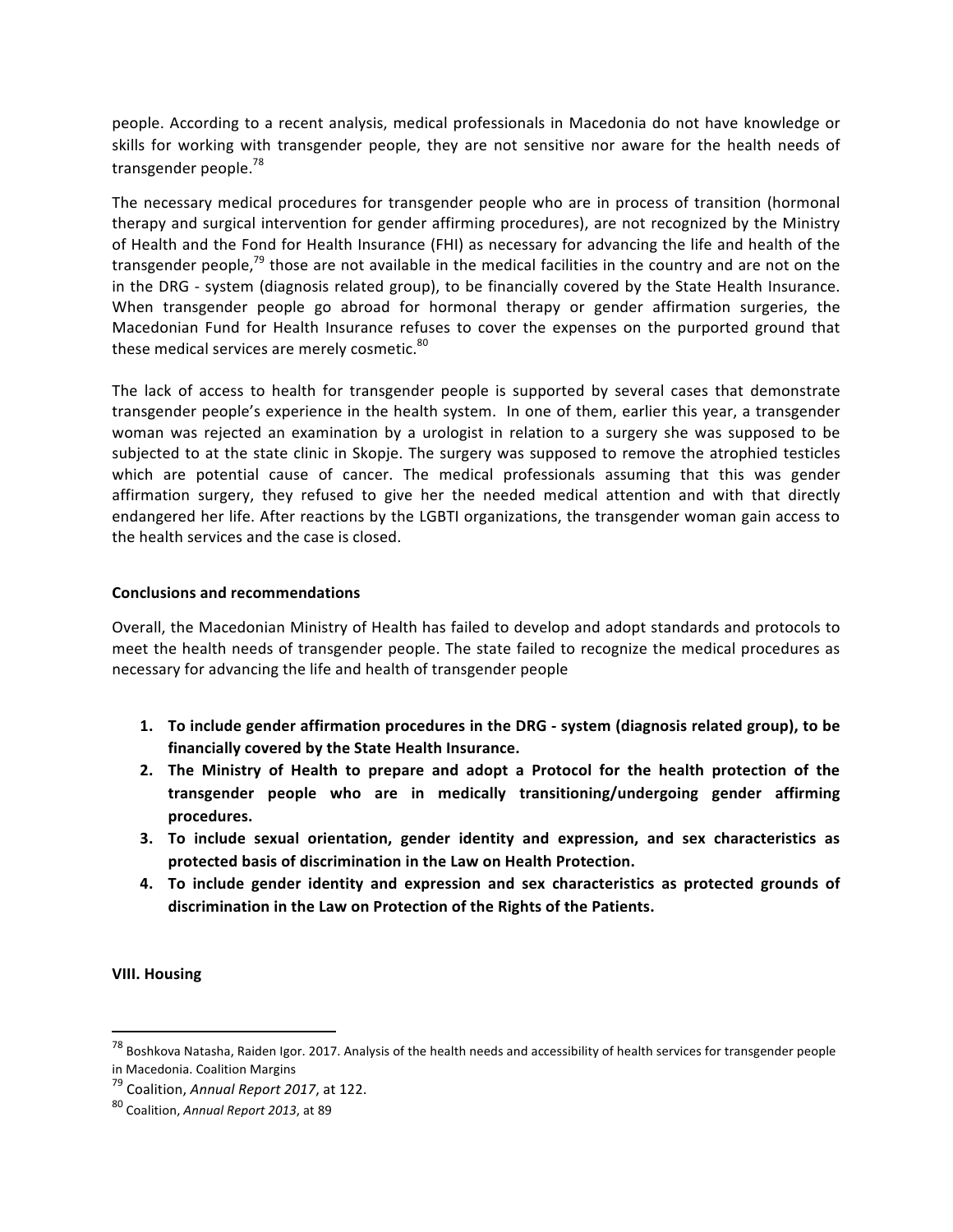The Law on Prevention and Protection of Discrimination prohibits discrimination in access to housing. This law, lacked to include sexual orientation, gender identity and expression in the list of grounds on which discrimination is prohibited, but gives an open list for other grounds defined in other laws or ratified with international documents. That gives limited access to legal protection when the housing rights are violated. Nevertheless, the Law on Housing does not include specific provisions to address the rights and the needs of LGBTI people.

According to the Ministry of Labour and Social Policy (MLSP), the state does not have special measures in place to decrease the risk of homelessness faced by LGBTI people. Also, they stated that "for many years now, the budget is not approved for non-discrimination trainings." However, MLSP stated that in the following period they will implement trainings for social welfare workers, in cooperation with LGBTI organizations. The analyses conducted by the organizations show very high presence of discrimination on the grounds of SOGI in the social welfare centers (SWC).<sup>81</sup> According to one analysis, 39% of LGBTI people have experienced discrimination in access to social services. Out of them, only 17% reported the case to SWC, while 75% did not report the case to any institution or organization. The main reason for not reporting the cases of discrimination in access to social services is the lack of trust in the institution (45%), but other reasons include fear of harmful consequences (34%), discomfort to talk about own sexual orientation and/or gender identity and other reasons (4%). This analysis confirms the high level of distrust the LGBTI community has in the institutions, but it also shows the urgent need of introducing measures that would ensure that the relevant social services are provided in a nondiscriminatory and respectful manner to the LGBTI people.

The state lacked to provide Shelter for LGBTI people under risk of homelessness. Therefore, in the spring of 2017, LGBTI Support center opened a shelter as a direct service for LGBTI people under risk. The shelter provides, assistance in situations of crisis and acute violence, it provides longer-term assistance and protection, programs for reintegration and resocialization and other support. With capacity for 7 people for long stay, this is the only shelter for LGBTI people in the country. The shelter is accredited by the Ministry of Labour and Social Policy for fulfilling the necessary criteria. But, until the preparation of this report, the shelter has not received financial support from the state, even though the state does not provide this form of protection for LGBTI people under risk.

### **Conclusions and recommendations**

 

The state failed to recognize the need to ensure protection of discrimination against LGBTI people in the access to housing and failed to sensitize social workers for work with LGBTI people and failed to ensure sustainability of the ony shelter for LGBTI people by providing financial support. Therefore, the recommendations to the state include:

- 1. To amend the Law on Housing to include anti-discrimination provisions protecting the rights of LGBTI people in access to housing.
- 2. Ministry of Labour and Social Policy to introduce measures that would ensure that the relevant social services are provided in a non-discriminatory and respectful manner to the LGBTI people.

 $81$  Andonovski Kocho, Bojanovska Doriana, Bogoevski Pavle, Gelevska Andrijana. Analysis of the problems and needs of LGBTI people in the Republic of Macedonia (in the area of social protection, legal services and policing). 2016. LGBTI Support Centre.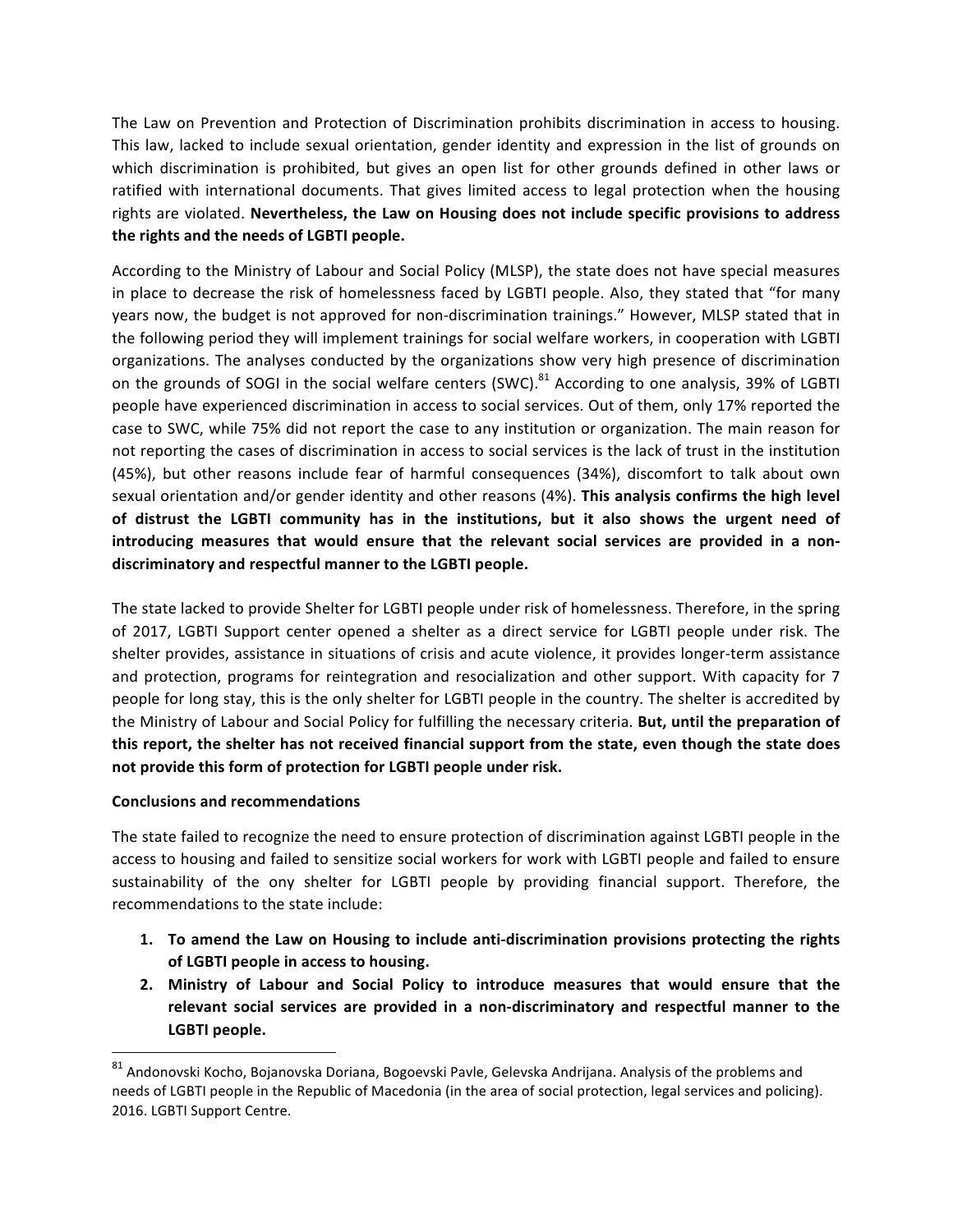**3.** Ministry of Labour and Social Policy to introduce mandatory training for sensitizing the social workers for work in a respectful manner to the sexual and gender minorities.

# **IX. Sports**

The Agency for Youth and Sports (AYS) stated that they follow the Recommendation CM/REC (2010)5 and the Appendix to Recommendation CM/Rec(2010)5 in their work. They stated that AYS and the National Federations of Sports undertake all the measures to "avoid discrimination on grounds of sexual orientation or gender identity in sport." However, the Law on Sports $^{82}$  does not include nondiscriminatory provisions. In addition, the MHC-LGBTI in the desk research of the documents of four national federations of sports did not map a provision in any document that prohibits discrimination.

Incitement to violence and hate are an often occurrence at sports events. Although this act is predicted as a criminal act in article 319 of the Criminal Code, it is also foreseen as a misdemeanor in the Law on Prevention of Violence and Misbehavior at Sports Competitions<sup>83</sup>, where the foreseen penalty is most often a fine. The biggest problem is the practice. Even though hate speech based on sexual orientation and gender identity and expression is often practiced at sports events (according to an online survey on the portal queer.mk, 35% of the respondents survived or witnessed homophobic behaviour during sports event<sup>84</sup>), it is always treated as a misdemeanor and not as a criminal act. There are no registered cases of criminal charges for incitement of hatred or violence on the basis of sexual orientation and gender identity at sports events. Given that this is a constant and re-occurring practice; the effectiveness of the penalties is highly questionable.

AYS stated that they have encouraged dialogue between sports organizations and fan clubs aimed to raise awareness and to condemn the homophobic and transphobic behavior by some individuals from the fan club members.

### **Conclusions and recommendations**

<u> 1989 - Johann Stein, markin film yn y breninn y breninn y breninn y breninn y breninn y breninn y breninn y b</u>

In conclusion the state failed to include anti-discriminatory provisions in the Law on Sports and failed to introduce measures to prevent and protect of hate speech on grounds of sexual orientation and gender identity and expression during the sports events.

Therefore, the recommendations to the state include:

1. To amend the Law on Sports to include non-discriminatory provisions and to include sexual orientation, gender identity and expression, and sex characteristics as protected grounds of **discrimination.** 

 $82$  Official Gazette of the Republic of Macedonia no. 29/2002, 66/2004, 81/2008, 18/2011, 51/2011, 64/2012, 148/2013, 187/2013, 42/2014, 138/2014, 177/2014, 177/2014, 72/2015, 153/2015, 6/2016, 55/2016, 61/2016, 106/2016 and 190/2016. The Law on Sports.

 $83$  Official Gazette of the Republic of Macedonia no. 89/2004, 142/2008, 135/2011 and 154/2015. Law on Prevention of Violence and Misbehavior at Sports Competitions.

<sup>84</sup> https://www.queer.mk/zlatko-andonovski-portparol-na-fudbalskata-federacija-na-makedonija-porachuvafudbalot-e-sport-za-site-28-02-2017.html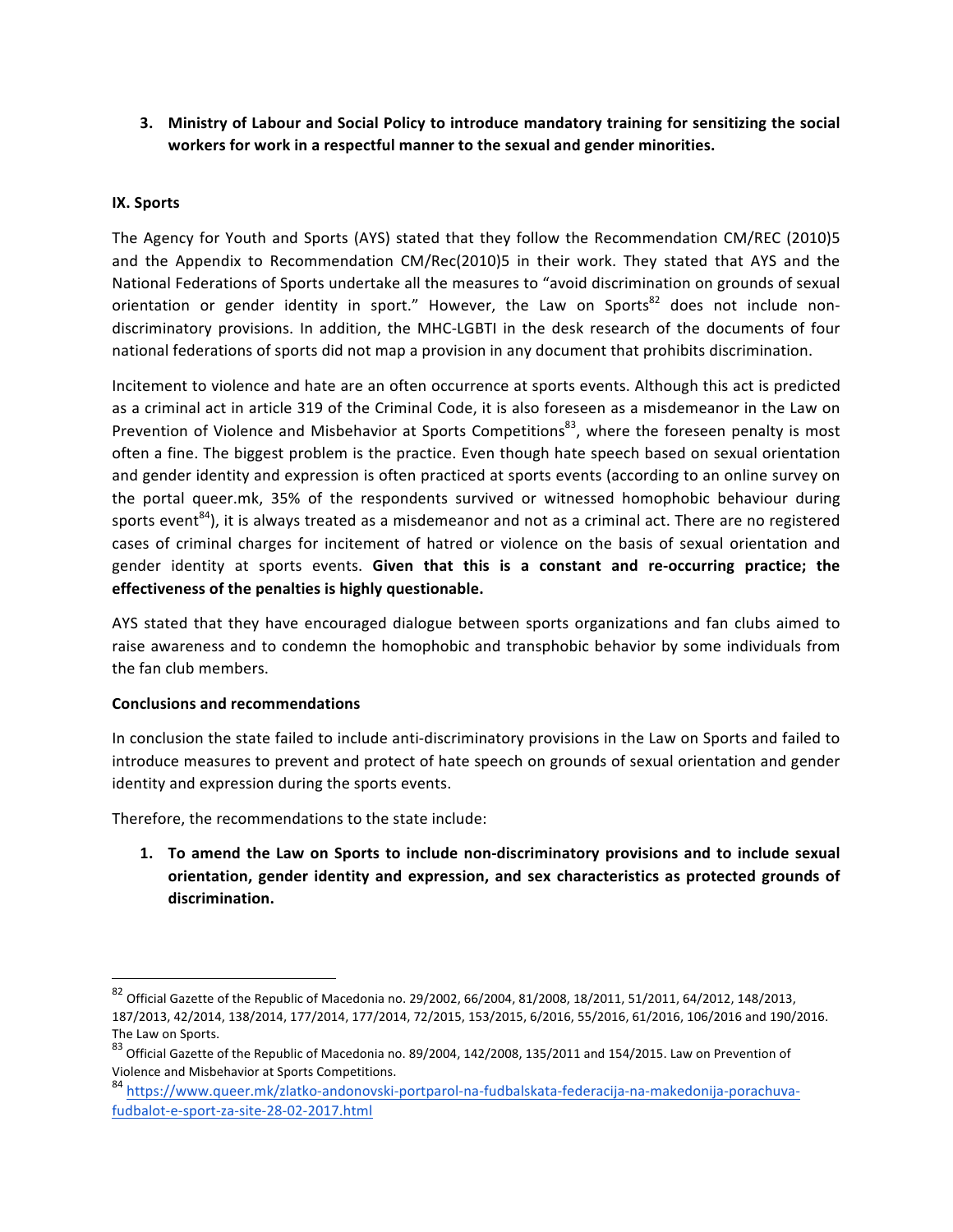**2.** To conduct comprehensive analysis on the penalties used against hate speech during sports events and to introduce measures to effective tackling of hate speech on the grounds of sexual orientations and gender identity and expression during sports events.

# **X.** Right to seek asylum

<u> 1989 - Johann Stein, markin film yn y breninn y breninn y breninn y breninn y breninn y breninn y breninn y b</u>

The Constitution (Article 29) guarantees the "right of asylum to foreign subjects and stateless persons expelled because of democratic political convictions and activities." The conditions are defined by the recently adopted Law on International and Temporary Protection (LITP), $85$  that aimed to harmonize national legislation with EU Directives in regard to asylum and international protection. In article 7(1), the LITP gives clear definitions of the grounds upon which one person can have justified fear that they are or will be persecuted. The described grounds are race, religion, nationality, membership to a particular social group or because of the political beliefs. Article 7(5) provides the definition for (social) "group" and the state for the first time recognizes both sexual orientation and gender identity as grounds for seeking asylum or protection: "(d)epending on the circumstances of the country of origin, a social group may also be a group based on sexual orientation. Sexual orientation is not a crime punishable under national law. Gender related elements that include gender identity should be taken into account when determining a membership or characteristic of a particular social group."

According to LITP, the asylum seeker, refugee or a person under subsidiary protection cannot be expelled or in any way returned to the borders of the state a) in which his life or freedom would be in jeopardy because of his race, religion, nationality, belonging to a particular social group or political belief, or b) where he would be subjected to torture, inhuman or degrading treatment or punishment. Although clearly progressive, the functionality of the law is not yet to be seen as it has been adopted in April 2018 and the number of refugees and asylum seekers passing through Macedonia is significantly decreased. 

According to this statement received by Ministry of Interior (MOI), the LITP precisely defines the authority of the Department of Asylum and Immigration and what supporting documents can be required in the procedure upon asylum request. According to LITP, the Department has no right to ask for any additionally produced "evidence" or to impose psychological tests for the asylum seeker to prove their sexual orientation or gender identity. Furthermore, according to LITP (Article 7) it is not important if the asylum seeker owns the racial, religious, national, social or political characteristics provided that the characteristic is attributed to them by the persecutor.

The MOI in their returned questionnaire without referring to the articles from LITP that protect the rights of the LGBTI people, but instead gave long, complicated and irrelevant answers is concerning and questionable how will they implement the law.

There are no specific measures in place to prevent violence against LGBTI asylum seekers deprived of their liberty. LITP only provides provisions in terms of exceptional cases in which the asylum seeker may be restricted in their freedom of movement if other less compelling alternative measures under national law (revocation of identification documents, regular reporting) cannot be effectively enforced. The freedom of movement may be limited by the following measures:

<sup>&</sup>lt;sup>85</sup> Official Gazette of the Republic of Macedonia no. 64/2018. Law on International and Temporary Protection.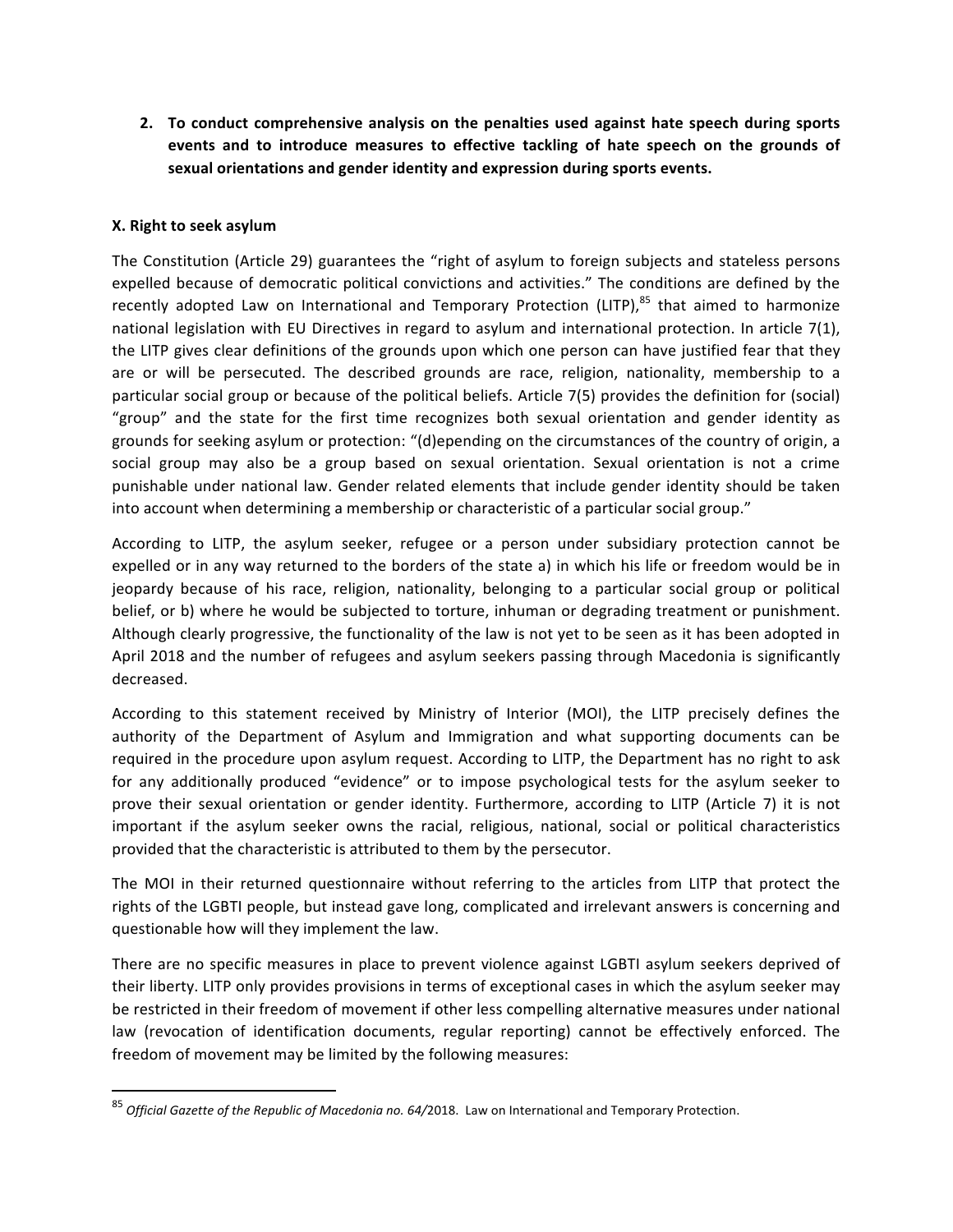- prohibition of movement outside the Reception Center for asylum seekers or other place of accommodation determined by the Ministry of Labor and Social Policy or
- accommodation in the Reception Center for Foreigners.

There are no alternatives created and offered specifically to LGBTI asylum seekers. The laws and measures are not individualized for the specific groups and their needs for protection, which might impose the LGBTI asylum seekers to high risk of violence.

The Law on Free Legal Aid<sup>86</sup> guarantees access to right to free legal aid to asylum seeker. However, small number of the asylum seekers can access this right. Namely, in 2016 there were 58 claims to ministry of justice to approve free legal aid form asylum seekers from which 36 procedures were ceased and 22 were denied the right. $87$ 

### **Conclusion and recommendations**

The new law on international and temporary protection is progressive legal solution in terms of sexual orientation and gender identity. The fact that the MOI did not refer to the article that recognizes sexual orientation and gender identity is worrisome. Therefore, the recommendations to the state include:

1. Ministry of Interior to introduce mandatory training for sensitizing the officials for work in a non-discriminatory and respectful manner to the LGBTI refugees and asylum seekers.

# **XI. National Human Rights Structures**

In Macedonia, the Constitutional Court, the Ombudsman, the Commission for Protection against Discrimination, the Standing Inquiry Committee for the Protection of Freedoms and the rights of the citizens, within the Assembly of the Republic of Macedonia, and public prosecution, are national human rights structures which address and act in cases of discrimination.

According to Article 76 of the Constitution of the Republic of Macedonia, the Standing Inquiry Committee for Protection of the Rights and Freedoms of the Citizens (CPRFC), within the Assembly of the Republic of Macedonia has a clear mandate to protect the freedoms and rights of citizens in cases when they are endangered by the state bodies. The findings of CPRFC are the basis for initiating a procedure for determining the liability of state organs. On invitation by CPRFC, on the last open session dedicated on the EU Progress report, a representative from MHC-LGBTI gave overview on the progress notes by European Commission, but also the recommendations for advancement of the rights of the LGBTI people. As a result of that, in the conclusions of the session, they urged for the necessary measures to be undertaken for investigating and resolving of the attacks against the marginalized groups. Even though, both the representative of MHC-LGBTI and the Coordinator of Inter-Party Parliamentary Group on LGBTI, in their statements referred to "LGBTI people and LGBTI Support Center" while giving the statements, the president of CPRFC decided on "marginalised groups" and did not stepped down even after reactions from the Coordinator of Inter-Party Parliamentary Group on LGBTI.

 $87$  Ministry of justice, annual report on free legal aid available at:

 

 $86$  Official Gazette of The Republic of Macedonia no.161/2009, 185/2011, 27/2014 and 104/2015. Law on free legal aid.

http://www.pravda.gov.mk/Upload/Documents/tekst%20na%20izvestajot%20za%202016.pdf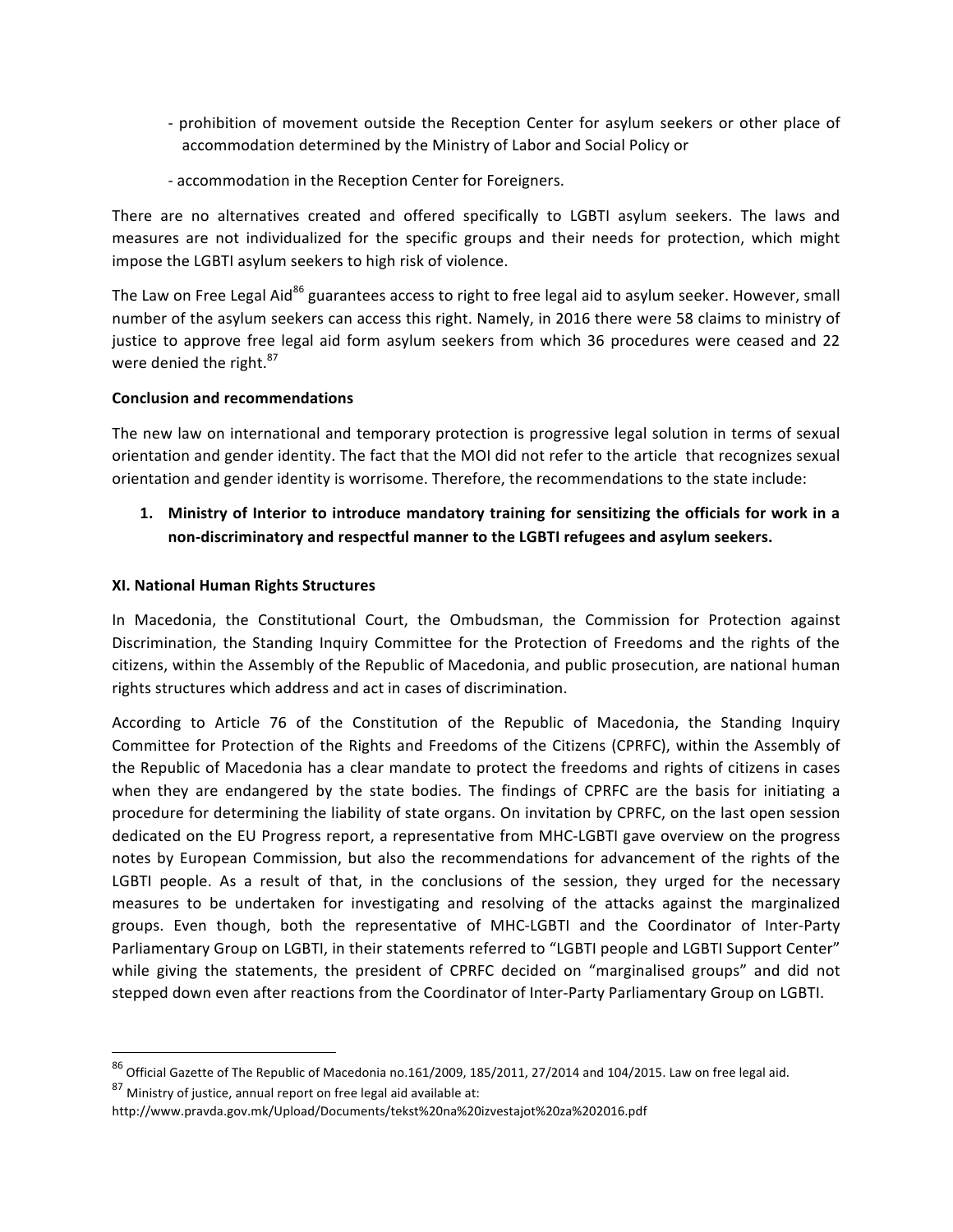The Constitution recognizes that "all citizens" are "equal before the Constitution and the Laws", but neglects to mention sexual orientation, gender identity and expression, and sex characteristics when later states that: "the citizens of Republic of Macedonia are equal in their freedoms and rights, impartially of their sex, race, skin colour, nationality and social heritage, political and religious affiliation, property and social status" (Article 9). It also neglects to include sexual orientation, gender identity and expression, and sex characteristics in the grounds (sex, race, faith, nationality, social and political affiliation) for prohibition of discrimination (Article 110).

The Ombudsman and the Commission for Protection Against Discrimination (CPAD) are not clearly mandated to address discrimination based on the grounds of sexual orientation or gender identity, having in mind that sexual orientation and gender identity are not included as special grounds for discrimination in the Law on Prevention and Protection from Discrimination (LPPD) or in the Law on the Ombudsman. However, the open list of discriminatory grounds in LPPD opens the possibility for protection from discrimination based on sexual orientation and gender identity by the CPAD. This was also confirmed in the answer received by the CPAD. In absence of clear framework for protection from discrimination based on sexual orientation and gender identity, in 2016 CPAD adopted Protocol for determining the procedure for dealing with cases for protection from discrimination based on sexual orientation and gender identity.<sup>88</sup> However, the Protocol was not fully promoted by the Commission and the LGBTI people remain uninformed about its existence. Therefore, most of the cases for discrimination based on sexual orientation or gender identity in which the Commission has acted are initiated by the CSO's. The Commission, does not fulfill the standards of independence, expertise and professionalism and in obvious cases of discrimination, when other equality bodies determined discrimination, the Commission failed to do so.

### **Case study**

 

*From 2015 until the day of submission of this report, the members of the National Network against* Homophobia and Transphobia submitted in total 18 complaints on SOGI to the CPAD. CPAD found discrimination on only 3 cases. In 10 cases did not identified discrimination, for 2 the organizations still wait on decision and in 3 cases CPAD provided unclear opinion or stopped the procedure.<sup>89</sup>

The mandate of the Ombudsman includes measures and activities for promotion of the nondiscrimination principle. The Ombudsman is also competent to act against state administration and other public bodies in cases of discrimination. The discriminatory grounds are not specifically listed in the Law on the Ombudsman and therefore, sexual orientation and gender identity are not included as separate grounds for discrimination. In practice, the Ombudsman acts on complaints for discrimination based on SOGI, mostly submitted by CSO's. However, there is no example for initiating *ex-officio* procedure in cases of discrimination against LGBTI as a group. In December 2016, the LGBTI Support Center signed a Memorandum of Cooperation with the Ombudsman. With this, the Ombudsman pledged dedication in protection of the rights of the LGBTI people. However, in their annual report, the Ombudsman summarized their work in protecting human rights and freedoms altogether, without

<sup>88</sup> http://hera.org.mk/wp-content/uploads/2015/11/Protokol-Zastita-od-diskriminacija-MK.pdf

<sup>&</sup>lt;sup>89</sup> National Network Against Homophobia and Transphobia, *Arguments for adopting new law on protection and prevention of discrimination, 2018 http://coalition.org.mk/wp-content/uploads/2018/06/Glasaj-za-ednakvost-MK-za-proverka-03.pdf*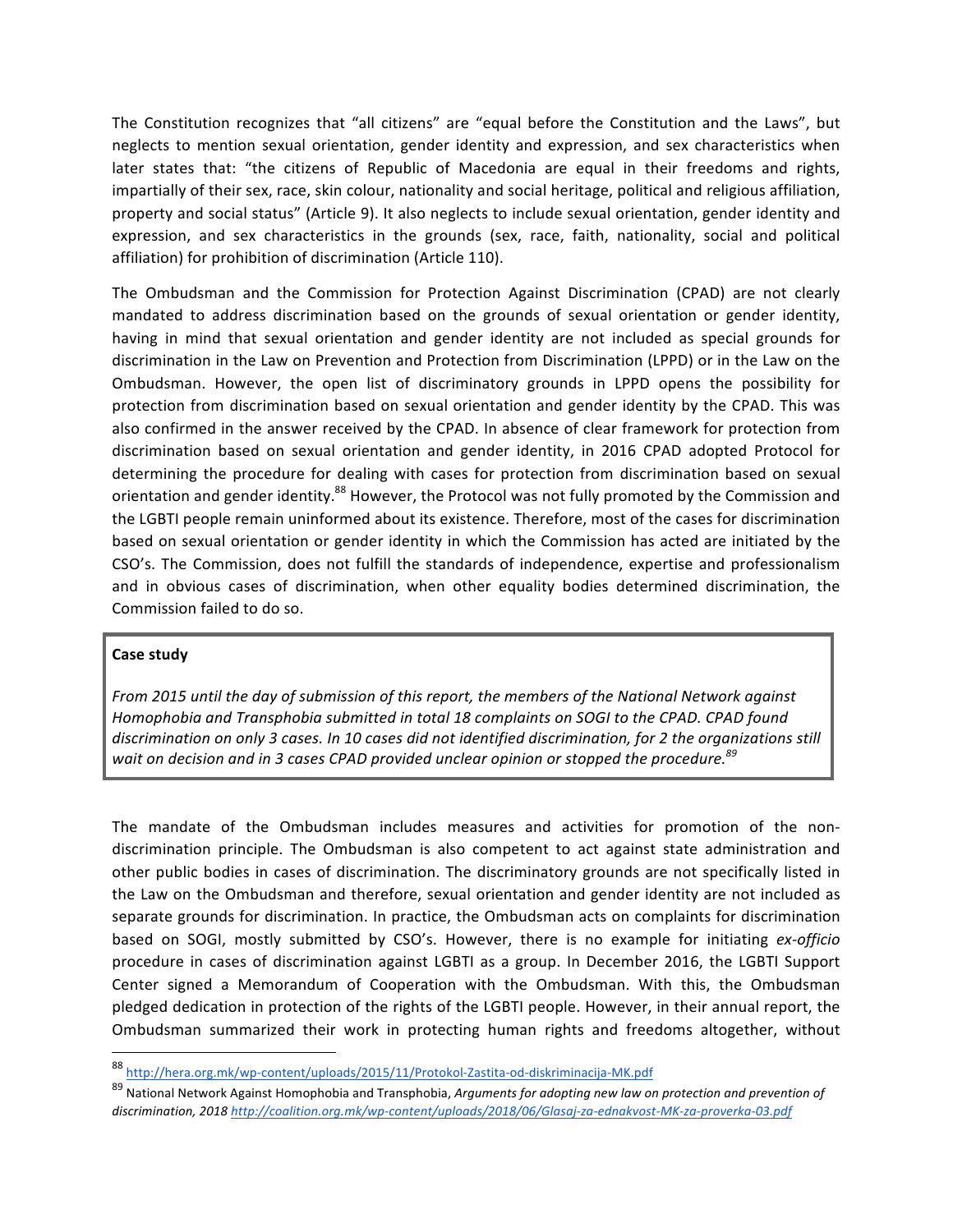mentioning the grounds of the violations. Lack of this information, on the other hand, prevented organizations to monitor and report the Ombudsman's work in protection of the rights and freedoms of LGBTI people. The official request submitted by MHC-LGBTI to access to the Ombudsman's information of public character has been left unanswered. Therefore, outcomes of the Memorandum cannot be reported here.

### **Conclusion and recommendations**

In conclusion, besides the steps in positive direction, the national human right structures still neglect to provide comprehensive support of LGBTI people. Therefore, the recommendations to state include:

1. To adopt the newly drafted Law on protection and prevention of discrimination that recognizes the need of professionalisation of the Commission for Protection of Discrimination and foreseen strict criteria for selection of Commissioners.

### **XII. Discrimination on multiple grounds**

The Law on Prevention and Protection against Discrimination (Article 12) defines severe forms of discrimination: discrimination inflicted on one person on multiple discriminatory grounds (multiple discrimination), discrimination inflicted several times (repeated discrimination), discrimination being inflicted for a longer period (extended discrimination) or discrimination that severely affects the discriminated person with its consequences. The new draft Law, also includes intersectional discrimination. 

#### **Conclusion and recommendations**

The state has not undertaken any special measures to pro-actively identifying, protecting and/or supporting LGBTI people affected by multiple discrimination, as stated in the answers provided by the Ministry for Labour and Social Policy. Therefore, the recommendations to the state include:

**1.** To adopt the newly drafted Law on protection and prevention of discrimination that recognizes discrimination on multiple grounds including intersectional discrimination.

#### **Appendix I**

### **Recommendation CM/Rec (2010)5**

### of the Committee of Ministers to member states

#### on measures to combat discrimination on grounds of sexual orientation or gender identity

(Adopted by the Committee of Ministers on 31 March 2010)

at the 1081st meeting of the Ministers' Deputies)

The Committee of Ministers, under the terms of Article 15.b of the Statute of the Council of Europe,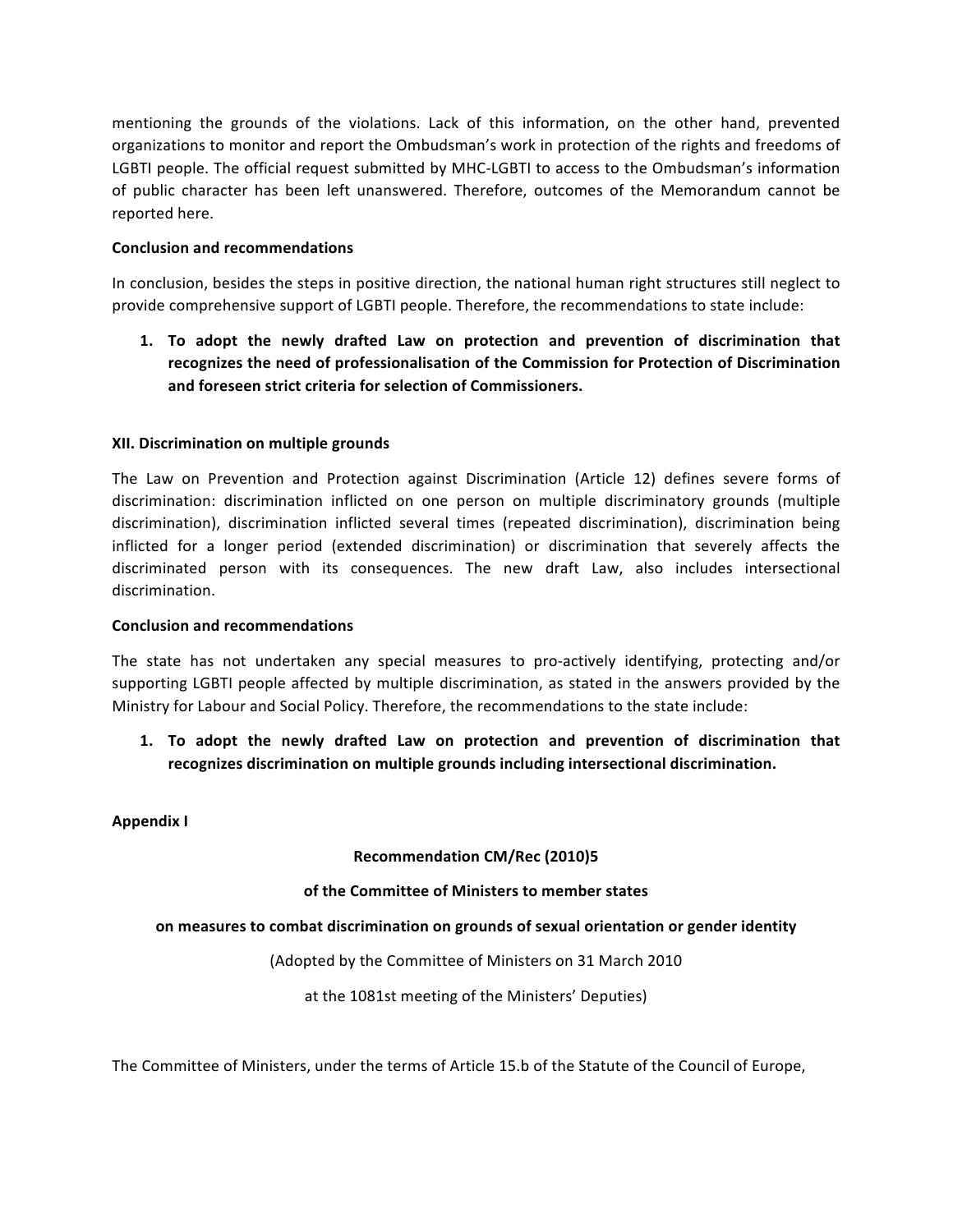Considering that the aim of the Council of Europe is to achieve a greater unity between its members, and that this aim may be pursued, in particular, through common action in the field of human rights;

Recalling that human rights are universal and shall apply to all individuals, and stressing therefore its commitment to guarantee the equal dignity of all human beings and the enjoyment of rights and freedoms of all individuals without discrimination on any ground such as sex, race, color, language, religion, political or other opinion, national or social origin, association with a national minority, property, birth or other status, in accordance with the Convention for the Protection of Human Rights and Fundamental Freedoms (ETS No. 5) (hereinafter referred to as "the Convention") and its protocols;

Recognizing that non-discriminatory treatment by state actors, as well as, where appropriate, positive state measures for protection against discriminatory treatment, including by non-state actors, are fundamental components of the international system protecting human rights and fundamental freedoms;

Recognizing that lesbian, gay, bisexual and transgender persons have been for centuries and are still subjected to homophobia, transphobia and other forms of intolerance and discrimination even within their family  $-$  including criminalization, marginalization, social exclusion and violence  $-$  on grounds of sexual orientation or gender identity, and that specific action is required in order to ensure the full enjoyment of the human rights of these persons;

Considering the case law of the European Court of Human Rights ("hereinafter referred to as "the Court") and of other international jurisdictions, which consider sexual orientation a prohibited ground for discrimination and have contributed to the advancement of the protection of the rights of transgender persons;

Recalling that, in accordance with the case law of the Court, any difference in treatment, in order not to be discriminatory, must have an objective and reasonable justification, that is, pursue a legitimate aim and employ means which are reasonably proportionate to the aim pursued;

Bearing in mind the principle that neither cultural, traditional nor religious values, nor the rules of a "dominant culture" can be invoked to justify hate speech or any other form of discrimination, including on grounds of sexual orientation or gender identity;

Having regard to the message from the Committee of Ministers to steering committees and other committees involved in intergovernmental co-operation at the Council of Europe on equal rights and dignity of all human beings, including lesbian, gay, bisexual and transgender persons, adopted on 2 July 2008, and its relevant recommendations;

Bearing in mind the recommendations adopted since 1981 by the Parliamentary Assembly of the Council of Europe regarding discrimination on grounds of sexual orientation or gender identity, as well as Recommendation 211 (2007) of the Congress of Local and Regional Authorities of the Council of Europe on "Freedom of assembly and expression for lesbians, gays, bisexuals and transgendered persons";

Appreciating the role of the Commissioner for Human Rights in monitoring the situation of lesbian, gay, bisexual and transgender persons in the member states with respect to discrimination on grounds of sexual orientation or gender identity;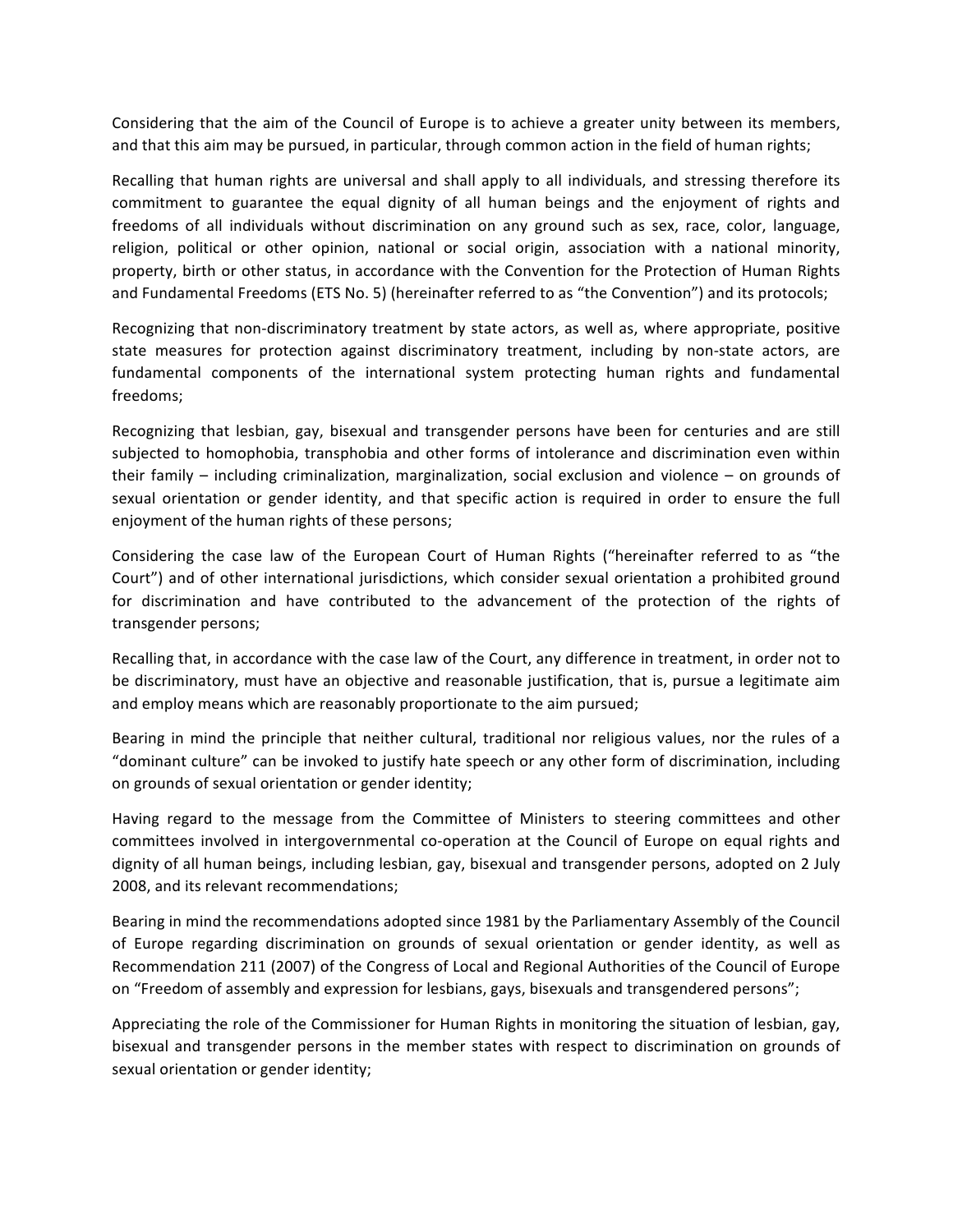Taking note of the joint statement, made on 18 December 2008 by 66 states at the United Nations General Assembly, which condemned human rights violations based on sexual orientation and gender identity, such as killings, torture, arbitrary arrests and "deprivation of economic, social and cultural rights, including the right to health";

Stressing that discrimination and social exclusion on account of sexual orientation or gender identity may best be overcome by measures targeted both at those who experience such discrimination or exclusion, and the population at large,

### **Recommends that member states:**

1. examine existing legislative and other measures, keep them under review, and collect and analyze relevant data, in order to monitor and redress any direct or indirect discrimination on grounds of sexual orientation or gender identity;

2. ensure that legislative and other measures are adopted and effectively implemented to combat discrimination on grounds of sexual orientation or gender identity, to ensure respect for the human rights of lesbian, gay, bisexual and transgender persons and to promote tolerance towards them;

3. ensure that victims of discrimination are aware of and have access to effective legal remedies before a national authority, and that measures to combat discrimination include, where appropriate, sanctions for infringements and the provision of adequate reparation for victims of discrimination;

4. be guided in their legislation, policies and practices by the principles and measures contained in the appendix to this recommendation;

5. ensure by appropriate means and action that this recommendation, including its appendix, is translated and disseminated as widely as possible.

### Appendix to Recommendation CM/Rec (2010)5

### **I. Right to life, security and protection from violence**

### **A. "Hate crimes" and other hate-motivated incidents**

1. Member states should ensure effective, prompt and impartial investigations into alleged cases of crimes and other incidents, where the sexual orientation or gender identity of the victim is reasonably suspected to have constituted a motive for the perpetrator; they should further ensure that particular attention is paid to the investigation of such crimes and incidents when allegedly committed by law enforcement officials or by other persons acting in an official capacity, and that those responsible for such acts are effectively brought to justice and, where appropriate, punished in order to avoid impunity.

2. Member states should ensure that when determining sanctions, a bias motive related to sexual orientation or gender identity may be taken into account as an aggravating circumstance.

3. Member states should take appropriate measures to ensure that victims and witnesses of sexual orientation or gender identity related "hate crimes" and other hate-motivated incidents are encouraged to report these crimes and incidents; for this purpose, member states should take all necessary steps to ensure that law enforcement structures, including the judiciary, have the necessary knowledge and skills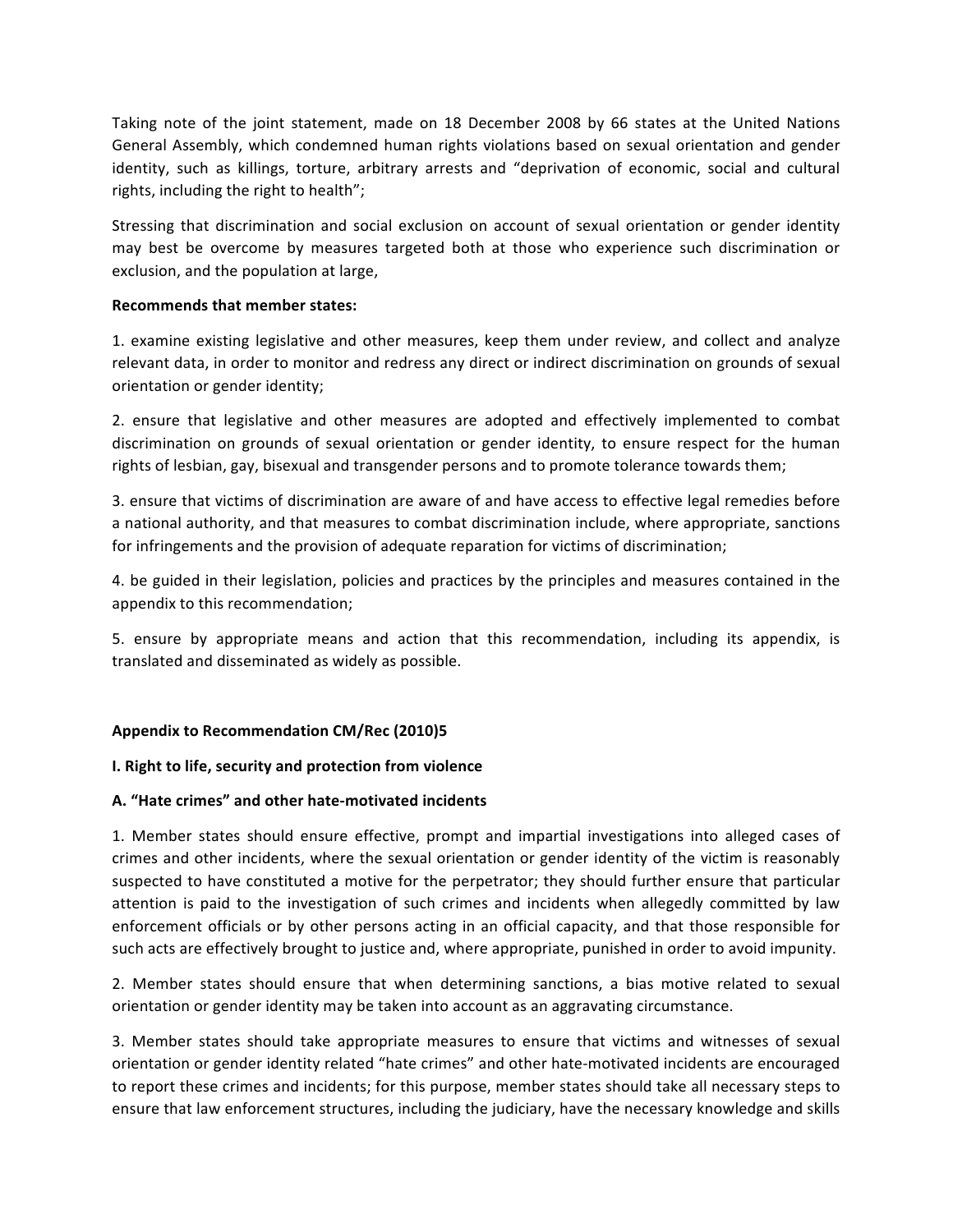to identify such crimes and incidents and provide adequate assistance and support to victims and witnesses.

4. Member states should take appropriate measures to ensure the safety and dignity of all persons in prison or in other ways deprived of their liberty, including lesbian, gay, bisexual and transgender persons, and in particular take protective measures against physical assault, rape and other forms of sexual abuse, whether committed by other inmates or staff; measures should be taken so as to adequately protect and respect the gender identity of transgender persons.

5. Member states should ensure that relevant data are gathered and analyzed on the prevalence and nature of discrimination and intolerance on grounds of sexual orientation or gender identity, and in particular on "hate crimes" and hate-motivated incidents related to sexual orientation or gender identity.

### **B. "Hate speech"**

6. Member states should take appropriate measures to combat all forms of expression, including in the media and on the Internet, which may be reasonably understood as likely to produce the effect of inciting, spreading or promoting hatred or other forms of discrimination against lesbian, gay, bisexual and transgender persons. Such "hate speech" should be prohibited and publicly disavowed whenever it occurs. All measures should respect the fundamental right to freedom of expression in accordance with Article 10 of the Convention and the case law of the Court.

7. Member states should raise awareness among public authorities and public institutions at all levels of their responsibility to refrain from statements, in particular to the media, which may reasonably be understood as legitimizing such hatred or discrimination.

8. Public officials and other state representatives should be encouraged to promote tolerance and respect for the human rights of lesbian, gay, bisexual and transgender persons whenever they engage in a dialogue with key representatives of the civil society, including media and sports organizations, political organizations and religious communities.

### **II. Freedom of association**

9. Member states should take appropriate measures to ensure, in accordance with Article 11 of the Convention, that the right to freedom of association can be effectively enjoyed without discrimination on grounds of sexual orientation or gender identity; in particular, discriminatory administrative procedures, including excessive formalities for the registration and practical functioning of associations, should be prevented and removed; measures should also be taken to prevent the abuse of legal and administrative provisions, such as those related to restrictions based on public health, public morality and public order.

10. Access to public funding available for non-governmental organizations should be secured without discrimination on grounds of sexual orientation or gender identity.

11. Member states should take appropriate measures to effectively protect defenders of human rights of lesbian, gay, bisexual and transgender persons against hostility and aggression to which they may be exposed, including when allegedly committed by state agents, in order to enable them to freely carry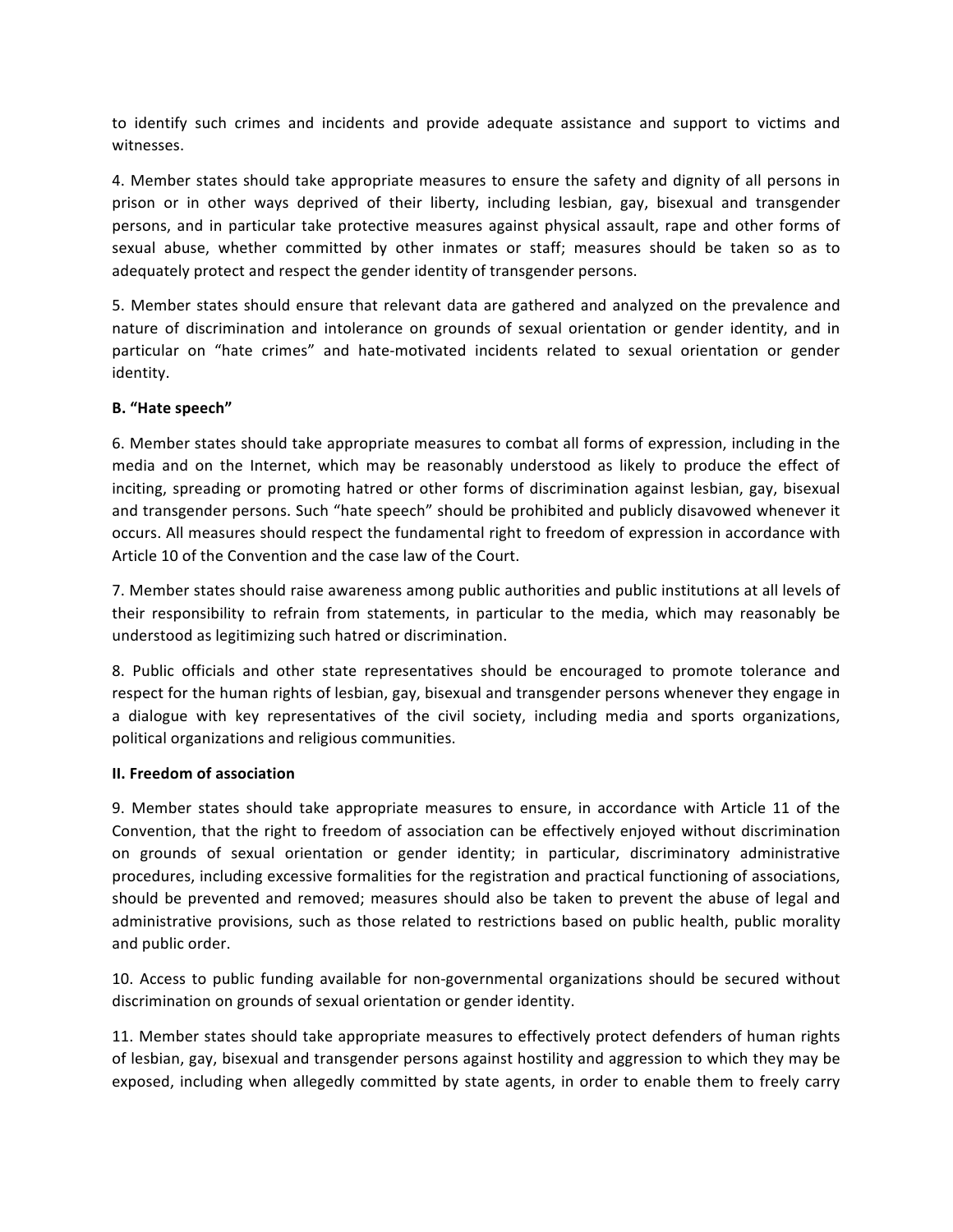out their activities in accordance with the Declaration of the Committee of Ministers on Council of Europe action to improve the protection of human rights defenders and promote their activities.

12. Member states should ensure that non-governmental organizations defending the human rights of lesbian, gay, bisexual and transgender persons are appropriately consulted on the adoption and implementation of measures that may have an impact on the human rights of these persons.

### **III. Freedom of expression and peaceful assembly**

13. Member states should take appropriate measures to ensure, in accordance with Article 10 of the Convention, that the right to freedom of expression can be effectively enjoyed, without discrimination on grounds of sexual orientation or gender identity, including with respect to the freedom to receive and impart information on subjects dealing with sexual orientation or gender identity.

14. Member states should take appropriate measures at national, regional and local levels to ensure that the right to freedom of peaceful assembly, as enshrined in Article 11 of the Convention, can be effectively enjoyed, without discrimination on grounds of sexual orientation or gender identity.

15. Member states should ensure that law enforcement authorities take appropriate measures to protect participants in peaceful demonstrations in favor of the human rights of lesbian, gay, bisexual and transgender persons from any attempts to unlawfully disrupt or inhibit the effective enjoyment of their right to freedom of expression and peaceful assembly.

16. Member states should take appropriate measures to prevent restrictions on the effective enjoyment of the rights to freedom of expression and peaceful assembly resulting from the abuse of legal or administrative provisions, for example on grounds of public health, public morality and public order.

17. Public authorities at all levels should be encouraged to publicly condemn, notably in the media, any unlawful interferences with the right of individuals and groups of individuals to exercise their freedom of expression and peaceful assembly, notably when related to the human rights of lesbian, gay, bisexual and transgender persons.

### **IV.** Right to respect for private and family life

18. Member states should ensure that any discriminatory legislation criminalizing same-sex sexual acts between consenting adults, including any differences with respect to the age of consent for same-sex sexual acts and heterosexual acts, are repealed; they should also take appropriate measures to ensure that criminal law provisions which, because of their wording, may lead to a discriminatory application are either repealed, amended or applied in a manner which is compatible with the principle of nondiscrimination.

19. Member states should ensure that personal data referring to a person's sexual orientation or gender identity are not collected, stored or otherwise used by public institutions including in particular within law enforcement structures, except where this is necessary for the performance of specific, lawful and legitimate purposes; existing records which do not comply with these principles should be destroyed.

20. Prior requirements, including changes of a physical nature, for legal recognition of a gender reassignment, should be regularly reviewed in order to remove abusive requirements.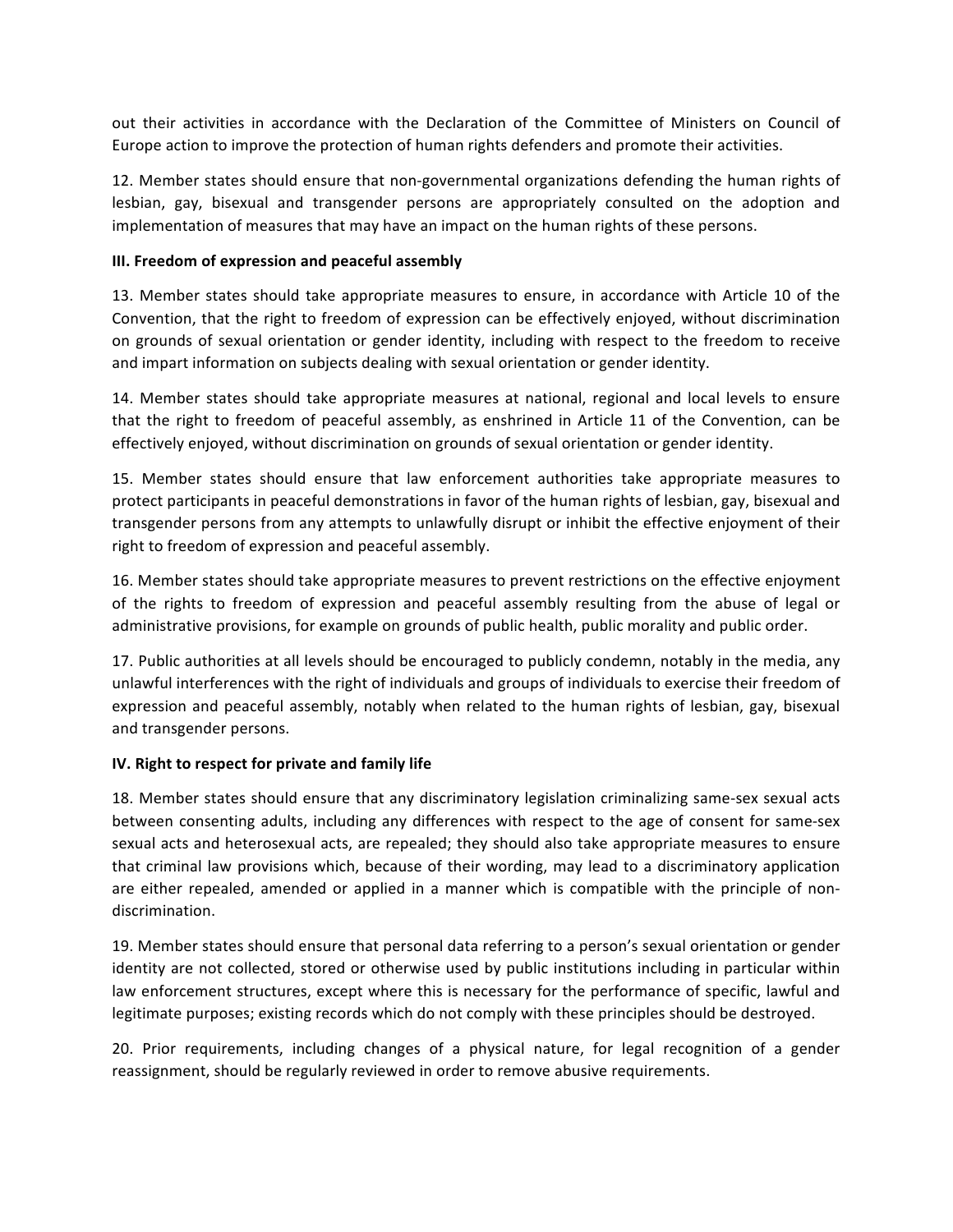21. Member states should take appropriate measures to guarantee the full legal recognition of a person's gender reassignment in all areas of life, in particular by making possible the change of name and gender in official documents in a quick, transparent and accessible way; member states should also ensure, where appropriate, the corresponding recognition and changes by non-state actors with respect to key documents, such as educational or work certificates.

22. Member states should take all necessary measures to ensure that, once gender reassignment has been completed and legally recognized in accordance with paragraphs 20 and 21 above, the right of transgender persons to marry a person of the sex opposite to their reassigned sex is effectively guaranteed.

23. Where national legislation confers rights and obligations on unmarried couples, member states should ensure that it applies in a non-discriminatory way to both same-sex and different-sex couples, including with respect to survivor's pension benefits and tenancy rights.

24. Where national legislation recognizes registered same-sex partnerships, member states should seek to ensure that their legal status and their rights and obligations are equivalent to those of heterosexual couples in a comparable situation.

25. Where national legislation does not recognize nor confer rights or obligations on registered samesex partnerships and unmarried couples, member states are invited to consider the possibility of providing, without discrimination of any kind, including against different sex couples, same-sex couples with legal or other means to address the practical problems related to the social reality in which they live.

26. Taking into account that the child's best interests should be the primary consideration in decisions regarding the parental responsibility for, or guardianship of a child, member states should ensure that such decisions are taken without discrimination based on sexual orientation or gender identity.

27. Taking into account that the child's best interests should be the primary consideration in decisions regarding adoption of a child, member states whose national legislation permits single individuals to adopt children should ensure that the law is applied without discrimination based on sexual orientation or gender identity.

28. Where national law permits assisted reproductive treatment for single women, member states should seek to ensure access to such treatment without discrimination on grounds of sexual orientation.

### **V. Employment**

29. Member states should ensure the establishment and implementation of appropriate measures which provide effective protection against discrimination on grounds of sexual orientation or gender identity in employment and occupation in the public as well as in the private sector. These measures should cover conditions for access to employment and promotion, dismissals, pay and other working conditions, including the prevention, combating and punishment of harassment and other forms of victimization.

30. Particular attention should be paid to providing effective protection of the right to privacy of transgender individuals in the context of employment, in particular regarding employment applications,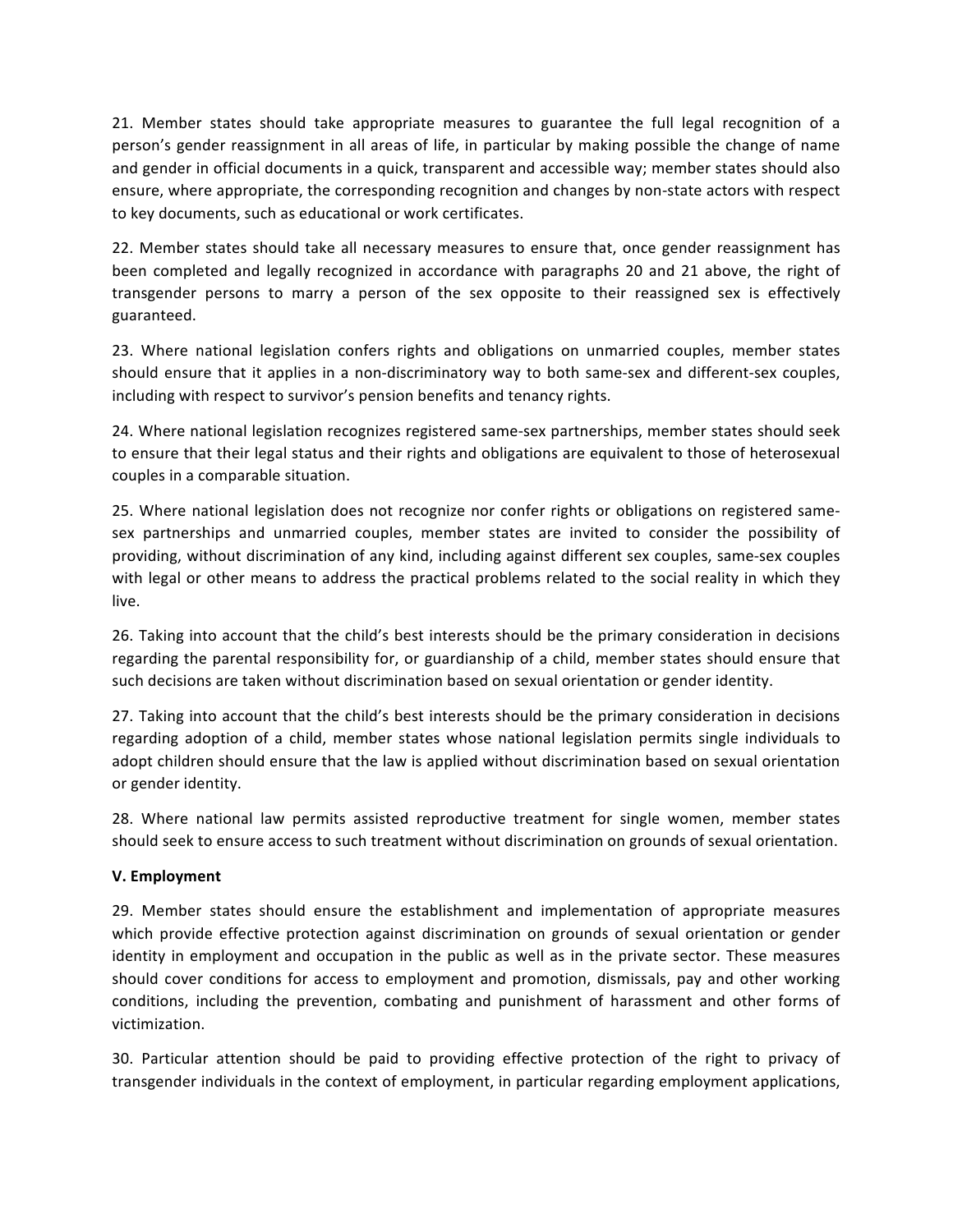to avoid any irrelevant disclosure of their gender history or their former name to the employer and other employees.

# **VI. Education**

31. Taking into due account the over-riding interests of the child, member states should take appropriate legislative and other measures, addressed to educational staff and pupils, to ensure that the right to education can be effectively enjoyed without discrimination on grounds of sexual orientation or gender identity; this includes, in particular, safeguarding the right of children and youth to education in a safe environment, free from violence, bullying, social exclusion or other forms of discriminatory and degrading treatment related to sexual orientation or gender identity.

32. Taking into due account the over-riding interests of the child, appropriate measures should be taken to this effect at all levels to promote mutual tolerance and respect in schools, regardless of sexual orientation or gender identity. This should include providing objective information with respect to sexual orientation and gender identity, for instance in school curricula and educational materials, and providing pupils and students with the necessary information, protection and support to enable them to live in accordance with their sexual orientation and gender identity. Furthermore, member states may design and implement school equality and safety policies and action plans and may ensure access to adequate anti-discrimination training or support and teaching aids. Such measures should take into account the rights of parents regarding education of their children.

### **VII. Health**

33. Member states should take appropriate legislative and other measures to ensure that the highest attainable standard of health can be effectively enjoyed without discrimination on grounds of sexual orientation or gender identity; in particular, they should take into account the specific needs of lesbian, gay, bisexual and transgender persons in the development of national health plans including suicide prevention measures, health surveys, medical curricula, training courses and materials, and when monitoring and evaluating the quality of health-care services.

34. Appropriate measures should be taken in order to avoid the classification of homosexuality as an illness, in accordance with the standards of the World Health Organization.

35. Member states should take appropriate measures to ensure that transgender persons have effective access to appropriate gender reassignment services, including psychological, endocrinological and surgical expertise in the field of transgender health care, without being subject to unreasonable requirements; no person should be subjected to gender reassignment procedures without his or her consent.

36. Member states should take appropriate legislative and other measures to ensure that any decisions limiting the costs covered by health insurance for gender reassignment procedures should be lawful, objective and proportionate.

### **VIII. Housing**

37. Measures should be taken to ensure that access to adequate housing can be effectively and equally enjoyed by all persons, without discrimination on grounds of sexual orientation or gender identity; such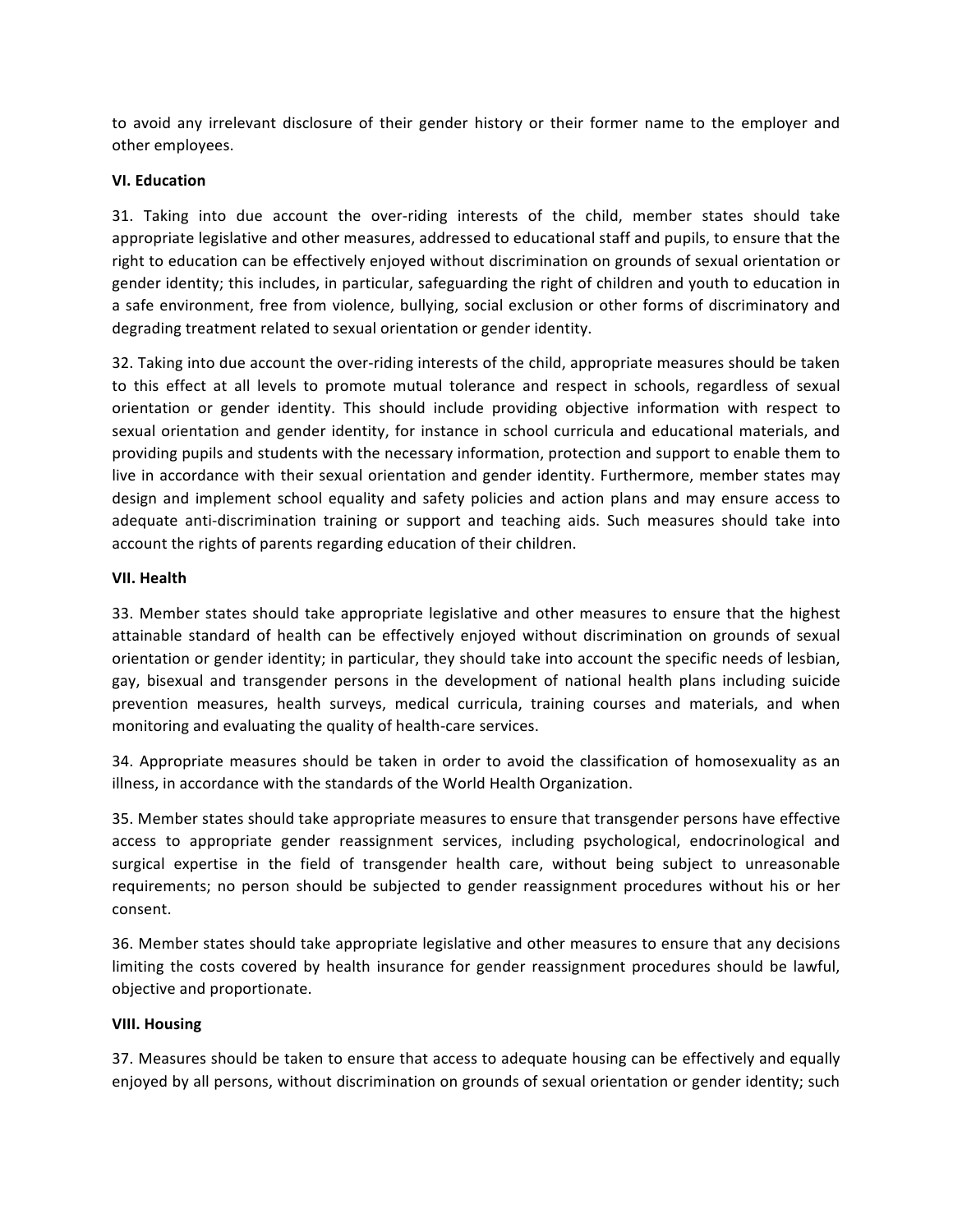measures should in particular seek to provide protection against discriminatory evictions, and to guarantee equal rights to acquire and retain ownership of land and other property.

38. Appropriate attention should be paid to the risks of homelessness faced by lesbian, gay, bisexual and transgender persons, including young persons and children who may be particularly vulnerable to social exclusion, including from their own families; in this respect, the relevant social services should be provided on the basis of an objective assessment of the needs of every individual, without discrimination.

### **IX. Sports**

39. Homophobia, transphobia and discrimination on grounds of sexual orientation or gender identity in sports are, like racism and other forms of discrimination, unacceptable and should be combated.

40. Sport activities and facilities should be open to all without discrimination on grounds of sexual orientation or gender identity; in particular, effective measures should be taken to prevent, counteract and punish the use of discriminatory insults with reference to sexual orientation or gender identity during and in connection with sports events.

41. Member states should encourage dialogue with and support sports associations and fan clubs in developing awareness-raising activities regarding discrimination against lesbian, gay, bisexual and transgender persons in sport and in condemning manifestations of intolerance towards them.

### **X.** Right to seek asylum

42. In cases where member states have international obligations in this respect, they should recognize that a well-founded fear of persecution based on sexual orientation or gender identity may be a valid ground for the granting of refugee status and asylum under national law.

43. Member states should ensure particularly that asylum seekers are not sent to a country where their life or freedom would be threatened or they face the risk of torture, inhuman or degrading treatment or punishment, on grounds of sexual orientation or gender identity.

44. Asylum seekers should be protected from any discriminatory policies or practices on grounds of sexual orientation or gender identity; in particular, appropriate measures should be taken to prevent risks of physical violence, including sexual abuse, verbal aggression or other forms of harassment against asylum seekers deprived of their liberty, and to ensure their access to information relevant to their particular situation.

### **XI. National human rights structures**

45. Member states should ensure that national human rights structures are clearly mandated to address discrimination on grounds of sexual orientation or gender identity; in particular, they should be able to make recommendations on legislation and policies, raise awareness amongst the general public, as well as  $-$  as far as national law so provides  $-$  examine individual complaints regarding both the private and public sector and initiate or participate in court proceedings.

### **XII. Discrimination on multiple grounds**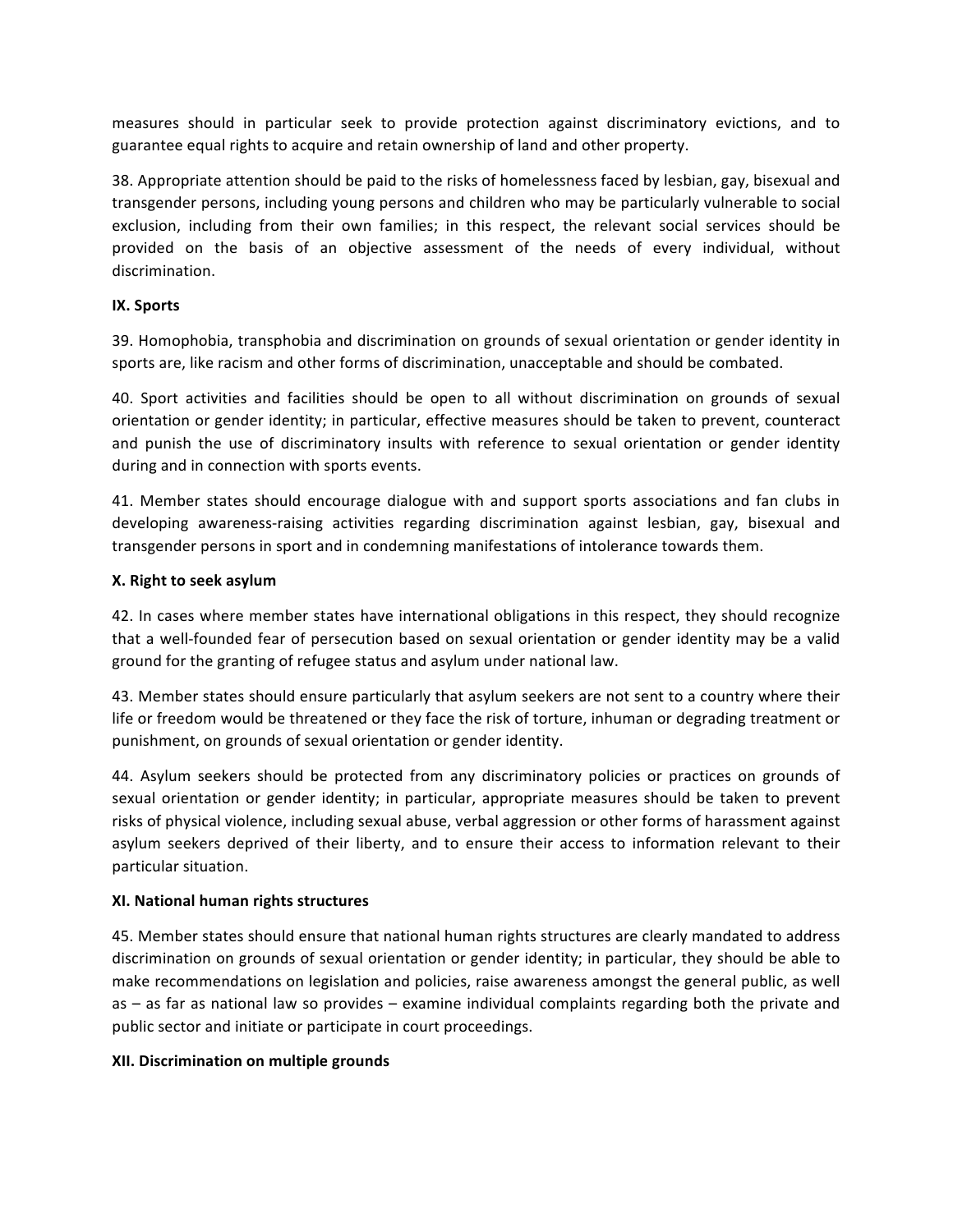46. Member states are encouraged to take measures to ensure that legal provisions in national law prohibiting or preventing discrimination also protect against discrimination on multiple grounds, including on grounds of sexual orientation or gender identity; national human rights structures should have a broad mandate to enable them to tackle such issues.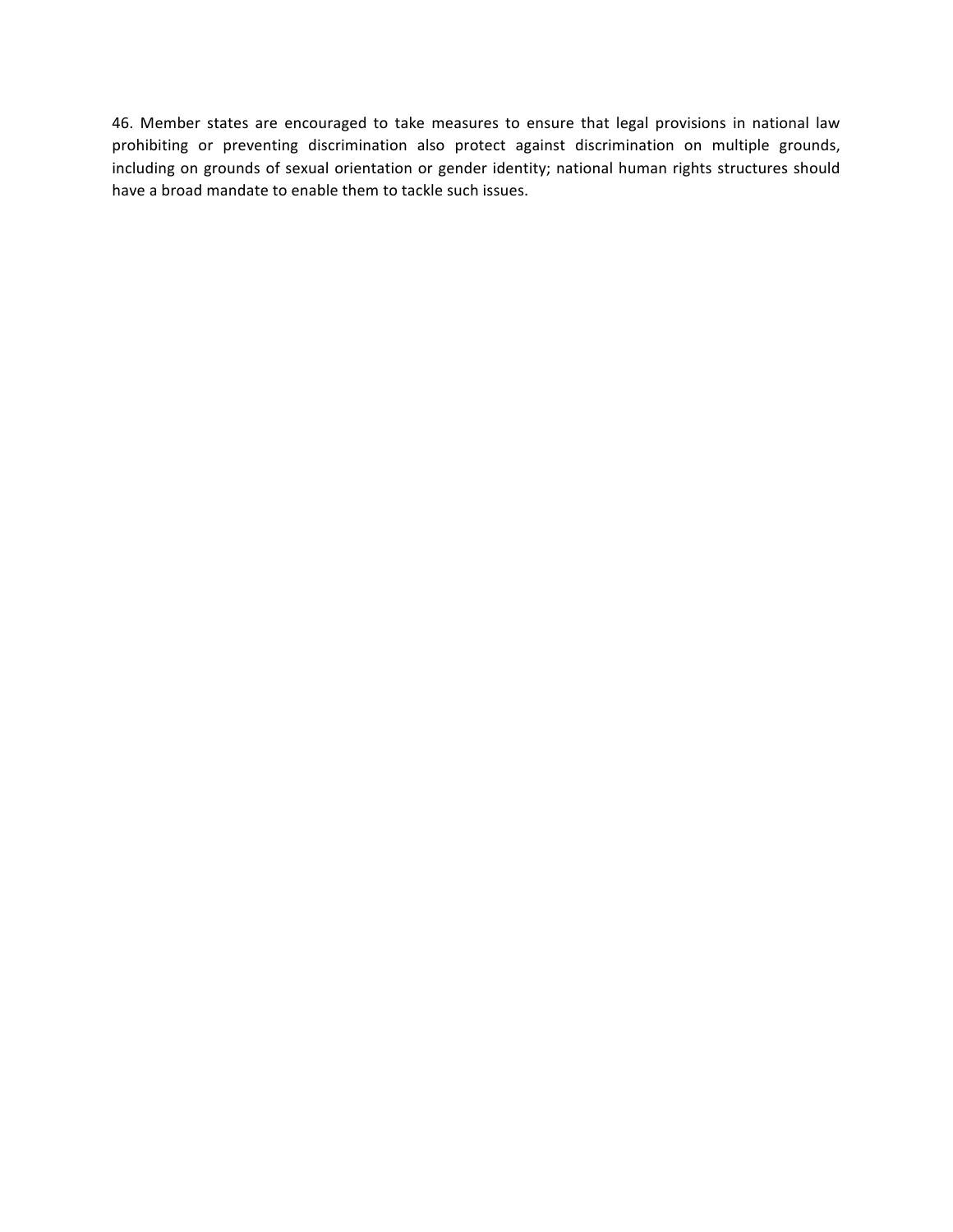#### **Appendix II - Glossary**

**Gender identity** refers to a person's deeply felt individual experience of gender, which may or may not correspond with the sex assigned at birth, and includes the personal sense of the body and other expressions of gender (that is, "gender expression") such as clothes, speech and mannerisms. The sex of a person is usually assigned at birth and becomes a social and legal fact from there on. However, some people experience problems identifying with the sex assigned at birth – these persons are referred to as "transgender" persons. Gender identity is not the same as sexual orientation, and transgender persons may identify as heterosexual, bisexual or homosexual.

**Gender expression** refers to each person's manifestation of their gender identity, and/or the one that is perceived by others.

**Gender reassignment treatment** refers to different medical and non-medical treatments which some transgender persons may wish to undergo. However, such treatments may also often be required for the legal recognition of one's preferred gender, including hormonal treatment, sex or gender reassignment surgery (such as facial surgery, chest/breast surgery, different kinds of genital surgery and hysterectomy), sterilization (leading to infertility). Some of these treatments are considered and experienced as invasive for the body's integrity of the persons.

Harassment constitutes discrimination when unwanted conduct related to any prohibited ground (including sexual orientation and gender identity) takes place with the purpose or effect of violating the dignity of a person or creating an intimidating, hostile, degrading, humiliating or offensive environment. Harassment can consist of a single incident or several incidents over a period of time. Harassment can take many forms, such as threats, intimidation or verbal abuse, unwelcome remarks or jokes about sexual orientation or gender identity.

Hate crime towards LGBTI persons refers to criminal acts with a bias motive. Hate crimes include intimidation, threats, property damage, assault, murder or any other criminal offence where the victim, premises or target of the offence are selected because of their real or perceived connection, attachment, affiliation, support or membership of an LGBTI group. There should be a reasonable suspicion that the motive of the perpetrator is the sexual orientation or gender identity of the victim.

**Hate-motivated incidents** are incidents, acts or manifestations of intolerance committed with a bias motive that may not reach the threshold of hate crimes, due to insufficient proof in a court of law for the criminal offence or bias motivation, or because the act itself may not have been a criminal offence under national legislation.

**Hate speech** against LGBTI people refers to public expressions which spread, incite, promote or justify hatred, discrimination or hostility towards LGBTI people – for example, statements made by political and religious leaders or other opinion leaders circulated by the press or the Internet which aim to incite hatred.

**Homophobia** is defined as an irrational fear of, and aversion to, homosexuality and to lesbian, gay, bisexual and transgender persons based on prejudice.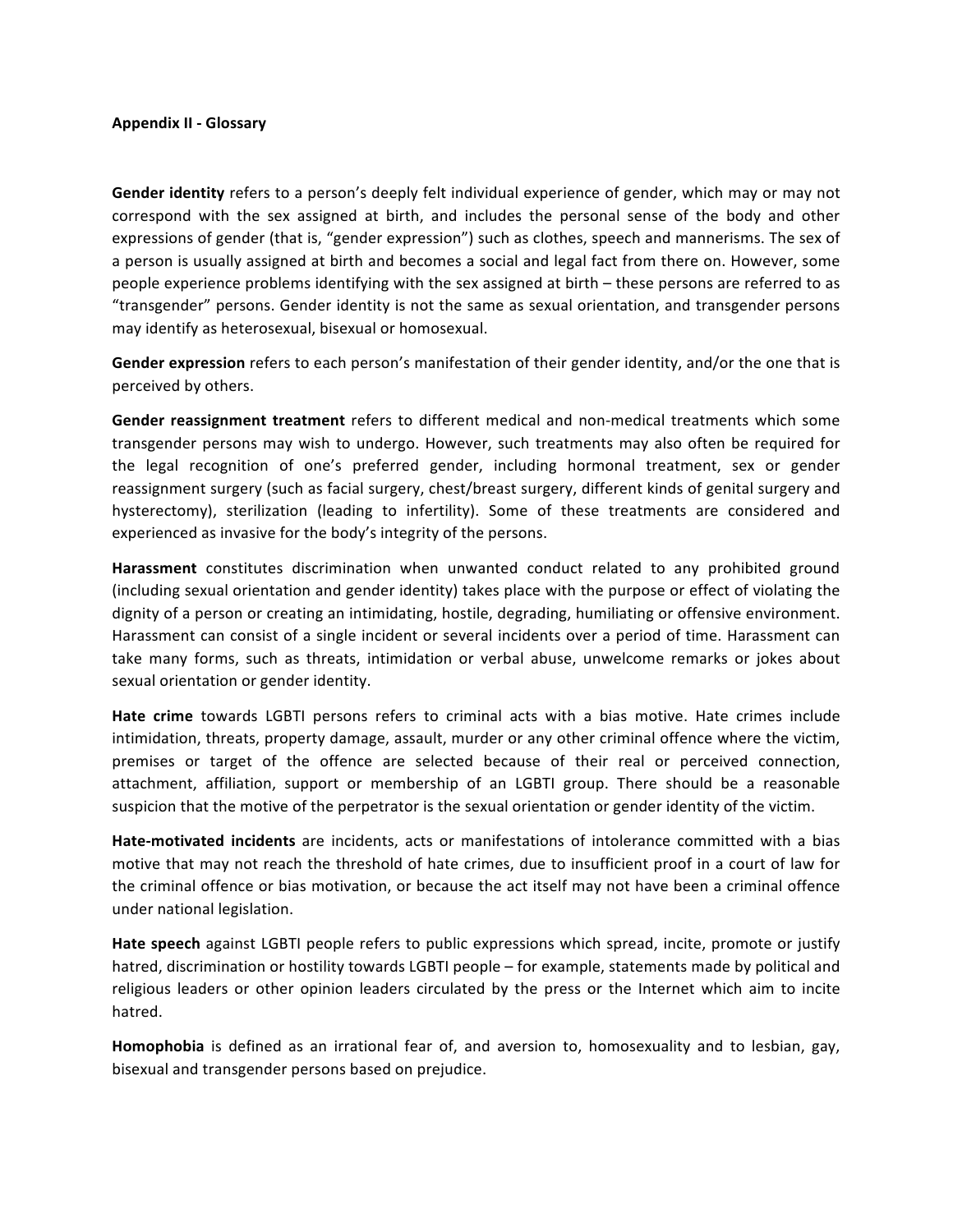**Intersex people** are persons who are born with chromosomal, hormonal levels or genital characteristics which do not correspond to the given standard of "male" or "female" categories as for sexual or reproductive anatomy. This word has replaced the term "hermaphrodite", which was extensively used by medical practitioners during the 18th and 19th centuries. Intersexuality may take different forms and cover a wide range of conditions.

**LGBTI** people or LGBTI persons is an umbrella term used to encompass lesbian, gay, bisexual, and transgender persons. It is a heterogeneous group that is often bundled together under the LGBTI heading in social and political arenas. Sometimes LGBTI is extended to include intersex and queer persons (LGBTIQ).

**Multiple discrimination** describes discrimination that takes place on the basis of several grounds operating separately.

**NGO** is the abbreviation for "non-governmental organization".

**Sex characteristics** refers to the chromosomal, gondal and anatomical features of a person, which include primary characteristics such as reproductive organs and genitalia and/or in chromosomal structures and hormones; and secondary characteristics such as muscle mass, hair distribution, breasts and/or structure.

**Sexual orientation** is understood to refer to each person's capacity for profound emotional, affectionate and sexual attraction to, and intimate and sexual relations with, individuals of a different gender (heterosexual) or the same gender (homosexual, lesbian, gay) or more than one gender (bisexual).

**SOGIES** is acronym for sexual orientation, gender identity and expression, and sex characteristics.

**Transgender persons** include persons who have a gender identity which is different from the gender assigned to them at birth and those people who wish to portray their gender identity in a different way from the gender assigned at birth. It includes those people who feel they have to, prefer to, or choose to, whether by clothing, accessories, mannerisms, speech patterns, cosmetics or body modification, present themselves differently from the expectations of the gender role assigned to them at birth. This includes, among many others, persons who do not identify with the labels "male" or "female", transsexuals, transvestites and cross-dressers.

A transgender man is a person who was assigned "female" at birth but has a gender identity which is "male" or within a masculine gender identity spectrum.

A transgender woman is a person who was assigned "male" at birth but has a gender identity which is female or within a feminine gender identity spectrum. Analogous labels for sexual orientation of transgender people are used according to their gender identity rather than the gender assigned to them at birth.

**A** heterosexual transgender man, for example, is a transgender man who is attracted to female partners. 

A lesbian transgender woman is attracted to female partners. The word transgenderism refers to the fact of possessing a transgender identity or expression.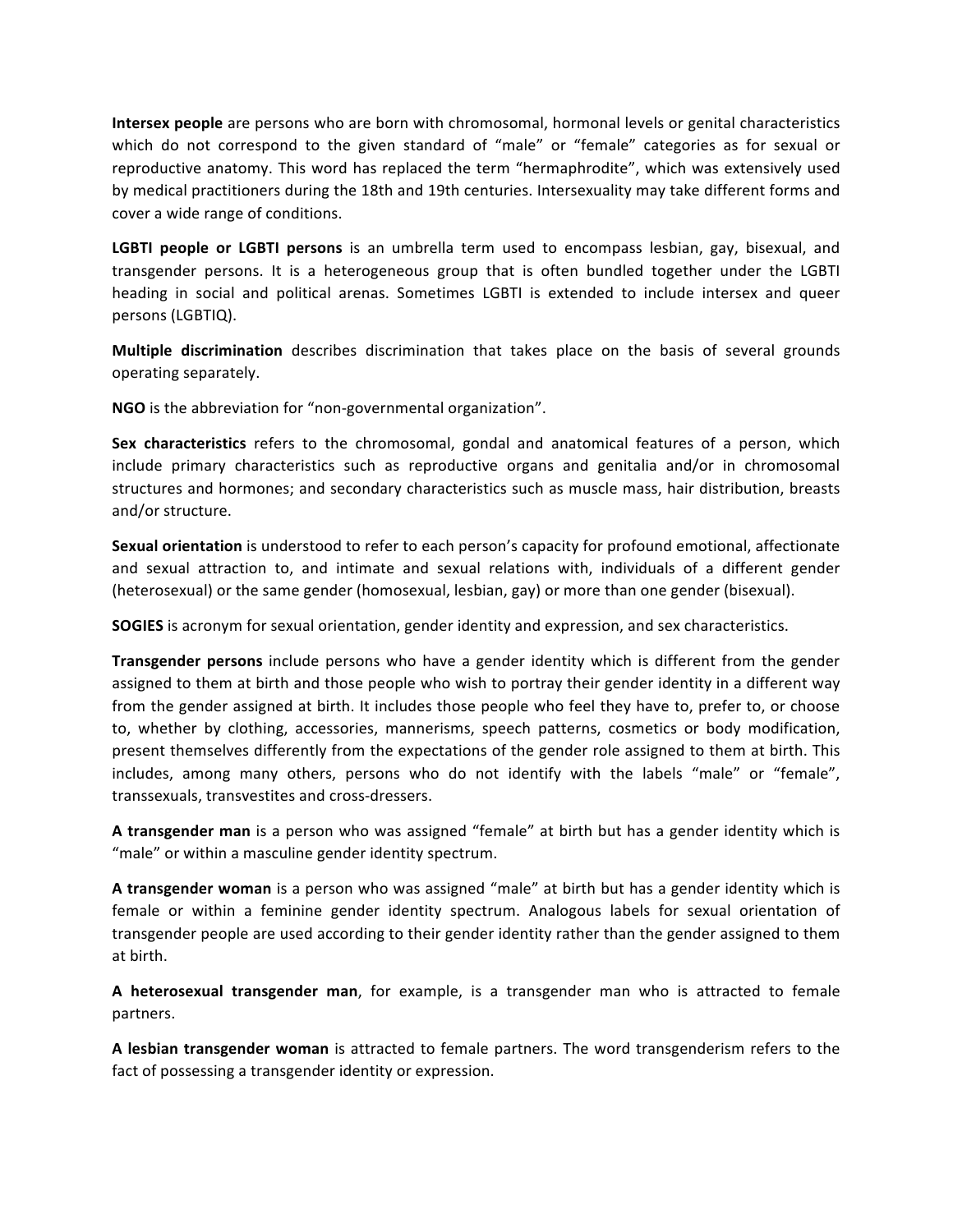Transphobia refers to a phenomenon similar to homophobia, but specifically to the fear of, and aversion to, transgender persons or gender non-conformity. Manifestations of homophobia and transphobia include discrimination, criminalization, marginalization, social exclusion and violence on grounds of sexual orientation or gender identity.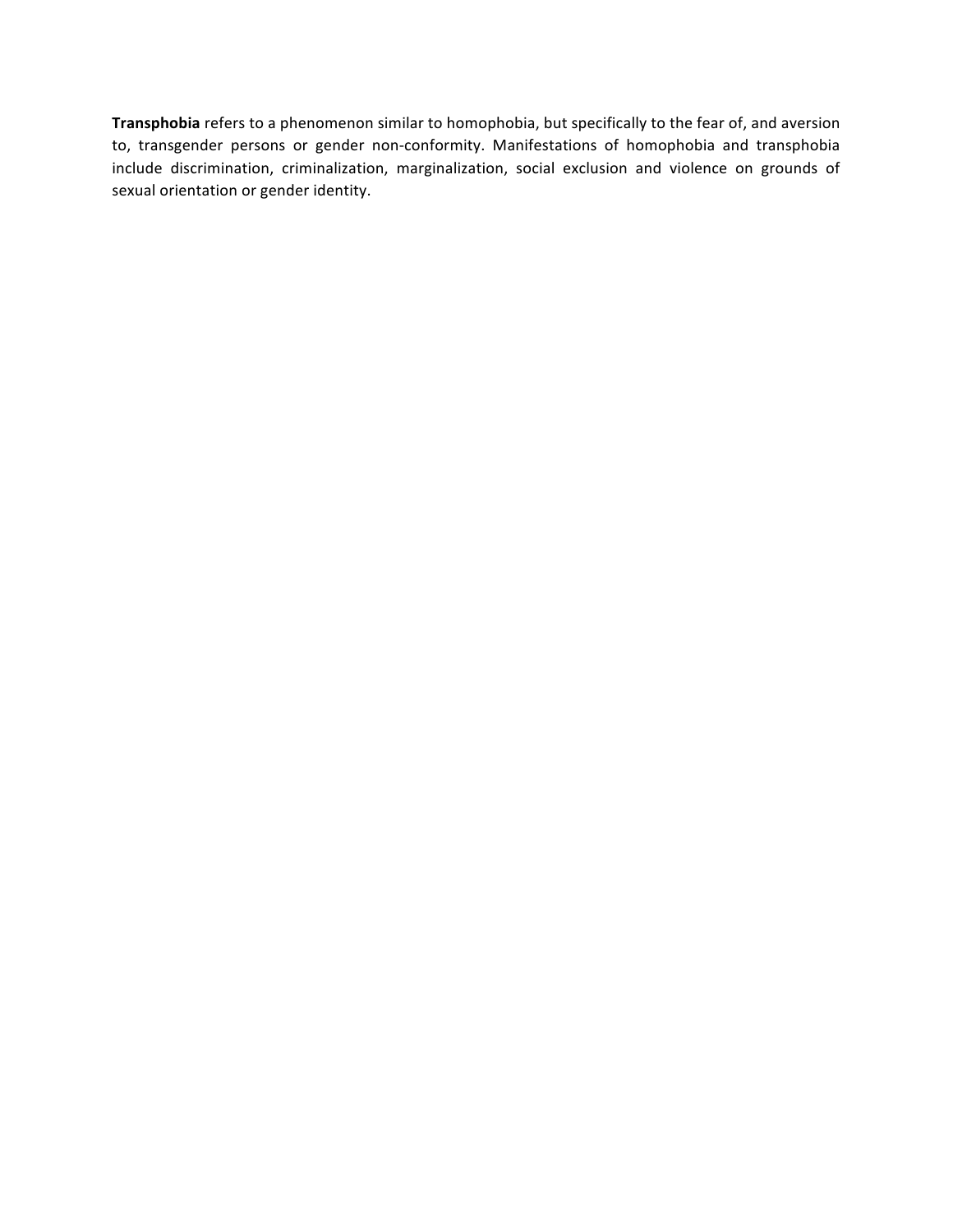# **Appendix III. List of Abbreviations**

| AAVMS            | Agency of Audio and Audiovisual Media Services                      |
|------------------|---------------------------------------------------------------------|
| <b>AYS</b>       | Agency for Youth and Sports                                         |
| <b>BDE</b>       | <b>Bureau for Development of Education</b>                          |
| <b>CPAD</b>      | Commission for Protection Against Discrimination                    |
| <b>CPRFC</b>     | Committee for Protection of the Rights and Freedoms of the Citizens |
| <b>CSE</b>       | Comprehensive sexual education                                      |
| CSO <sub>s</sub> | Civil society organizations                                         |
| <b>DCDF</b>      | Department of Cybercrime and Digital Forensics                      |
| <b>DES</b>       | Directorate for Execution of Sanctions                              |
| <b>DRG</b>       | Diagnosis related group system                                      |
| FHI              | Fund for Health Insurance                                           |
| <b>HERA</b>      | <b>Health Education and Research Association</b>                    |
| <b>IDAHOT</b>    | International Day Against Homophobia and Transphobia                |
| LBQ              | Lesbian, bisexual and queer                                         |
| <b>LGBTI</b>     | Lesbian, gay, bisexual, transgender and intersex                    |
| <b>LGBTIQ</b>    | Lesbian, gay, bisexual, transgender, intersex and queer             |
| <b>LITP</b>      | Law on International and Temporary Protection                       |